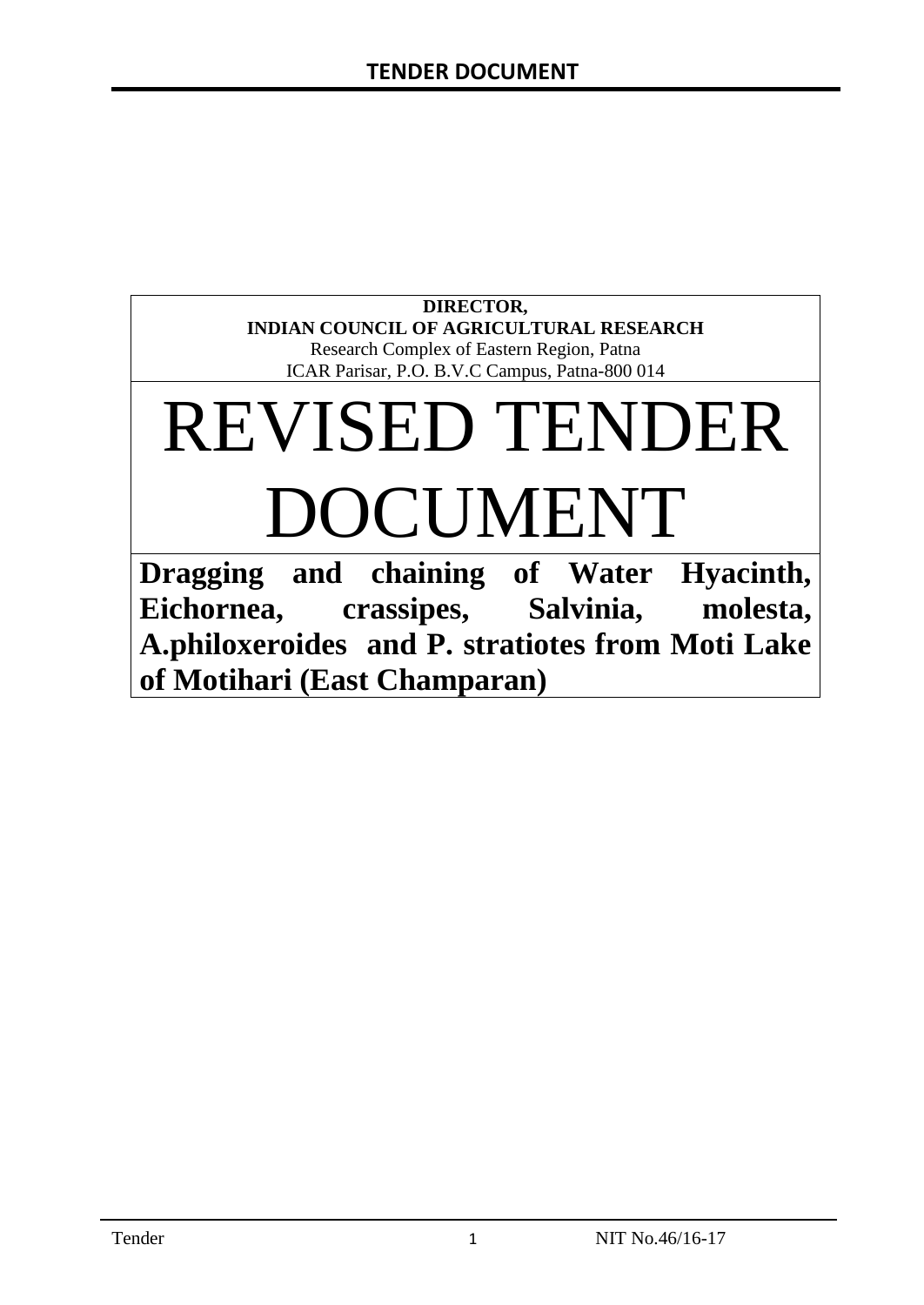# **INDIAN COUNCIL OF AGRICULTURAL RESEARCH RESEARCH COMPLEX OF EASTERN REGION PATNA**

# **REVISED TENDER DOCUMENT**

**Dragging and chaining of Water Hyacinth, Eichornea, crassipes, Salvinia, molesta, A.philoxeroides and P. stratiotes from Moti Lake of Motihari (East Champaran)**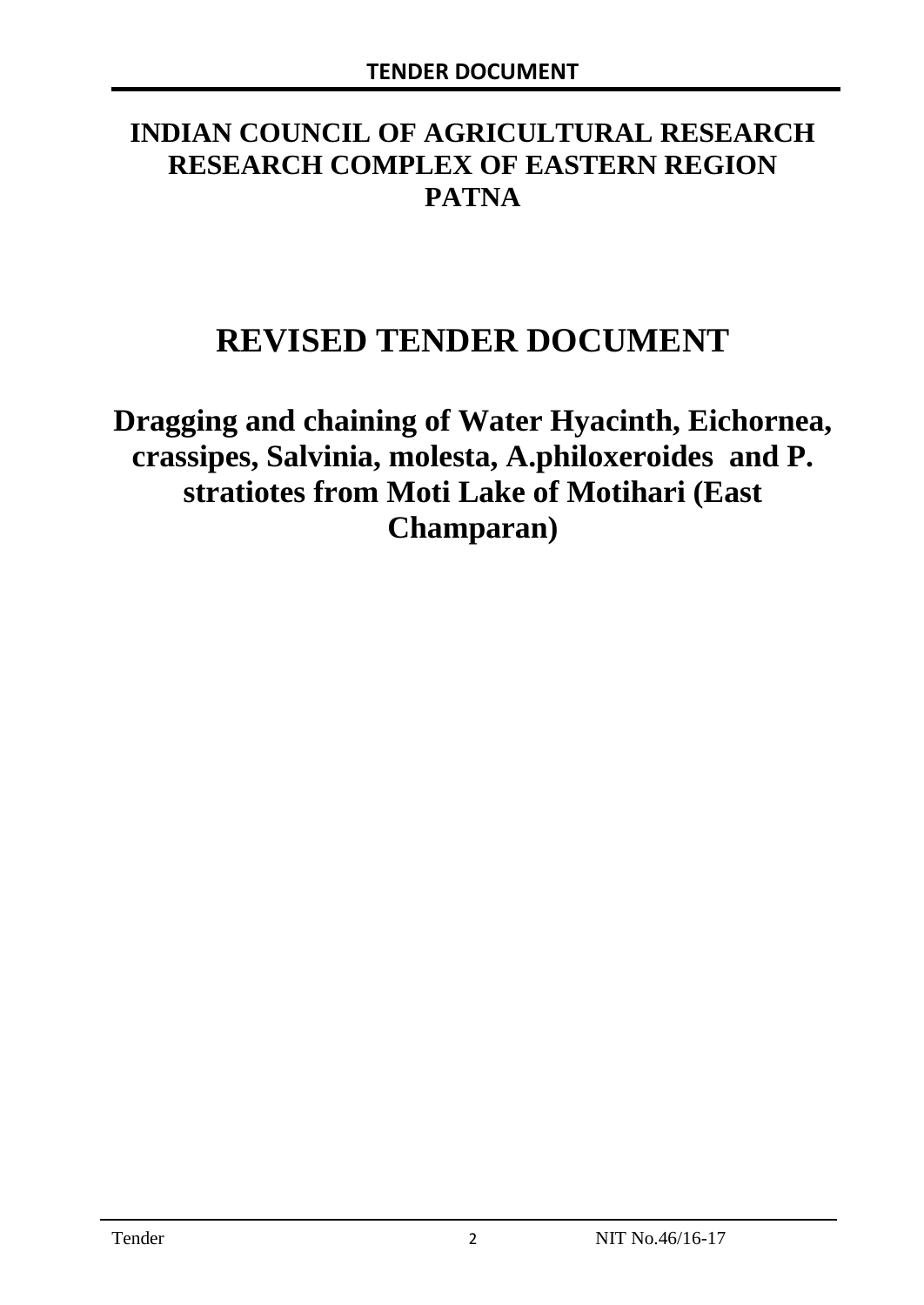# **INDEX**

| <b>Sl. No.</b> | <b>Details</b>                                    | Page no.       |
|----------------|---------------------------------------------------|----------------|
| 1.             | <b>NOTICE INVITING TENDERS</b>                    | 5              |
| 2.             | <b>INSTRUCTIONS TO TENDERERS</b>                  | 6              |
| A)             | General                                           | 6              |
| B)             | Tender document                                   | $\overline{7}$ |
| $\mathcal{C}$  | Preparation of tenders                            | 8              |
| D)             | Submission of tenders                             | $9-10$         |
| E)             | Tender opening and evaluation                     | 11             |
| F)             | Award of contract                                 | 12             |
| 3              | <b>QUALIFICATION INFORMATION (ANNEXURE-I)</b>     | 13             |
|                | <b>CHECKLIST TO ACOMPANY THE TENDER</b>           |                |
| 4              | <b>CONDITIONS OF CONTRACT</b>                     | 14             |
|                | <b>TENDER</b>                                     | 15             |
| A              | General                                           | 17             |
| B              | Time for completion                               | 20             |
| $\overline{C}$ | Quality control                                   | 22             |
| D              | Cost control                                      | 23             |
| E              | Finishing the contract                            | 26             |
| $\overline{F}$ | Special conditions                                | 27             |
| 5              | ADDITIONAL CONDITIONS TO TENDER NOTICE            | 39             |
| 6              | <b>GENERAL SPECIFICATIONS</b>                     | 40             |
| $\overline{7}$ | <b>DRAWINGS</b>                                   | 41             |
| 8              | <b>BILL OF QUANTITIES</b>                         | 42             |
| 9              | SCHEDULE - A: PRICE SCHEDULE & BILL OF QUANTITIES | 46             |
| A)             | Price schedule of contract                        | 48             |
| B)             | Price summary                                     | 49             |
| $\mathcal{C}$  | Price schedule and Plan/Layout                    | 50             |
| 10             | <b>Contract Form</b>                              | 51-52          |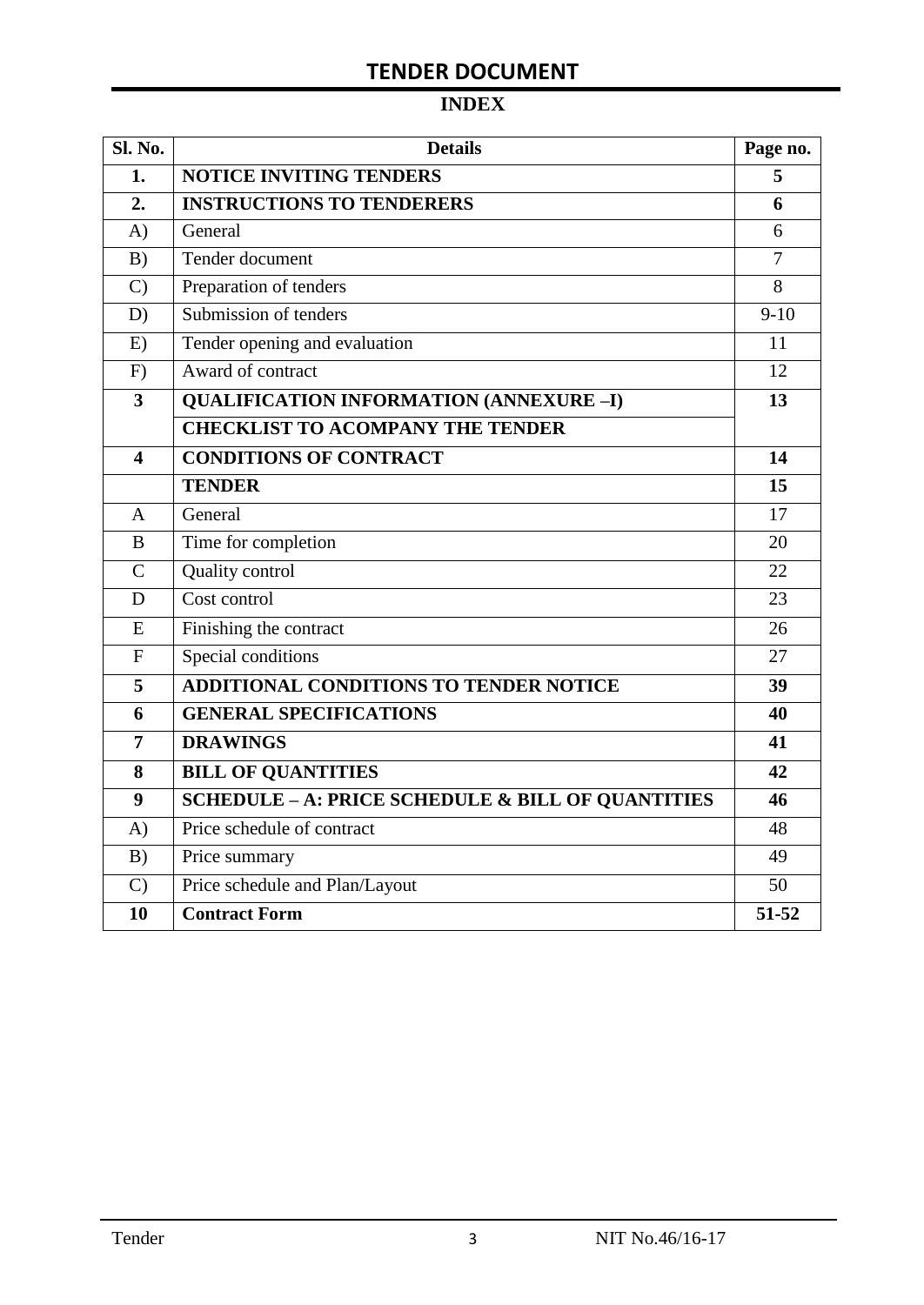# **NOTICE INVITING TENDERS**

# **No. 46/16-17**

# **INDIAN COUNCIL OF AGRICULTURAL RESEARCH RESEARCH COMPLEX OF EASTERN REGION PATNA**

**Name of Work: Dragging and chaining of Water Hyacinth, Eichornea, crassipes, Salvinia, molesta, A.philoxeroides and P. stratiotes from Moti Lake of Motihari (East Champaran)**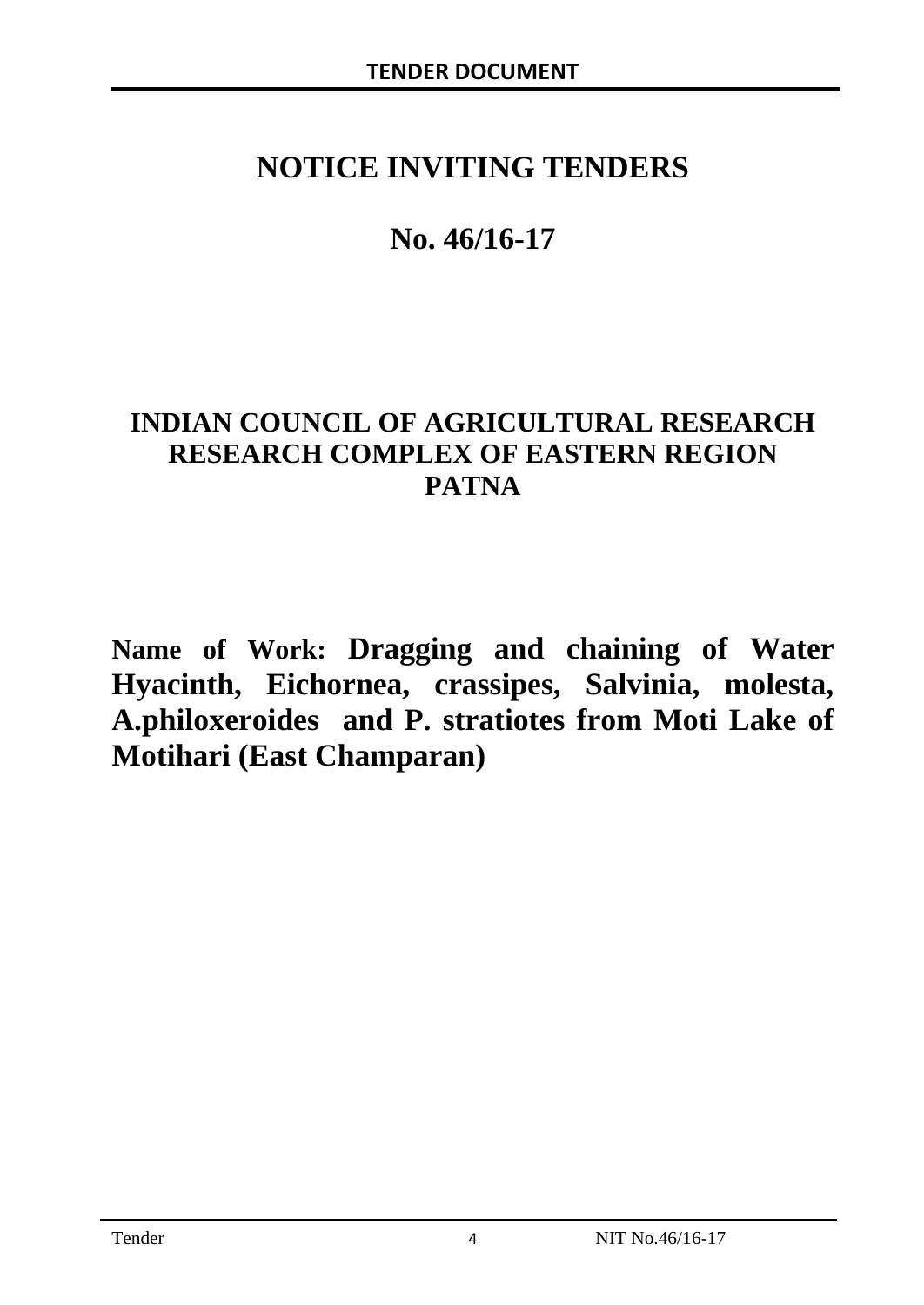# **Notice Inviting Tenders No. 46/16-17**

I) Tenders are invited from eligible Contractors for the work mentioned below:-

| 1.               | Dragging and chaining of Water Hyacinth, Eichornea, crassipes,<br><b>Name</b><br><b>of</b><br>the |                                                                |  |  |  |
|------------------|---------------------------------------------------------------------------------------------------|----------------------------------------------------------------|--|--|--|
|                  | Work                                                                                              | Salvinia, molesta, A.philoxeroides and P. stratiotes from Moti |  |  |  |
|                  |                                                                                                   | <b>Lake of Motihari (East Champaran)</b>                       |  |  |  |
| 2.               | <b>Estimated cost of the work</b>                                                                 | <b>Rs. 5.00 lakhs</b>                                          |  |  |  |
| 3.               | Period of completion of work                                                                      | 20 days from the award of the work                             |  |  |  |
| $\overline{4}$ . | Form of contract / class of firms                                                                 | PWD/<br>Registered<br>CCW/<br>contractor<br>from               |  |  |  |
|                  | eligible.                                                                                         | CPWD/RWD and similar govt. agencies.                           |  |  |  |
| 5.               | E.M.D to be paid in the shape of                                                                  | Rs. 12500.00 (Rs. Twelve thousand five hundred                 |  |  |  |
|                  | Demand Draft obtained from                                                                        | only)                                                          |  |  |  |
|                  | Nationalized Bank only.                                                                           |                                                                |  |  |  |
| 6.               | Issue of tender document                                                                          | Tender documents can be purchased on payment of                |  |  |  |
|                  |                                                                                                   | Rs. 500/- for the work which estimated cost is less than       |  |  |  |
|                  |                                                                                                   | Rs.3.0 lakhs and Rs. 1000/- for the work which                 |  |  |  |
|                  |                                                                                                   | estimated cost is higher than 3.0 lakhs) in shape of           |  |  |  |
|                  |                                                                                                   | demand draft towards cost of tender document or                |  |  |  |
|                  |                                                                                                   | down loaded from website: www.icarrcer.in in which             |  |  |  |
|                  |                                                                                                   | case, a demand draft for Rs.500/- or Rs.1000/- per             |  |  |  |
|                  |                                                                                                   | work to be enclosed alongwith tender in favour of              |  |  |  |
|                  |                                                                                                   | "ICAR Unit-ICAR-RCER, Patna", payable at Patna.                |  |  |  |
| 7.               | date<br>time<br>Last<br>for<br>and                                                                | 10.04.2017 up to 11.00 A.M.                                    |  |  |  |
|                  | submission of tender.                                                                             |                                                                |  |  |  |
| 8.               | Date and time of opening of $\vert$ 10.04.2017 at 11.30 A.M.                                      |                                                                |  |  |  |
|                  | tender.                                                                                           |                                                                |  |  |  |

#### II) **Eligibility criteria for tenderer.**

- a) Registered contractor from CCW/CPWD/ PWD/ RWD and similar govt. agencies.
- b) Any type of single civil work of not less than Rs.3.50 lakhs in preceding three years.
- c) Should have a net worth of at least Rs.3.50 lakhs
- d) Certificates in support of existing Commitments.
- e) Valid Labour license and Income Tax Clearance certificate for last Financial Year must be submitted alongwith tender document.
- III) To purchase tender documents by paying an amount of Rs. 500/- or Rs. 1000/- (as applicable) towards cost of tender document including VAT etc. Those not able to purchase tender document can down load the application from web site www.icarrcer.in and submit the D.D for Rs.500/- or Rs. 1000/- (as applicable) along with EMD in the shape of Demand Draft @ 2.5% on Tender Value issued by any Nationalized Bank/Scheduled Commercial bank in favour of "**ICAR Unit: ICAR-RCER, Patna**" to be valid for 3 months from the date of NIT along with bid. The tenderer shall invariably furnish original DD towards EMD to the tender inviting authority along with the Tender Document.
- IV) The tenders will be opened by the Tender Cum Works committee, ICAR-RCER, Patna in the presence of tenderers/or their authorized representatives on the date mentioned above.
- V) If the office happens to be closed on the dates specified above, the respective activity will be performed at the designated time on the next working day without any notification.
- VI) Any other details can be obtained from the Office of the **AAO (P), ICAR-RCER, Patna or www.icarrcer.in**.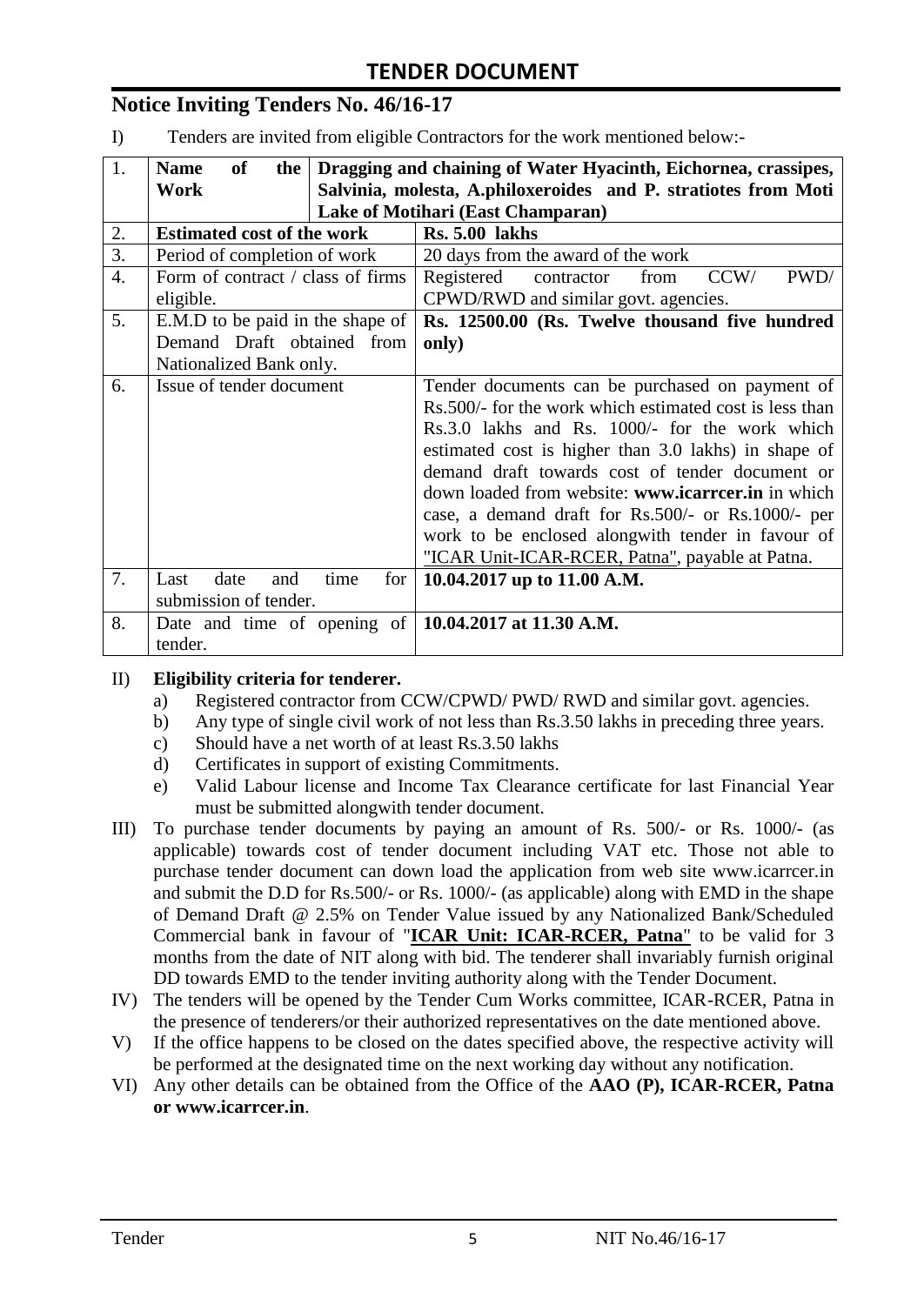#### **INSTRUCTIONS TO TENDERERS A – GENERAL**

#### **1. Name & Scope of work:**

1.1 Brief details of the work are as follows:

|   | location of work | A Brief description and <b>Dragging and chaining of Water Hyacinth</b> , Eichornea,<br>crassipes, Salvinia, molesta, A.philoxeroides and P. stratiotes<br>from Moti Lake of Motihari (East Champaran) |
|---|------------------|-------------------------------------------------------------------------------------------------------------------------------------------------------------------------------------------------------|
| B | Scope of work:   | Civil work                                                                                                                                                                                            |
|   | Period           | of 30 days from the award of the work                                                                                                                                                                 |
|   | Completion       |                                                                                                                                                                                                       |

- **1.2 The Director, ICAR-RCER, Patna invites tenders along with** EMD of Rs. **12500/-** in the shape of Demand Draft issued by any Nationalized Bank**, Payable at Patna** to be valid for 3 months from the date of NIT along with bid. Bids without EMD will be summarily rejected.
- **1.3** The successful tenderer is expected to complete the work within the stipulated time period, as specified in 1.1 C.

#### **2. Firms Eligible to Tender:**

- 2.1 The Firms who are having;
	- a) Registered contractor from CCW/PWD/CPWD/RWD and similar govt. agencies.
	- b) Any type of single civil work of not less than **Rs.3.50** lakhs in preceding the years.
	- c) Should have net worth of at least **Rs.3.50** Lakhs.
	- d) Experience in any type of civil work.
	- e) Certificates in support of Existing Commitments.
	- f) Valid Labour license and Income Tax Clearance certificate for last Financial Year must be submitted alongwith tender document.

#### **3. Qualification data of the Tenderers:**

- 3.1 The tenderer shall furnish the following particulars in the formats enclosed, supported by documentary evidence as specified in the formats.
	- a) Check slip to accompany the tender **(in Annexure-I)**.
	- b) Attested copies of documents relating to experience in the similar type of works.
- 3.2 Even though the tenderers meet the above qualifying criteria, they are liable to be disqualified / debarred / suspended / blacklisted if they have
	- Furnished false / fabricated particulars in the forms, statements and /annexure submitted in proof of the qualification requirements and/or
	- Not turned up for entering into agreement, when called upon.
	- Record of poor progress such as abandoning the work, not properly completing the contract, inordinate delays in completion, litigation history or financial failures etc. and/or
	- Participated in the previous bidding for the same work and had quoted unreasonably high tender rate and
	- Even while execution of the work, if found that the work was awarded to the Contractor based on false / fake certificates of experience, the Contractor will be blacklisted and work will be taken over invoking relevant standard rules of GOI.
- 3.3 **A tenderer submitting a Tender which the tender accepting authority considers excessive and or indicative of insufficient knowledge of current prices or definite attempt of profiteering will render him liable to be debarred permanently from tendering or for such period as the tender accepting authority may decide. The tenderer overall quote should be based on the controlled prices for the materials, if any, fixed by the Government or the reasonable prices permissible for the tenderer**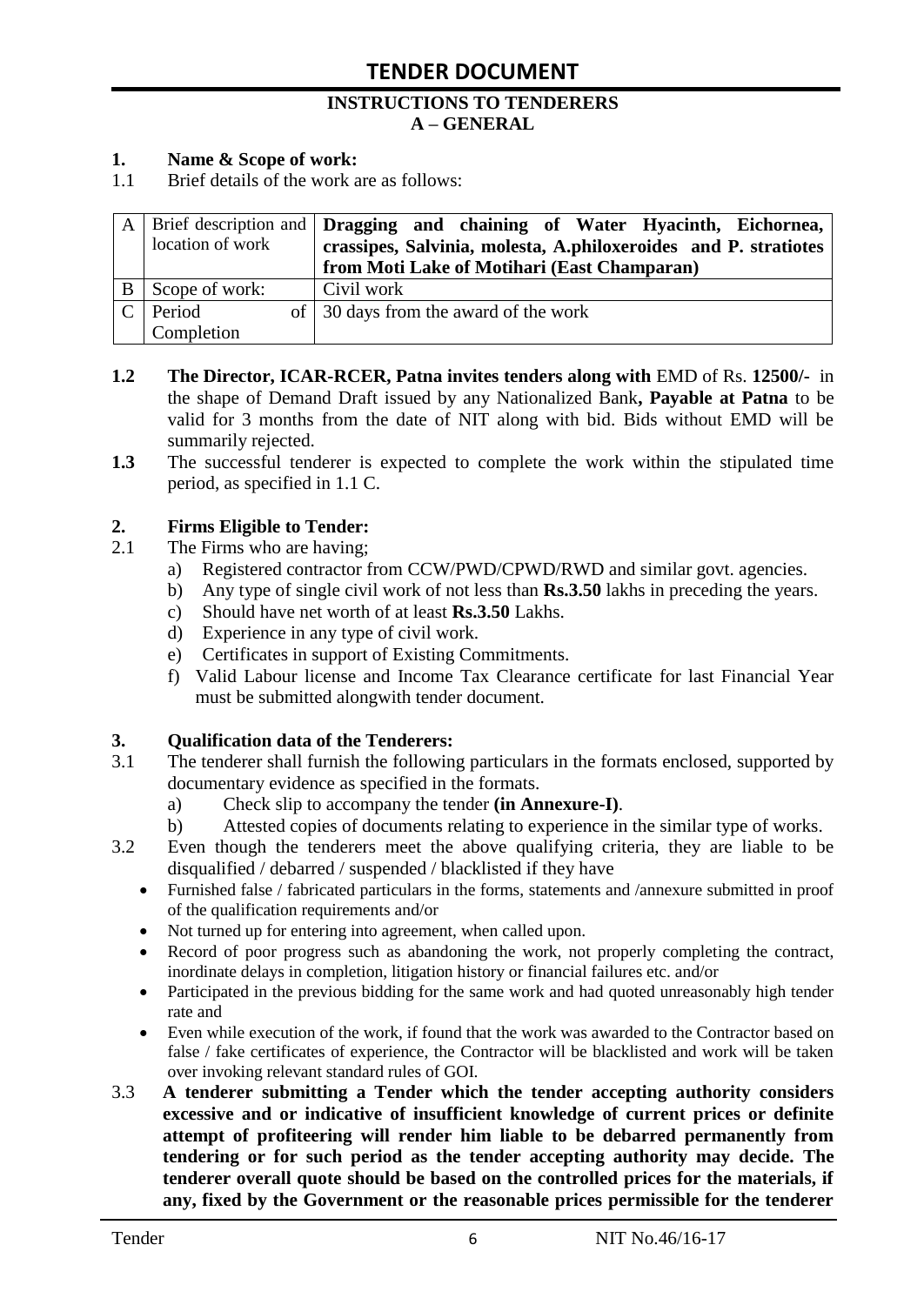**to charge a private purchaser under the provisions of clause-6 of the hoarding and profiteering prevention ordinance of 1943 as amended from time to time and on similar principle in regard to labour supervision on the construction.**

#### **4. One Tender per Tenderer:**

4.1 Each Tenderer shall submit only one Tender for the work. A Tenderer who submits more than one Tender will cause disqualification of all the Tenders submitted by the Tenderer.

#### **5. Cost of Tendering**

5.1 The Tenderer shall bear all costs associated with the preparation and submission of his Tender and the tender inviting authority will in no case be responsible and liable for those costs.

#### **6. Site Visit.**

6.1 The Tenderer, at the Tenderer"s own responsibility and risk is advised to visit and examine the Site of Work and its surroundings and obtain all information that may be necessary for preparing the Tender for entering into a contract, for construction of the work. The costs of visiting the site shall be at the Tenderer's own expenses.

# **B. TENDER DOCUMENT**

#### **7. Contents of Tender document.**

- 7.1 One set of Tender document, comprises of the following:
	- 1) **Notice Inviting Tenders (NIT)**
	- **2) Instruction to Tenderers**
	- **3) Forms of Tender and qualification information**
	- **4) Conditions of Contract.**
	- **5) Specifications.**
	- **6) Drawings.**
	- **7) Forms of Securities. i.e., EMD, Additional Security etc.**
	- **8) Bill of quantities and Price.**

# **8. Clarification on Tender Documents.**

8.1 A prospective Tenderer requiring any clarification on Tender documents may contact the Administrative Officer at the address **indicated in the NIT**. The Administrative Officer will also respond to any request for clarification, received through post.

#### **9. Amendment to Tender Documents.**

- 9.1 Before the last date for submission of Tenders, the Tender Inviting Officer may modify any of the Contents of the Tender Notice, Tender documents by issuing amendment / Addendum.
- 9.2 Any addendum/amendments issued by the Tender Inviting Officer shall be part of the Tender Document and it shall either be communicated in writing to all the purchasers of the Tender documents or notified in the News Papers in which NIT was published.
- 9.3 To give prospective Tenderers reasonable time to take an addendum into account in preparing their bids, the Tender Inviting Officer may extend if necessary, the last date for submission of tenders.

# **C. PREPARATION OF TENDERS**

**10. Language of the Tender:** All documents relating to the tender shall be in the English Language only.

#### **11. Documents comprising of the Tender.**

- 11.1 The bidders are requested to submit a proposal as detail in this document.<br>11.2 The bidders, who are desirous of participating in the Tender, shall sign on
- The bidders, who are desirous of participating in the Tender, shall sign on all the statements, documents, certificates, tender document purchased by him, owning responsibility for their correctness/authenticity.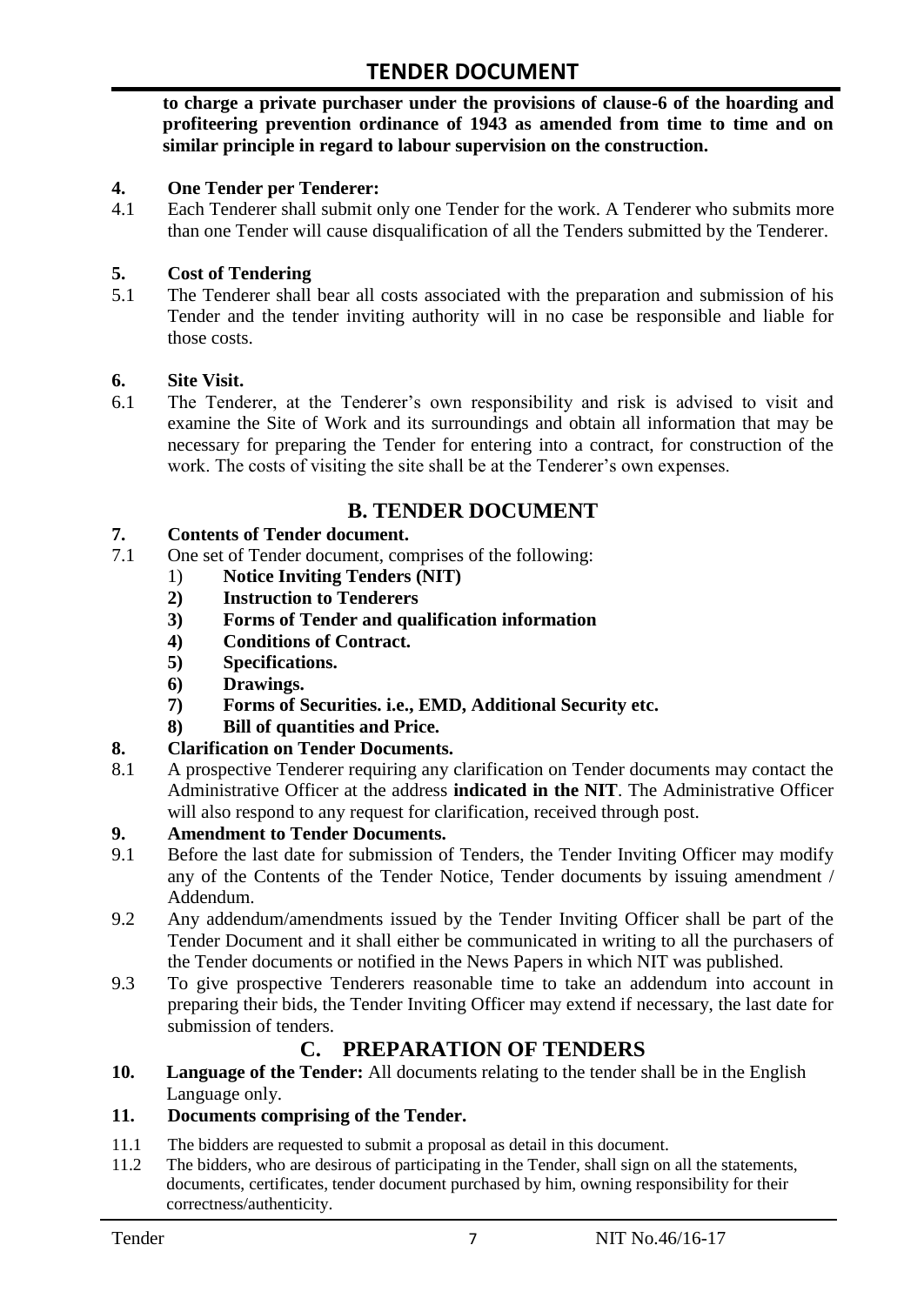- 11.3 **Earnest Money Deposit (EMD):** The bidders shall submit EMD as indicated earlier along with the Proposal. The proposals without EMD are liable for rejection.
- **11.4 The tenderer should place two bids in separate envelopes namely;**
	- **a) Technical bid**
	- **b) Financial bid or Price bid Both the envelope should clearly mention the NIT No. and type of bid i.e. technical or financial or price bid.**

#### **11.5 Proposal of Technical Bid**

- a. In preparing the Technical bid, bidders are expected to examine the documents comprising this tender document in detail. Material deficiencies in providing the information requested may result in rejection of a Proposal.
- b. While preparing the Technical bid, bidders must give particular attention to the following:
	- I) If a bidder considers that they do not have all the expertise for the Assignment, it may obtain a full range of expertise by associating with other firms as appropriate.
	- II) The Technical Proposal should provide the following information using the attached Standard Forms, where ever applicable
	- III) A brief description of the bidder organization and an outline of recent experience on assignments of a similar nature. For each assignment, the outline should indicate, inter alia, duration of the assignment, contract amount, and bidder involvement.
	- IV) List of equipment make, model etc with technical brochures, if any equipment is to be supplied.
	- V) List of personnel who will be looking after the work execution.
	- VI) Any comments or suggestions on the proposed scope of work, list of services, and any facilities expected to be provided by the **ICAR-RCER, Patna**.
	- VII) Any additional comments/ remarks.
- c. The Technical Proposal shall not include any financial information.
- **11.6** The Technical proposal will be reviewed by Tender cum Works Monitoring Committee of the **ICAR-RCER, Patna** and the clarifications, particulars if any required from the bidders will be obtained or in the conventional method by addressing the bidders.
- **11.7 The Tender Document will be opened in front of Tender cum Works Monitoring Committee of the ICAR-RCER, Patna at the time and date as specified in the tender documents.**

#### **12. Price Offer:**

- 12.1 The tenderer should however quote his lump sum tender based on this schedule of quantities. He should quote his offer as an overall tender percentage. The over all tender percentage should be written both in words and figures. The bid offers i.e., percentage shall be written both in figures and words legibly and free from erasures, over writings or corrections of figures. Corrections where unavoidable should be made by crossing out, and rewriting duly initialising with date.
- 12.2 The Schedule A contains not only the quantities but also the rates worked out by the department and the amount for each item and total value of the estimated contract. The tenderer should workout his own rates keeping in view the work, site conditions and quote his overall tender percentage with which he intends to execute the work.
- 12.3 The bid offer shall be for the whole work and not for individual items / part of the work.
- 12.4 All duties, taxes, and other levies payable by the contractor as per State / Central Government rules, shall be included in the tender percentage quoted by the tenderer.
- 12.5 **The tendered contract amount as computed based on overall tender percentage is subject to variation during the performance of the Contract in accordance with variation in quantities etc.**
- **13. Validity of Tenders:**
- 13.1 Tenders shall remain valid for a period of not less than six months from the last date for receipt of Tender.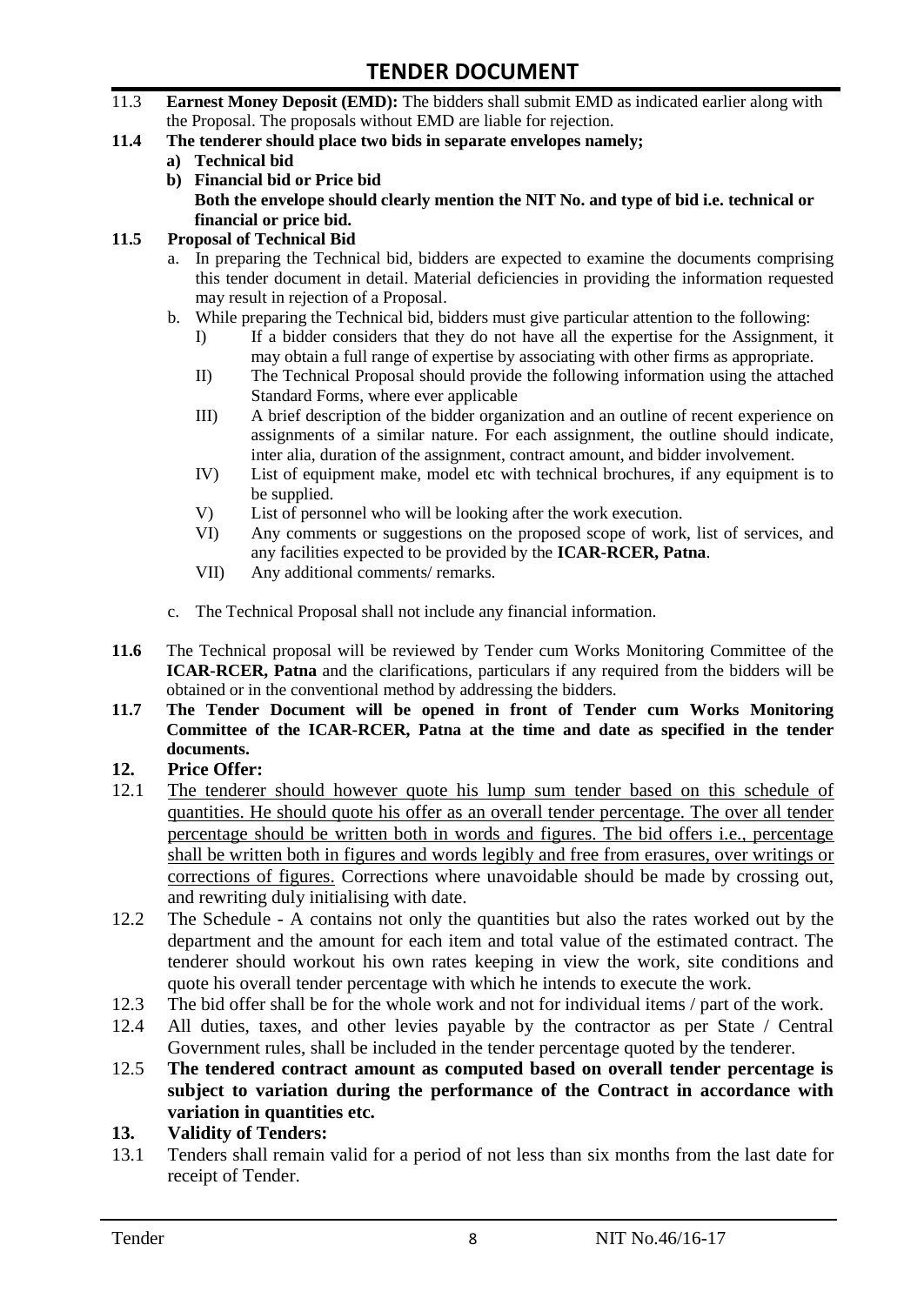- 13.2 During the above mentioned period no plea by the tenderer for any sort of modification of the tender based upon or arising out of any alleged misunderstanding or misconceptions or mistake or for any reason will be entertained.
- 13.3 In exceptional circumstances, prior to expiry of the original time limit, the Tender Inviting Officer may request the bidders to extend the period of validity for a specified additional period. Such request to the Tenderers shall be made in writing. A Tenderer may refuse the request without forfeiting his E.M.D. A tenderer agreeing to the request will not be permitted to modify his Tender, but will be required to extend the validity of his E.M.D for a period of the extension.

# 14. **Signing of Tenders**<br>14.1 If the tender is mag

- If the tender is made by an individual, it shall be signed with his full name and his address shall be given. If it is made by a firm, it shall be signed with the co-partnership name by a member of the firm, who shall also sign his own name, and the name and address of each member of the firm shall be given, if the tender is made by a corporation it shall be signed by a duly authorized officer who shall produce with his tender satisfactory evidence of his authorization. Such tendering corporation may be required before the contract is executed, to furnish evidence of its corporate existence. Tenders signed on behalf of G.P.A holder will be rejected.
- 14.2 The tender shall contain no alterations or additions, except those to comply with instructions issued by the tender inviting officer, or as necessary to correct errors made by the tenderer, in which case all such corrections shall be initialled by the person signing the tender.
- 14.3 No alteration which is made by the tenderer in the contract form, the conditions of the contract, the drawings, specifications or statements / formats or quantities accompanying the same will be recognized, and, if any such alterations are made the tender will be void.

# **D. SUBMISSION OF TENDERS.**

#### **15. Submission of Tenders:**

- 15.1 The tenderer shall invariably ensure that the following are to be submitted along with tender document.
	- **a) Check slip**
	- **b) Copy of Experience Certificate in Similar type of Work.**
	- **c) Any type of single civil work of not less than Rs.3.50 lakhs in preceding three years.**
	- **d) DD towards EMD.**
	- **e) Declaration towards the genuineness of the certificates**
- 15.2 The successful tenderer shall furnish the original hard copies of all the documents/ EMD / certificates / statements by them before concluding the agreement.
- 15.3 Submit tenders in as explained above. The tender should be submitted in a water proof covers and duly sealed. The cover should clearly indicate the Tender Number, Name of work tendered, due date for opening, address of the bidder and the Bid schedule. The EMD should be enclosed prominently along with the BID.

# **16. Last date / time for submission of the tenders.**

- 16.1 Tenders must be submitted not later than the date and time specified in NIT. In the event of the specified date / time for the submission of bids declared as holiday, the bids will be received on the next working day.
- 16.2 The Director, ICAR-RCER may extend the dates for issue and receipt of Tenders by issuing an amendment in which case all rights and obligations of the Incharge and the Tenderers will remain same as previously.

#### **17. Late tenders**

17.1 Any tender received after the last date / time prescribed will be summarily rejected.<br>18. Modification to the tender

# **18. Modification to the tender**<br>18.1 No tender shall be modified

No tender shall be modified after the last date / time of submission of tenders.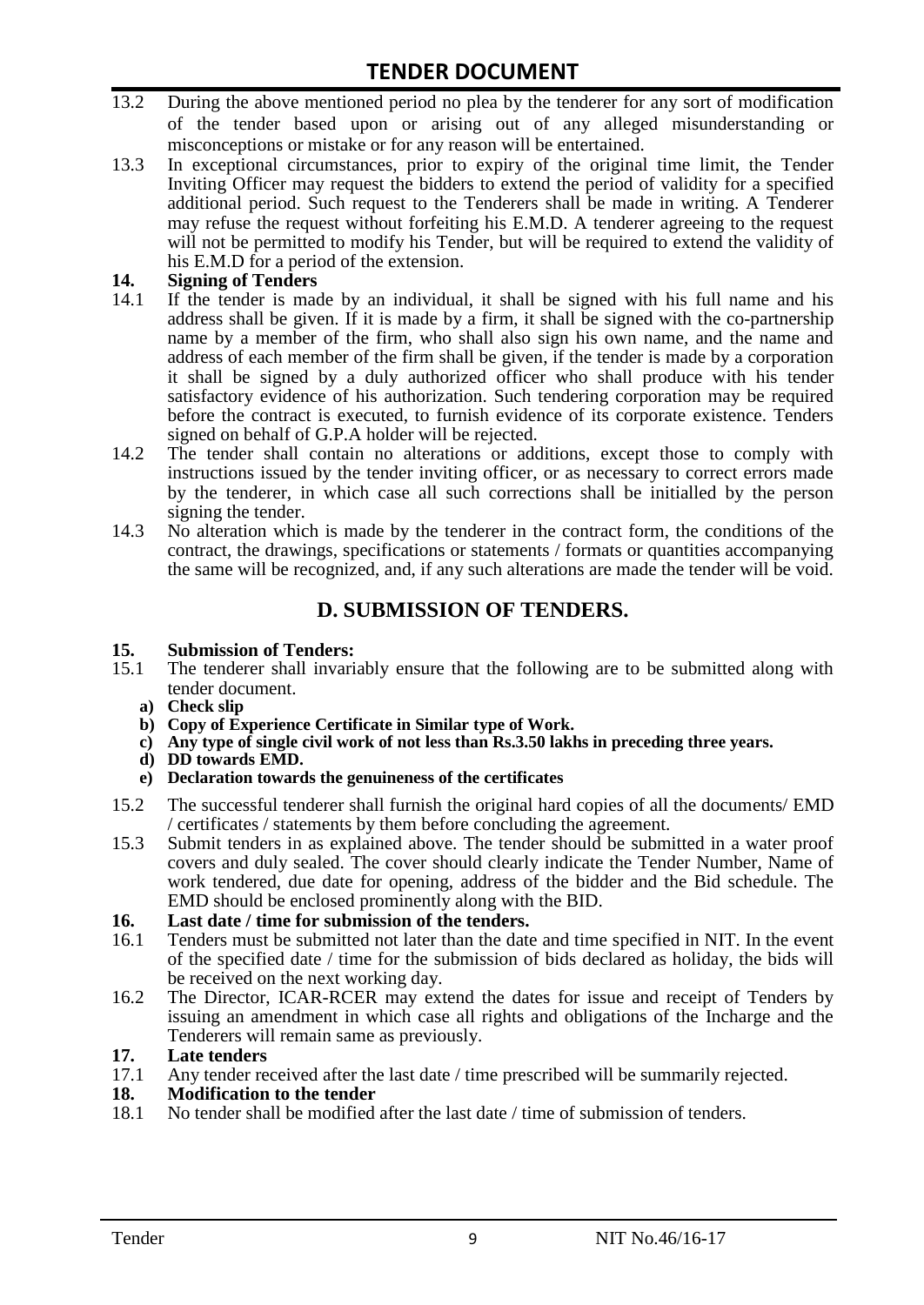# **E. TENDER OPENING AND EVALUATION**

- **19. Tender opening**
- 19.1 **The tenderers or their authorized representatives can be present at the time of opening of the tenders. Either the tenderer himself or one of his representative with proper authorization only will be allowed at the time of tender opening. If any of the tenderer is not present at the time of opening of tenders, the tender opening authority will, on opening the tender of the absentee tenderer, reads out and record the deficiencies if any, which shall be binding on the tenderer.**
- 19.2 **The technical bid containing qualification requirements as per Annexure: I and statement I to VII in 11:5 (b) will be evaluated by the tender opening authority and the minutes are recorded which will be signed by the tender opening authority as well as tenderers or their authorized representatives present.**

#### **20. Clarification of the Tender Document.**

- 20.1 The tender opening authority may call upon any tenderer for clarification on the statements, documentary proof relating to the Tender Document. The request for clarification and response thereto shall be in writing and it shall be only on the qualification information furnished by the tenderer. The clarification called for from the tenderers shall be furnished within the stipulated time, which shall not be more than a week.
- 20.2 The tenderer if so desirous, shall agree in writing to furnish the clarification called for within the stipulated time and, for disqualification and rejection of his tender in the event of failure to do so.

# **21. Examination of Tender Document and determination of responsiveness**

- 21.1 The Director, ICAR-RCER will evaluate whether each tenderer is satisfying the eligibility criteria prescribed in the tender document and declares them as a qualified tenderer.
- 21.2 If any alteration is made by the tenderer in the tender documents, the conditions of the contract, the drawings, specifications or statements / formats or quantities the tender will be rejected.
- 21.3 Tenders shall be scrutinized in accordance with the conditions stipulated in the Tender document. In case of any discrepancy of non-adherence conditions the tender accepting authority shall communicate the same which will be binding both on the tender opening authority and the tenderer. In case of any ambiguity, the decision taken by the tender accepting authority on tenders shall be final.
- 21.4 Those proposals which are found to meet the minimum standards as prescribed by the Director, ICAR-RCER will be treated as responsive bids.

# **22. Evaluation and comparison of price.**

- The committee will evaluate and compare the price of all the qualified tenderers.
- 22.2 Negotiations at any level are strictly prohibited. However, good gesture rebate, if offered by the lowest tenderer prior to finalization of tenders may be accepted by the tender accepting authority.
- 22.3 Selection of tenderer among the lowest and equally quoted tenderers will be in the following orders:
	- **a) The tenderer whose bid capacity is higher will be selected.**
	- **b) In case the bid capacity is also same the tenderer whose annual turnover is more will be preferred.**
	- **c) Even if the criteria incidentally become the same, the turnover on similar works and thereafter machinery available for the work and then the clean track record will be considered for selection.**

#### **23. Process to be confidential**

- 23.1 Information relating to the examination, clarification, evaluation and comparison of tenders and recommendations for the award of a contract shall not be disclosed to tenderers or any other persons not officially concerned with such process until the award to the successful tenderer has been announced by the tender accepting authority. Any effort by a tenderer to influence the processing of tenders or award decisions may result in the rejection of his tender.
- 23.2 No Tenderer shall contact the Director, ICAR-RCER or any authority concerned with finalisation of tenders on any matter relating to its Tender from the time of the Tender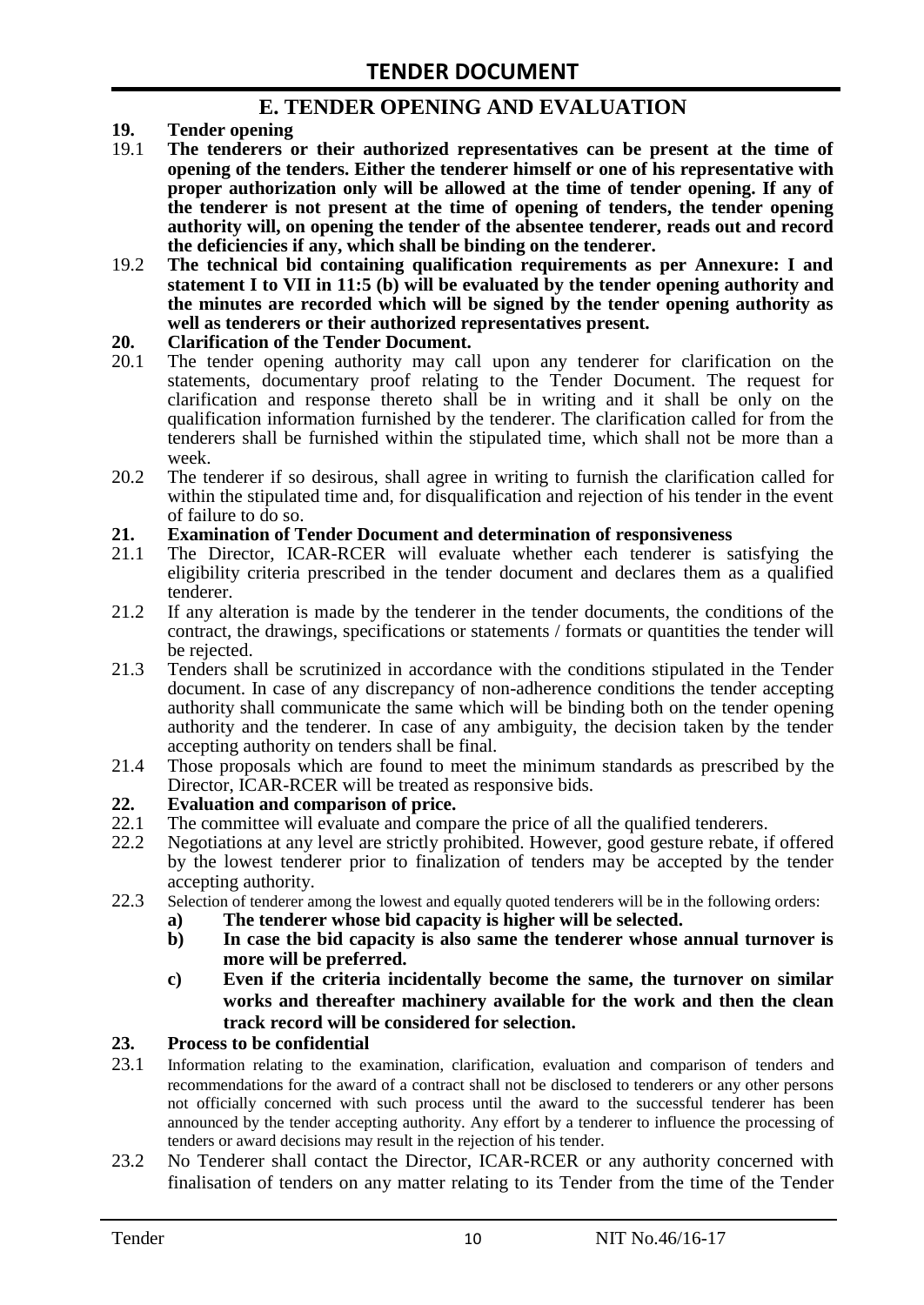opening to the time the Contract is awarded. If the Tenderer wishes to bring additional information to the notice of the Director, it should do so in writing.

23.3 Before recommending / accepting the tender, the tender recommending / accepting authority shall verify the correctness of certificates submitted to meet the eligibility criteria and specifically experience. The authenticated agreements of previous works executed by the lowest tenderer shall be called for.

# **F. AWARD OF CONTRACT**

# **24. Award Criteria**

- 24.1 The Director, ICAR-RCER will award or recommend to the competent tender accepting authority for award of the contract to the tenderer who is found technically qualified as per the tender conditions and whose price is lowest.
- 24.2 The tender accepting authority reserves the right to accept or reject any tender or all tenders and to cancel the tendering process, at any time prior to the award of contract, without thereby incurring any liability to the affected tenderer or tenderers or any obligation to inform the affected tenderer or tenderers of the reasons for such action.
- 25. Notification of award and signing of agreement
- 25.1 **The Tenderer whose Tender has been accepted will be notified of the award of the work by The Director ICAR-RCER prior to expiration of the Tender validity period by registered letter. This letter (hereinafter and in the Conditions of Contract called "Letter of Acceptance") will indicate the sum that the Government will pay the Contractor in consideration of the execution, completion, and maintenance of the Works by the Contractor as prescribed by the Contract (hereinafter and in the Contract called the "Contract Amount").**
- 25.2 The successful tenderer has to sign an agreement within a period of 15 days from the date of receipt of communication of acceptance of his tender. On failure to do so his tender will be cancelled duly forfeiting the E.M.D., paid by him without issuing any further notice and action will be initiated for black listing the tenderer.

### **26. Corrupt or fraudulent practices**

- 26.1 The Government requires that the bidders / suppliers / contractors under Government financed contracts, observe the highest standard of ethics during the procurement and execution of such contracts. In pursuance of this policy, the Government
- (a) Define for the purposes of the provision, the terms set forth below as follows:
- (i) "corrupt practices" means the offering, giving, receiving or soliciting of anything of value to influence the action of a Government official in procurement process or in contract execution: and
- (ii) "fraudulent practice" means a misrepresentation of facts in order to influence a procurement process or the execution of a contract to the detriment of the Government and includes collusive practice among Tenderers (prior to or after Tender submission) designed to establish in Tender prices at artificial noncompetitive levels and to deprive the Government of the benefits of free and open competition.
- (b) Will reject a proposal for award if it determines that the tenderer recommended for award has engaged in corrupt or fraudulent practices in competing for the contract in question.
- (c) Will blacklist / or debar a firm, either indefinitely or for a stated period of time, if at any time determines that the firm has engaged in corrupt or fraudulent practices in competing for, or in executing a Government contract.
- (d) Further more, tenderers shall be aware of the provisions stated in the general conditions of contract.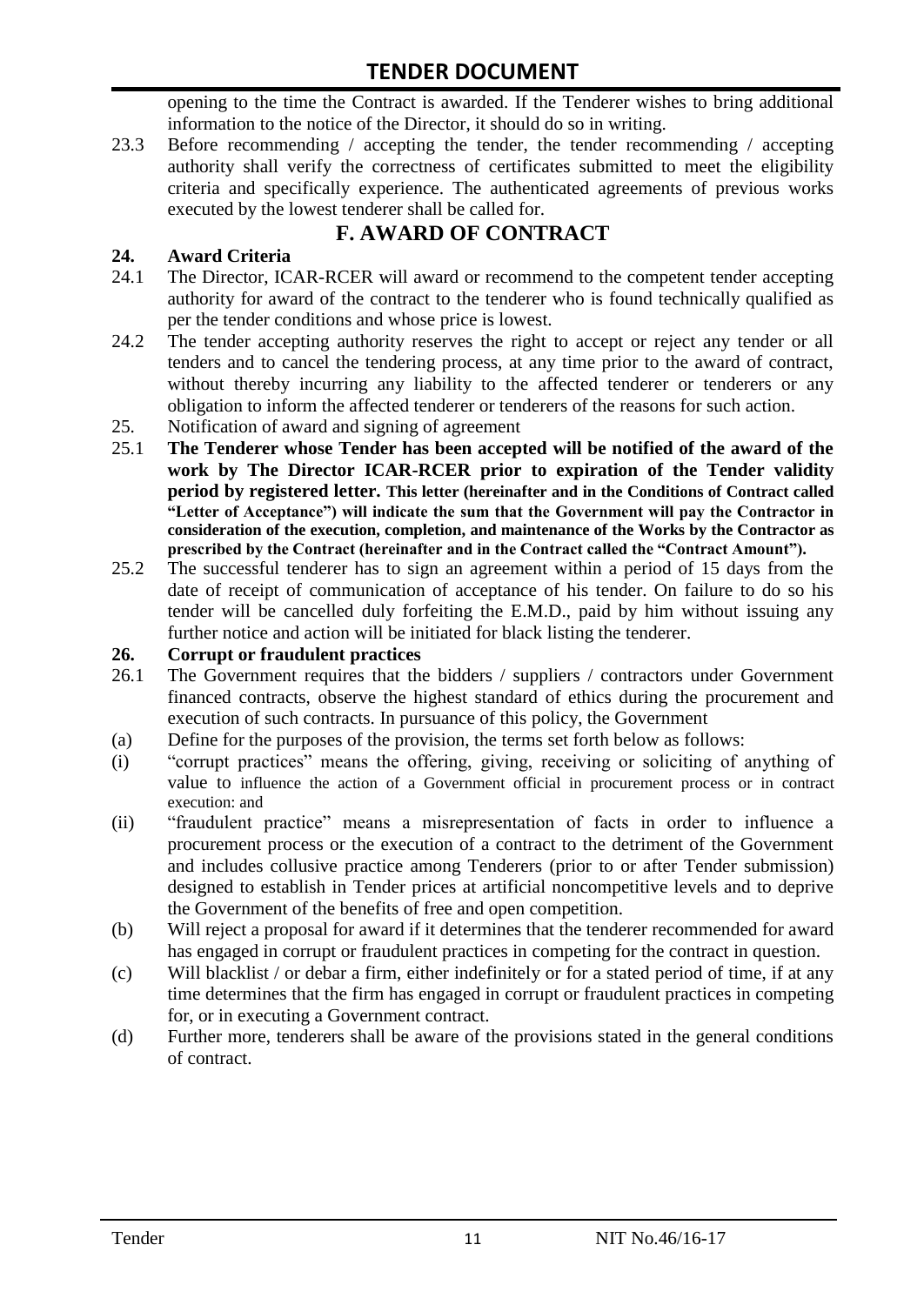#### **QUALIFICATION INFORMATION Annexure –I CHECKLIST TO ACOMPANY THE TENDER**

| Sl.<br>No.   | <b>Description</b>                                                                                                                   | <b>Submitted</b><br>Yes/No | Page No.<br>(see Note<br>below) |
|--------------|--------------------------------------------------------------------------------------------------------------------------------------|----------------------------|---------------------------------|
| 1            | $\mathcal{D}_{\cdot}$                                                                                                                | 3                          |                                 |
| $\mathbf{1}$ | Attested photocopy of Registered contractor from<br>CCW/CPWD/ PWD/ RWD and similar govt. agencies.                                   | Yes / No                   |                                 |
| 2            | Any type of single civil work of not less than Rs.3.50<br>lakhs in preceding three years.                                            | Yes / No                   |                                 |
| 3            | Certificates in support of Existing Commitments.                                                                                     | Yes / No                   |                                 |
| 4            | DD towards EMD.                                                                                                                      | Yes / No                   |                                 |
| 5            | Declaration towards the genuineness of the certificates                                                                              | Yes / No                   |                                 |
| 6            | <b>Experience :</b> Experience in any type of civil work                                                                             | Yes / No                   |                                 |
| 7            | Valid Labour license and Income Tax Clearance<br>certificate for last Financial Year must be submitted<br>alongwith tender document. | Yes / No                   |                                 |

#### **Notes:-**

- 1) All the statements copies of the certificates, documents etc., enclosed to the Tender Document shall be given page numbers on the right corner of each certificate, which will be indicated in column (4) against each item. The statements furnished shall be in the formats appended to the tender document.
- 2) The information shall be filled-in by the Tenderer in the checklist and **statements VI & VII** of section 11.5 (b) and shall be enclosed to the Technical bid for the purposes of verification as well as evaluation of the tenderer"s Compliance to the qualification criteria as provided in the Tender document. All the Certificates, documents, statements as per check-list shall be submitted by the tenderer.
- 3) The bidder shall sign all the statements/documents/certificates received by him owing responsibility for their correctness/authenticity. The successful tenderer shall furnish the original hard copies of all the documents / certificates / statements received by them before concluding the Agreement.

#### **DECLARATION**

I / WE ………………………………………………………………. have gone through carefully all the Tender conditions and solemnly declare that the certificates or the documents uploaded by me/us are genuine and I/We will abide by any penal action such as disqualification or black listing or determination of contract or any other action deemed fit, taken by, the Institute against us, if it is found that the statements, documents, certificates produced by me/us are false/fabricated.

I / WE hereby declare that, I / WE have not been blacklisted / debarred / Suspended / demoted in any department in any State due to any reasons.

Signature of the Tenderer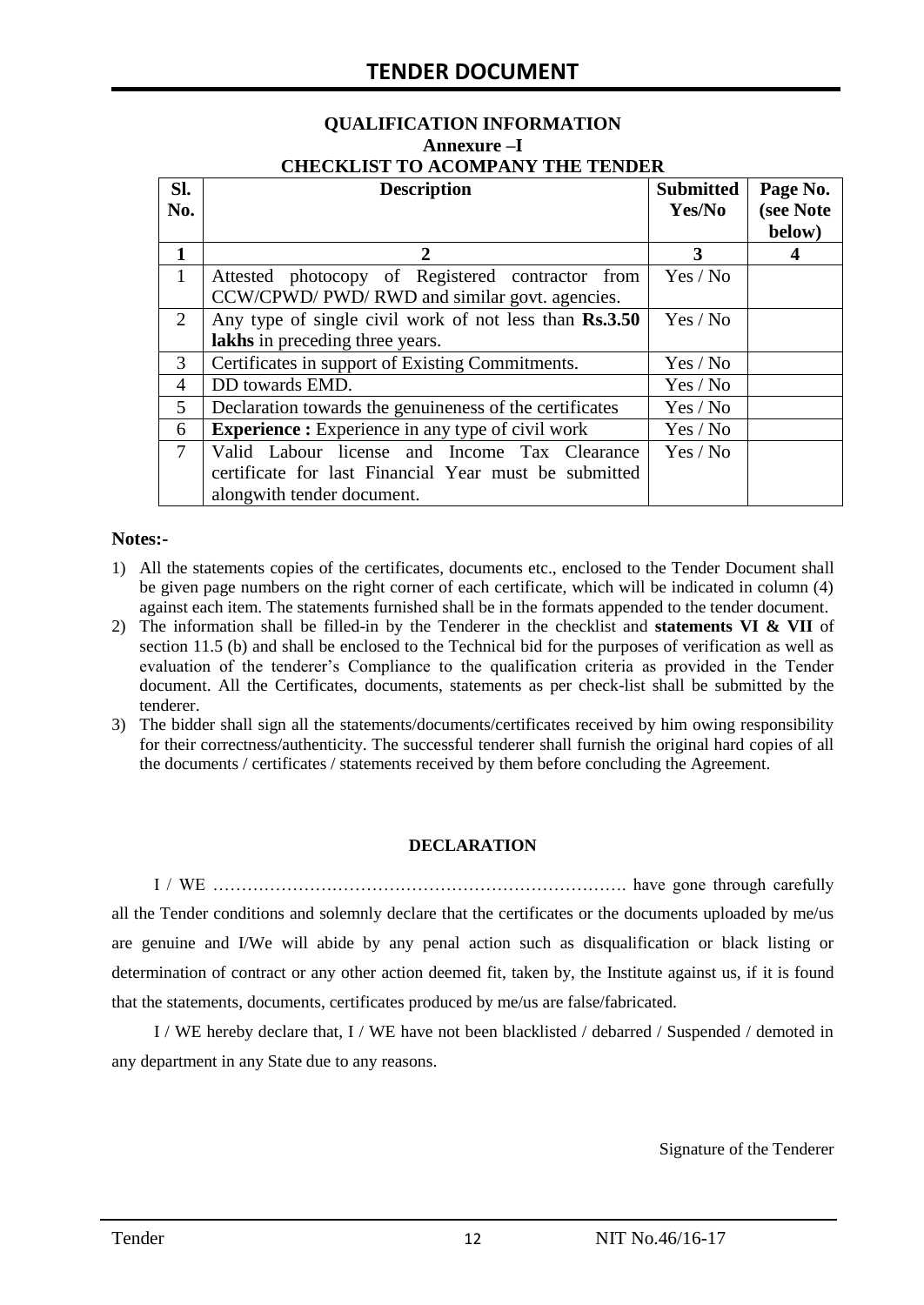# **CONDITIONS OF CONTRACT**

#### **TENDER**

Date: ……………

To The Director, ICAR-RCER, Patna

Sir,

I / We do hereby tender and if this tender be accepted, under take to execute the work entitled "**Dragging and chaining of Water Hyacinth, Eichornea, crassipes, Salvinia, molesta, A.philoxeroides and P. stratiotes from Moti Lake of Motihari (East Champaran)"** as shown in the drawings and as per specifications described in this document of ICAR-RCER, Patna for the sum of **Rs. 5.00 lakhs** or such other sum as may be arrived under the clause of the standard preliminary specifications relating to "Payment by final measurement at unit rates"

I/WE have also quoted rates in Schedule "A", annexed (in words and figures) for which I/We agree to execute the work when the lumpsum payment under the terms of the agreement is varied by payment on measurement quantities.

I/WE have quoted rates in Schedule "A" both in words & figures. In case of any discrepancy between the Percentage excess or less on E.C.V., in words and figures, the rates quoted words only shall prevail.

I/WE agreed to keep the offer in this tender valid a period of six month(s) mentioned in the tender notice and not to modify the whole or any part of it for any reason within above period. If the tender is withdrawn by me/us for any reasons whatsoever, the earnest money paid by me/us will be forfeited to Government

I/WE hereby distinctly and expressly, declare and acknowledge that, before the submission of my/our tender I/We have carefully followed the instructions in the tender notice and have read the preliminary specifications and that I/We have made such examination of the contract documents and the plans, specifications and quantities and of the location where the said work is to be done, and such investigation of the work required to be done, and in regard to the material required to be furnished as to enable me/us to thoroughly understand the intention of same and the requirements, covenants, agreements, stipulations and restrictions contained in the contract, and in the said plans and specifications and distinctly agree that I/We will not hereafter make any claim or demand upon the Government based upon or arising out of any alleged misunderstanding or misconception /or mistake on my/or our part of the said requirement, covenants, agreements, stipulations, restrictions and conditions.

I / WE enclosed to my/our application for tender schedule a crossed demand draft (No.

dated:  $\qquad \qquad$  ) for Rs:

as earnest money not to bear interest.

I / WE shall not assign the contractor or sublet any portion of the same. In case if it becomes necessary such subletting with the permission of the shall be limited to (1) Labour contract, (2) Material contract, (3) Transport contract and (4) Engaging specialists for special item of work.

IF MY / OUR tender is not accepted the sum shall be returned to me/us on application when intimation is sent to me/us of rejection or at the expiration of three months from last date of receipt of this tender, whichever is earlier. If my/our tender is accepted the earnest money shall be retained by the Government as security for the due fulfilment of this contract. If upon written intimation to me/us by the Office, I/We fail to attend the said office on the date herein fixed or if upon intimation being given to me/us or acceptance of my/our tender, and if I/We fail to make the additional security deposit or to enter into the required agreement as defined in tender document, then I/We agree the forfeiture of the earnest money. Any notice required to be served on me/us here under shall be sufficiently served on me/us if delivered to me/us hereunder shall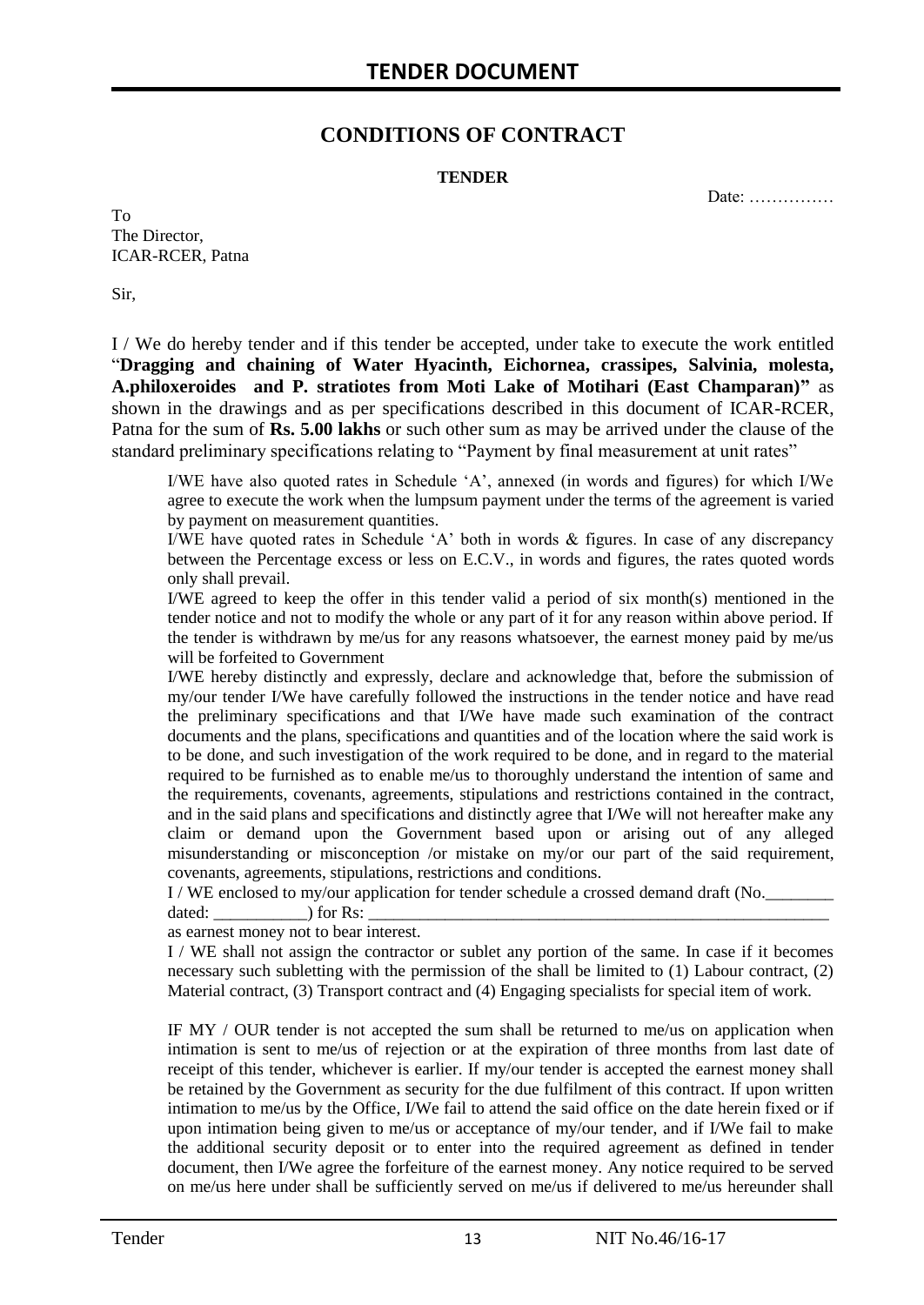be sufficiently served on me/us if delivered to me/us personally or forwarded to me/us by post to (registered or ordinary) or left at my/our address given herein. Such notice shall if sent by post be deemed to have been served on me/us at the time when in due course of post it would be delivered at the address to which it is sent.

I/WE fully understand that the written agreement to be entered into between me/us and Government shall be the foundation of the rights of the both the parties and the contract shall not be deemed to be complete until the agreement has first been signed by me/us and then by the proper officer authorized to enter into contract on behalf of Government.

I AM/WE ARE professionally qualified and my/our qualifications are given below:

| S. No. | Name | Qualification |
|--------|------|---------------|
|        |      |               |
|        |      |               |
|        |      |               |
|        |      |               |
|        |      |               |
|        |      |               |
|        |      |               |
|        |      |               |

I/WE will employ the following technical staff for supervising the work and will see that one of them is always at site during working hours, personally checking all items of works and paint extra attention to such works as required special attention (eg) Main panel boards, Cable connections etc.,

| S. No. | Name | Qualification |
|--------|------|---------------|
|        |      |               |
|        |      |               |
|        |      |               |
|        |      |               |
|        |      |               |
|        |      |               |

I / WE declare that I / WE agree to recover the salaries of the technical staff actually engaged on the work by the department, from the work bills, if I / We fail to employ technical staff as per the tender condition.

#### **TENDERERS / CONTRACTOR'S CERTIFICATE.**

- (1) I/WE hereby declare that I/We have perused in detail and examined closely the Indian Standard Specifications, all clauses of the preliminary specifications with all amendments and have either examined all the standards specifications or will examine all the standard specifications for items for which I/We tender, before I/We submit such tender and agree to be bound and comply with all such specifications for this agreement which I/We execute in the different Government Departments.
- (2)I/WE certify that I/We have inspected the site of the work before quoting my price, I /We have satisfied about the quality, availability and transport facilities for all the materials.
- (3)I / WE am/are prepared to furnish detailed data in support of all my quoted rates, if and when called upon to do so without any reservations.
- $(4)$  I / WE hereby declare that I / We will not claim any price escalation.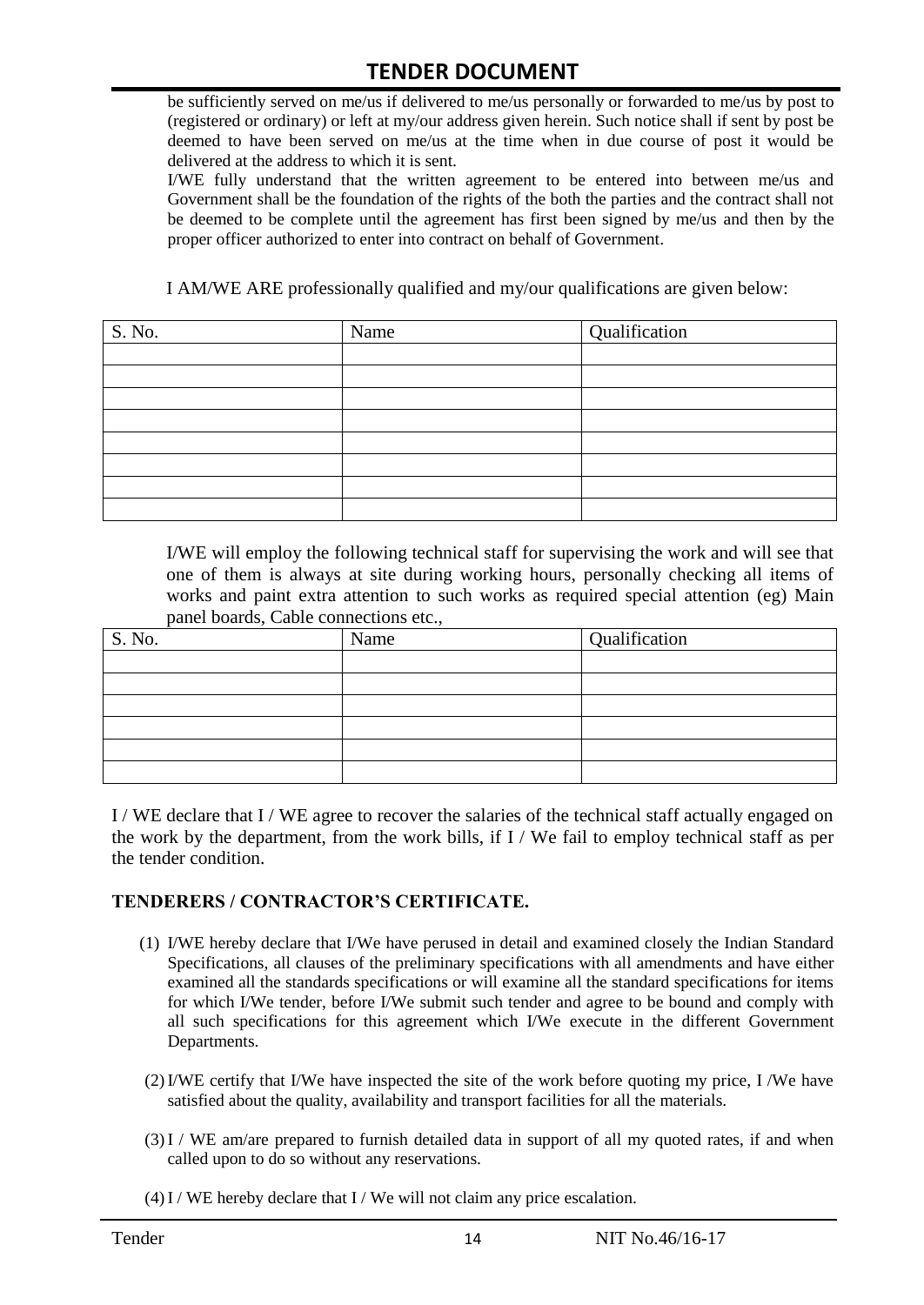- (5)I / WE hereby declare that I am / We are accepting for the defect liability period as 24 months.
- (6)I / WE declare that I / WE will not claim any extra amount towards any material used for the work other than the quoted works for respective schedule 'A' items.
- $(7)$ I / WE declare that I / WE will execute the work as per the mile stone programme, and if I / WE fail to complete the work as per the mile stone programme I abide by the condition to recover liquidated damages as per the tender conditions.
- $(8)$  I / WE declare that I / WE will abide for settlement of disputes as per the tender conditions.

#### **DECLARATION OF THE TENDERER**

- 1) I/WE have not been black listed in any department due to any reasons.
- 2) I/We declare that all the Certificates/Documents submitted by Me/US are Genuine.
- 3) I/WE agree to disqualify me/us for any wrong declaration in respect of the above and to summarily reject my/our tender.

Address of the Tenderer:

Phone No.: Fax No.: CONTRACTOR.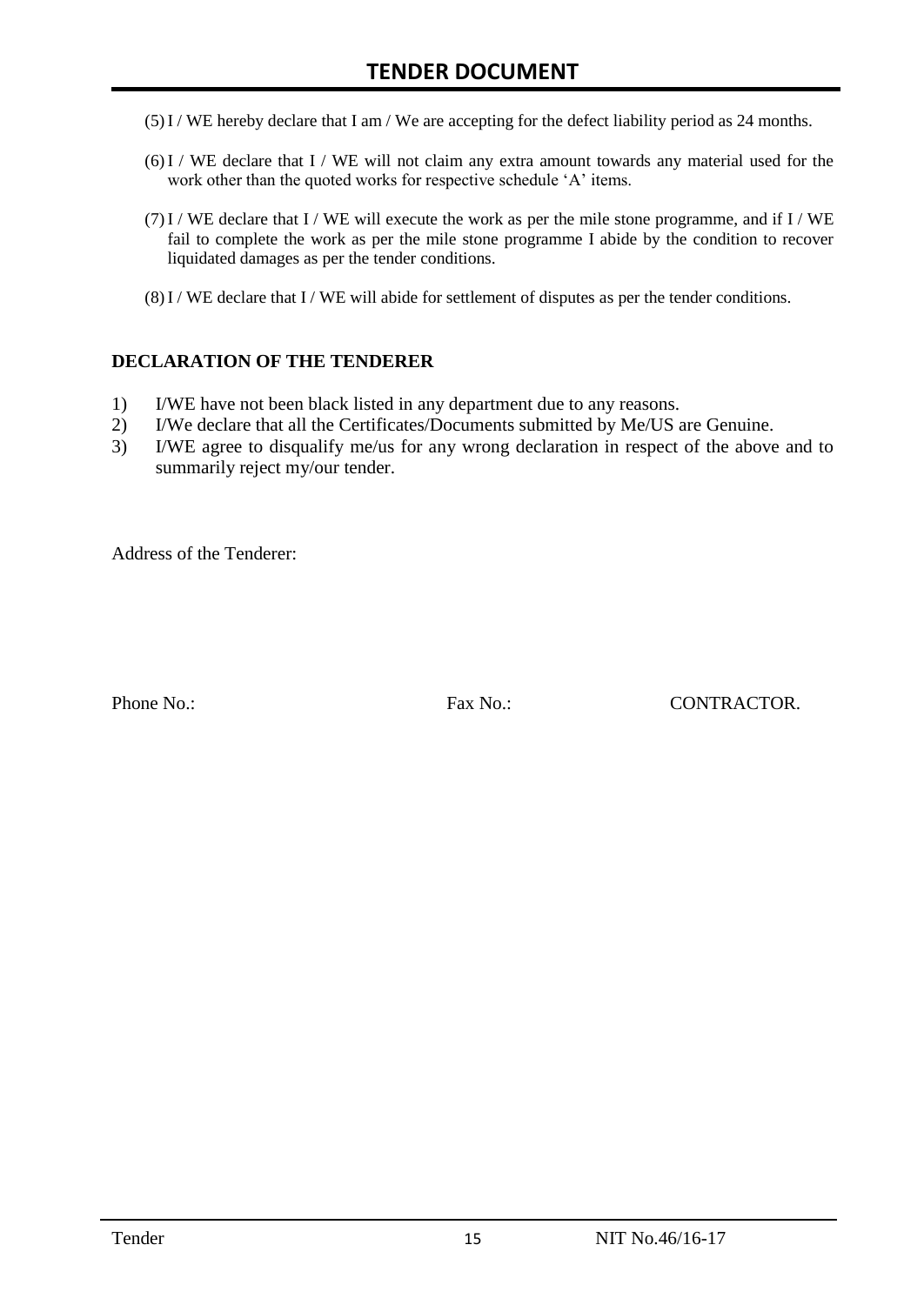# **CONDITIONS OF CONTRACT**

# **A. GENERAL**

### **1. Interpretation:**

- 1.1 In interpreting these Conditions of Contract, singular also means plural, male also means female, and vice-versa. Headings have no significance. Works have their normal meaning under the language of the contract unless specifically defined. The Incharge will provide instructions clarifying queries about the conditions of Contract.
- 1.2 The documents forming the Contract shall be interpreted in the following order of priority:
- **1) Agreement**
- **2) Letter of Acceptance, notice to proceed with the works**
- **3) Contractor's Tender**
- **4) Conditions of contract**
- **5) Specifications**
- **6) Drawings**
- **7) Bill of quantities**
- **8) Any other document listed as forming part of the Contract.**

#### **2. Decisions:**

2.1 Except where otherwise specifically stated, the Director will decide the contractual matters between the Department and the Contractor in the role representing the Department.

#### **3. Delegation:**

3.1 The Director may delegate any of his duties and responsibilities to other officers and may cancel any delegation by an official order issued.

#### **4. Communications:**

4.1 Communications between parties, which are referred to in the conditions, are effective only when in writing. A notice shall be effective only when it is delivered **(in terms of Indian Contract Act)**

#### **5. Sub-contracting:**

**5.1 If the prime contractor desires to sub-let a part of the work, he should submit the same at the time of filing tenders itself or during execution, giving the name of the proposed Sub-contractor, along with details of his qualification and experience. The Tender Accepting Authority should verify the experience of the Sub-contractor and if the Sub-contractor satisfies the qualification criteria in proportion to the value of work proposed to be sub-let, he may permit the same. The total value of works to be awarded on sub-letting shall not exceed 50% of contract value. The extent of subletting shall be added to the experience of the sub-contractor and to that extent deducted from that of the main contractor.**

#### **6. Other Contractors:**

6.1 The Contractor shall cooperate and share the Site with other contractors, Public authorities, utilities, and the Department. The Contractor shall also provide facilities and services for them as directed by the Incharge.

#### **7. Personnel:**

- 7.1 The Contractor shall employ the required Key Personnel named in the Schedule of Key Personnel to carry out the functions stated in the Schedule or other personnel approved by the Incharge. The Incharge will approve any proposed replacement of Key Personnel only if their qualifications, abilities, and relevant experience are substantially equal to or better than those of the personnel listed in the Schedule.
- 7.2 Failure to employ the required technical personnel by the contractor the institute will depute its own technical person and expenditure of salary will be recovered from contractor.
- 7.3 The technical personnel should be on full time and available at site whenever required by Incharge to take instructions.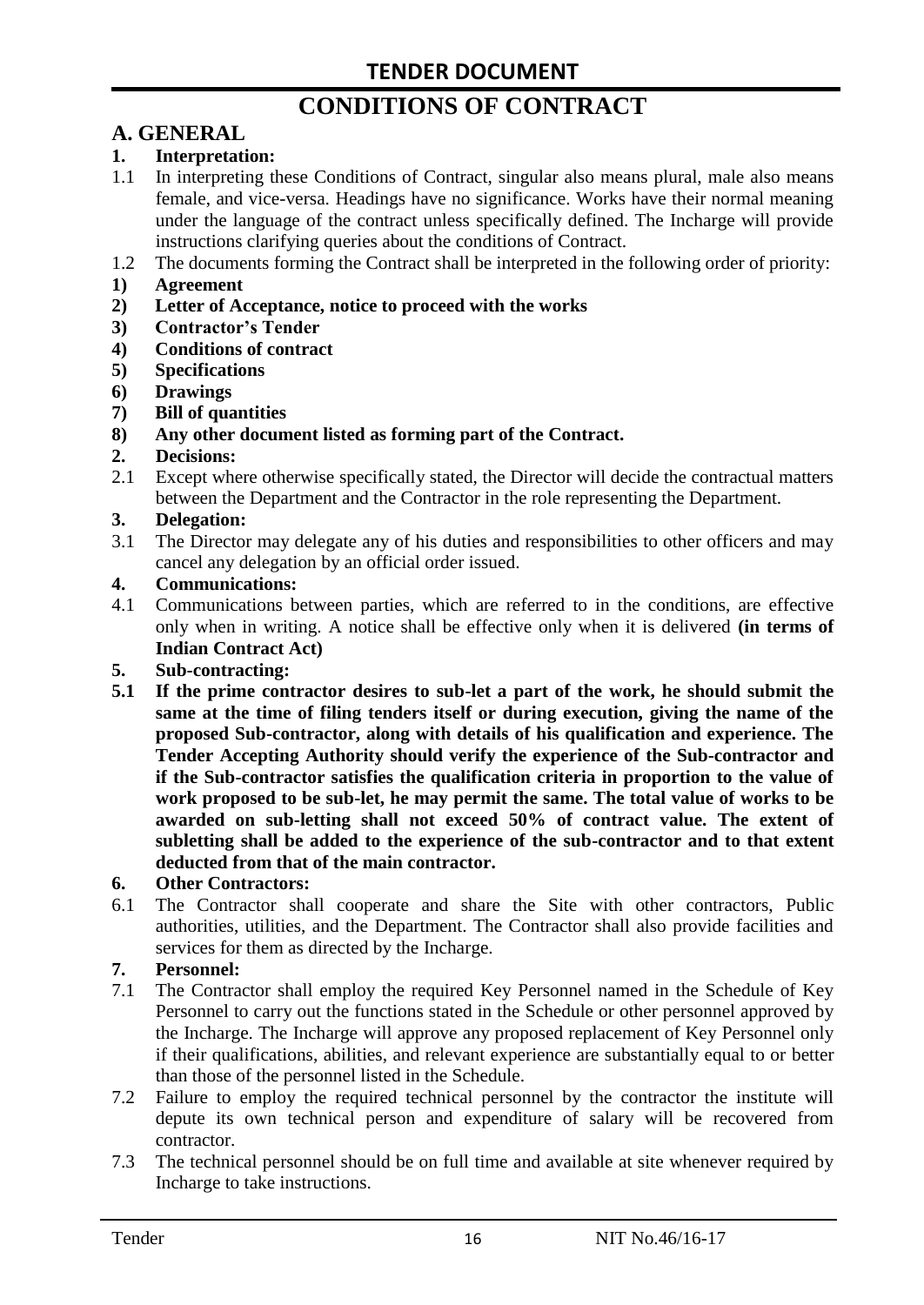- 7.4 The names of the technical personnel to be employed by the contractor should be furnished in the statement enclosed separately.
- 7.5 In case the contractor is already having more than one work on hand and has undertaken more than one work at the same time, he should employ separate technical personnel on each work.
- 7.6 If the contractor fails to employ technical personnel the work will be suspended or department will engage a technical personnel and recover the cost thereof from the contractor.
- 7.7 If the Incharge asks the Contractor to remove a person who is a member of Contractor"s staff or his work force stating the reasons the Contractor shall ensure that the person leaves the site forthwith and has no further connection with the work in the contract.

#### **8. Contractor's Risks:**

- 8.1 All risks of loss of or damage to physical property and of personnel injury and death, which arise during and in consequence of the performance of the Contract are the responsibility of the Contractor.
- **9. Insurance:**
- **9.1 The Contractor shall provide, in the joint names of the Department and the contractor, insurance cover from the Start Date to the end of the Defects Liability Period i.e., 24 months after completion for the following events which are due to the Contractor's risks.**
- **a) loss of or damage to the Works, Plant and Materials;**
- **b) loss of or damage to the Equipment;**
- **c) loss of or damage of property in connection with the Contract; and**
- **d) Personal injury or death of persons employed for construction.**
- **9.2 Policies and certificates of insurance shall be delivered by the Contractor to the Incharge at the time of concluding Agreement. All such insurance shall provide for compensation to be payable to rectify the loss or damage incurred.**
- **i) The contractor shall furnish insurance policy in force in accordance with proposal furnished in the Tender and approved by the Department for concluding the agreement.**
- **ii) The contractor shall also pay regularly the subsequent insurance premia and produce necessary receipt to the Incharge well in advance.**
- **iii) In case of failure to act in the above said manner the department will pay the premium and the same will be recovered from the Contractors payments.**
- **9.3 Alterations to the terms of insurance shall not be made without the approval of the Incharge.**

# **10. Site Inspections:**

- 10.1 The contractor should inspect the site and also proposed quarries of choice for materials source of water and quote his rate including quarrying, conveyance and all other charges etc.
- 10.2 The responsibility for arranging the land for borrow area rests with the Contractor and no separate payment will be made for procurement or otherwise. The contractor's quoted rate will be inclusive of land cost.

# **11. Contractor to Construct the Works:**

11.1 The Contractor shall construct and Commission the Work in accordance with the specifications and Drawings.

# **12. Power Supply.**

- 12.1 The contractor shall make his own arrangements for obtaining power from the Electricity dept., at his own cost. The contractor will pay the bills of Electricity Department for the cost of power consumed by him till the **(Name of work**) is handed over to ICAR-RCER.
- 12.2 **The contractor shall satisfy all the conditions and rules required as per Indian Electricity Act 1910 and under Rule-45(I) of the Indian Electricity Rules, 1956 as amended from time to time and other pertinent rules.**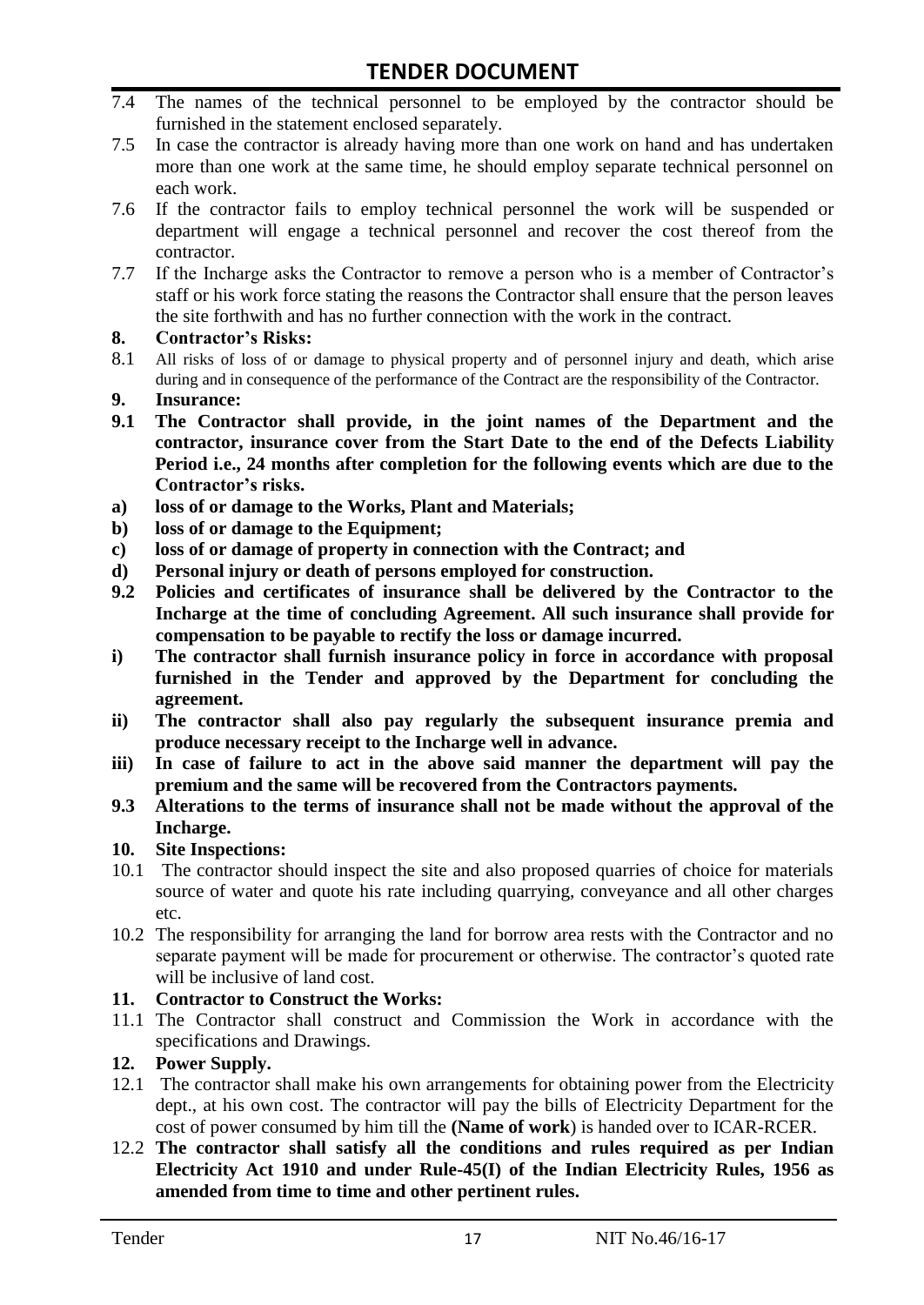12.3 The power shall be used for bonafide Departmental work only.

# **13. Monsoon Damages:**

Damages due to rain or flood shall have to be made good by the contractor till the work is handed over to the Department. The responsibility of damages making good the damages due to rain or flood rests with the contractor. **No extra payment is payable** for such operations and the contractor shall therefore, have to take all necessary precautions to protect the work done during the construction period.

#### **14. The works to be Completed by the Intended Completion Date:**

14.1 The Contractor may commence execution of the Works on the Start Date and shall carry out the Works in accordance with the programme submitted by the Contractor, as updated with the approval of the Incharge, and complete the work by the Intended Completion Date.

#### **15. Safety:**

15.1 The Contractor shall be responsible for the safety of all activities on the Site.

#### **16. Discoveries:**

16.1 Anything of historical or other interest or of significant value unexpectedly discovered on the Site is the property of the Government. The Contractor is to notify the Incharge of such discoveries and carry out the Incharge instructions for dealing with them.

#### **17. Possession of the Site.**

17.1 The Department shall give possession of the site to the Contractor.

# **18. Access to the Site:**

18.1 The Contractor shall provide the Incharge and any person authorised by the Incharge, access to the site and to any place where work in connection with the Contract is being carried out or is intended to be carried out.

#### **19. Instructions:**

- 19.1 The Contractor shall carry out all instructions of the Incharge and comply with all the applicable local laws where the Site is located.
- **20. Settlement of disputes:**
- 20.1 **If any dispute of difference of any kind whatsoever arises between the department and the Contractor in connection with, or arising out of the Contract, whether during the progress of the works or after their completion and whether before or after the termination, abandonment or breach of the Contract, it shall in the first place, be referred to and settled by the Incharge who shall, within a period of thirty days after being requested by the Contractor to do so, give written notice of his decision to the Contractor. Upon receipt of the written notice of the decision of the Incharge the Contractor shall promptly proceed without delay to comply with such notice of decision.**
- 20.2 **If the Incharge fails to give notice of his decision in writing within a period of thirty days after being requested or if the Contractor is dissatisfied with the notice of the decision of the Incharge the Contractor may within thirty days after receiving the notice of decision appeal to the Department who shall offer an opportunity to the contractor to be heard and to offer evidence in support of his appeal, the Department shall give notice of his decision within a period of thirty days after the Contractor has given the said evidence in support of his appeal, subject to arbitration, as hereinafter provided. Such decision of the Department in respect of every matter so referred shall be final and binding upon the Contractor and shall forthwith be given effect to by the Contractor, who shall proceed with the execution of the works with all due diligence whether he requires arbitration as hereinafter provided, or not. If the Department has given written notice of his decision to the Contractor and no claim to arbitration, has been communicated to him by the Contractor within a period of thirty days from receipt of such notice the said decision shall remain final and binding upon the Contractor. If the Department fail to give notice of his decision, as**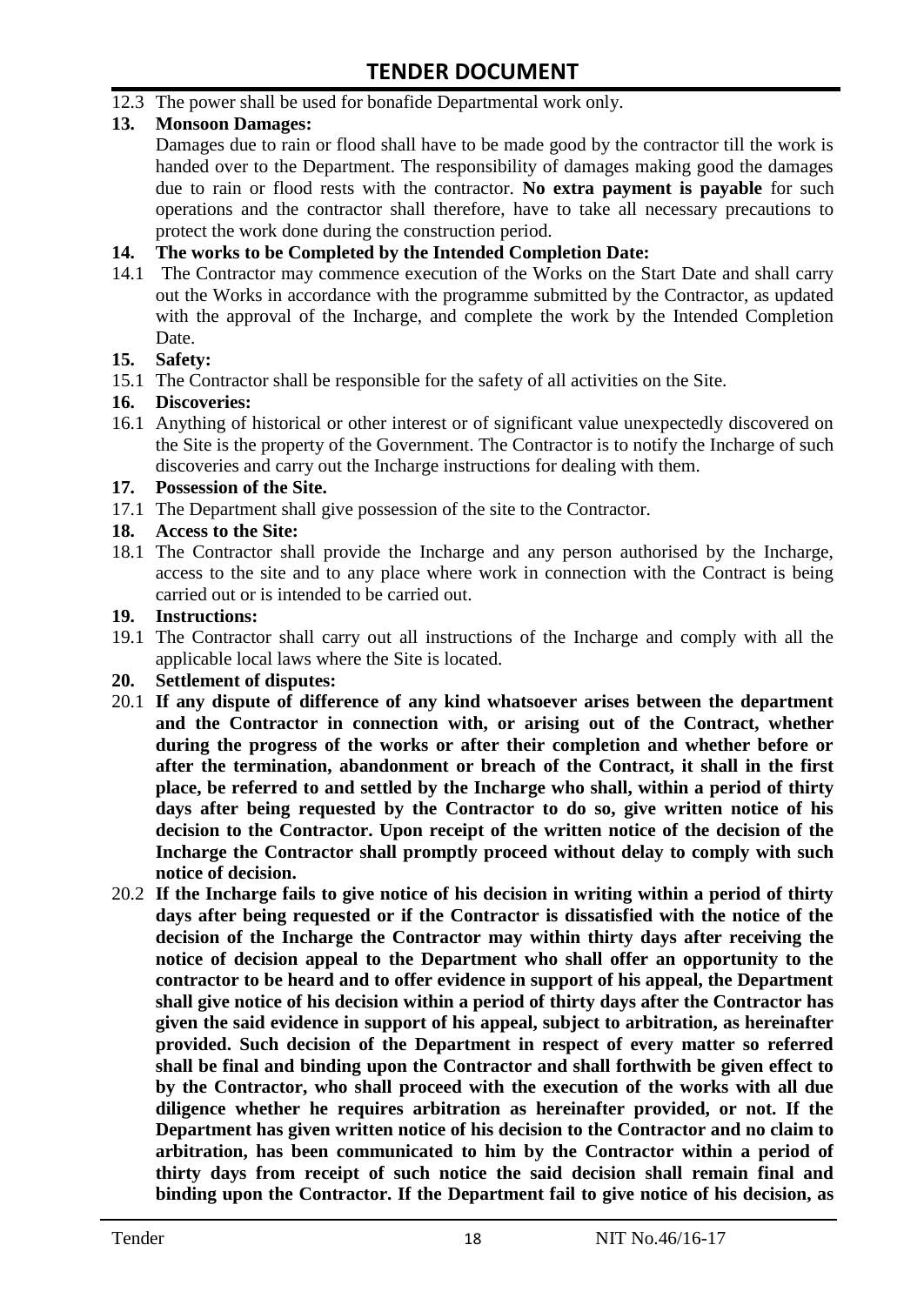**aforesaid within a period of thirty days after being requested as aforesaid, or if the Contractor be dissatisfied with any such decision, then and in any such case the contractor within thirty days after the expiration of the first named period of thirty days as the case may be, require that the matter or matters in dispute be referred to arbitration: jurisdiction of Patna limits.**

# **B. TIME FOR COMPLETION**

# **21. Program:**

- 21.1 The total period of completion is (**duration of 15 days**) from the date of receipt of Work Order.
- 21.2 The attention of the tenderer is directed to the contract requirement at the time of beginning of the work. The rate of progress and proportionate value of work done from time to time as will be indicated by the Certificate for the value of work done will be required. Date of commencement of their programme will be the date for concluding agreement but not the date of handing over site.
- 21.3 After signing the agreement, the contractor shall forthwith begin the work, shall regularly and continuously proceed with them.
- 21.4 The contractor shall commence the works on site within the period specified under condition 23.1 to 23.2 after the receipt by him of a written order to this effect from the concerned authority and shall proceed with the same with due expedition and without delay, except as may be expressly sanctioned or ordered.
- 21.5 Save in so far as the contractor may prescribe, the extent of portions of the site of which the contractor is to be given possession from time to time and the order in which such portions shall be made available to him and, Subject to any requirement in the contract as to the order in which the works shall be executed, the "s written order to commence the works, give to the contractor possession of so much of the site as may be required to enable the contractor to commence proceed with the execution of the works in accordance with the programme if any, and otherwise in accordance with such reasonable proposals of the contractor as he shall by written notice to the Incharge, make and will from time to time as the works proceed, give to the contractor possession of such further portions of the site as may be required to enable the contractor to proceed with the execution of the works with due dispatch in accordance with the said programme or proposals as the case maybe; if the contractor suffers delay or incurs cost from failure on the part of the Concerned authority to give possession in accordance with the terms of this clause, the Concerned authority shall grant an extension of time for the completion of works.
- 21.6 The contractor shall bear all costs and charges for special or temporary way leases required by him in connection with access to the site. The contractor shall also provide at his own cost any additional accommodation outside the site required by him for the purposes of the work.
- 21.7 Subject to any requirement in the contract as to completion of any section of the works before completion of the whole of the works shall be completed in accordance with provisions of clauses in the Schedule within the time stated in the contract calculated from the last day of the period named in the statement to the tender as that within which the works are to be commenced or such extended time as may be allowed.

# 21.8 **Delays and extension of time:**

No claim for compensation on account of delays or hindrances to the work from any cause whatever shall lie, except as hereafter defined. Reasonable extension of time will be allowed by the or by the office competent to sanction the extension, for unavoidable delays, such as may result from causes, which in the opinion of the , are undoubtedly beyond the control of the contractor. The shall assess the period of delay or hindrance caused by any written instructions issued by him, at twenty five per cent in excess or the actual working period so lost.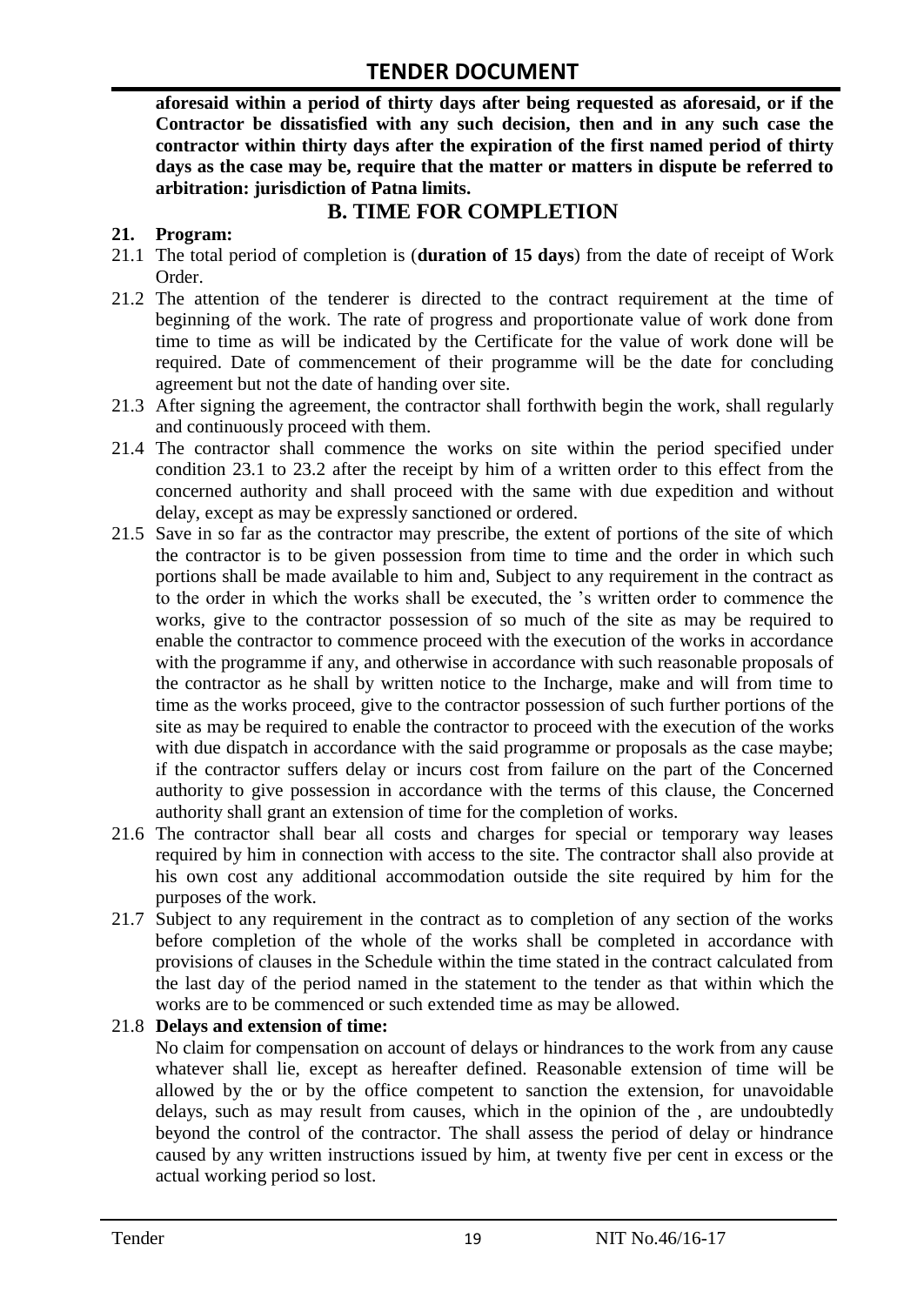In the event of the failing to issue necessary instructions and thereby causing delay and hindrance to the contractor, the latter shall have the right to claim an assessment of such delay by the Director, ICAR-RCER whose decision will be final and binding. The contractor shall lodge in writing with the statement of claim for any delay or hindrance referred to above, within fourteen days from its commencement, otherwise no extension of time will be allowed.

Whenever authorised alterations or additions made during the progress of the work are of such a nature in the opinion of the as to justify an extension of time in consequence thereof, such extension will be granted in writing by the or other competent authority when ordering such alterations or additions.

#### **22. Construction Programme:**

- 22.1 The Contractor shall furnish within 15 days of the order of the work a programme showing the sequence in which he proposed to carry out the work, monthly progress expected to be achieved, also indicating date of procurement of materials plant and machinery. The schedule should be such that it is practicable to achieve completion of the whole work within the time limit fixed and shall obtain the approval of the Incharge. Further rate of the progress as in the program shall be kept up to date. In case it is subsequently found necessary to alter this program, the contractor shall submit sufficiently in advance the revised program incorporating necessary modifications and get the same approved by the Incharge. No revised program shall be operative with out approval of Incharge.
- 22.2 The Director, ICAR-RCER shall have all times the right, without any way violating this contract, or forming grounds for any claim, to alter the order of progress of the works or any part thereof and the contractor shall after receiving such directions proceed in the order directed. The contractor shall also report the progress to the Director, ICAR-RCER within 7 days of the Incharge direction to alter the order of progress of works.
- 22.3 The Contractor shall give written notice to the Incharge whenever planning or progress of the works is likely to be delayed or disrupted unless any further drawings or order including a direction, instruction or approval is issued by the Incharge within a reasonable time. The notice shall include details of the drawing or order required and of why and by when it is required and of any delay or disruption likely to be suffered if it is late.
- 22.4 Rate of progress/percentage of work:

# i) **(15 days) 100% of contract value**

#### **23. Speed of Work**

- 23.1 The Contractor shall at all times maintain the progress of work to conform to the latest operative progress schedule approved by the Incharge. The contractor should furnish progress report indicating the programme and progress once in a month. The Incharge may at any time in writing direct the contractor to slow down any part or whole of the work for any reason (which shall not be questioned) whatsoever, and the contractor shall comply with such orders of the Incharge. The compliance of such orders shall not entitle the contractor to any claim of compensation. Such orders of the Incharge for slowing down the work will however be duly taken into account while granting extension of time if asked by the contractor for which no extra payment will be entertained.
- 23.2 Delays in Commencement or progress or neglect of work and forfeiture of earnest money, Security deposit and withheld amounts:

If, at any time, the Incharge shall be of the opinion that the Contractor is delaying Commencement of the work or violating any of the provisions of the Contractor is neglecting or delaying the progress of the work as defined by the tabular statement. "Rate of progress" in the Articles of Agreement", he shall so advise the Contractors in writing and at the same time demand compliance in accordance with conditions of Tender notice. If the Contractor neglects to comply with such demand within seven days after receipt of such notice, it shall then or at any time there after, be lawful for the Director, ICAR-RCER to take suitable action in accordance with relevant Clauses.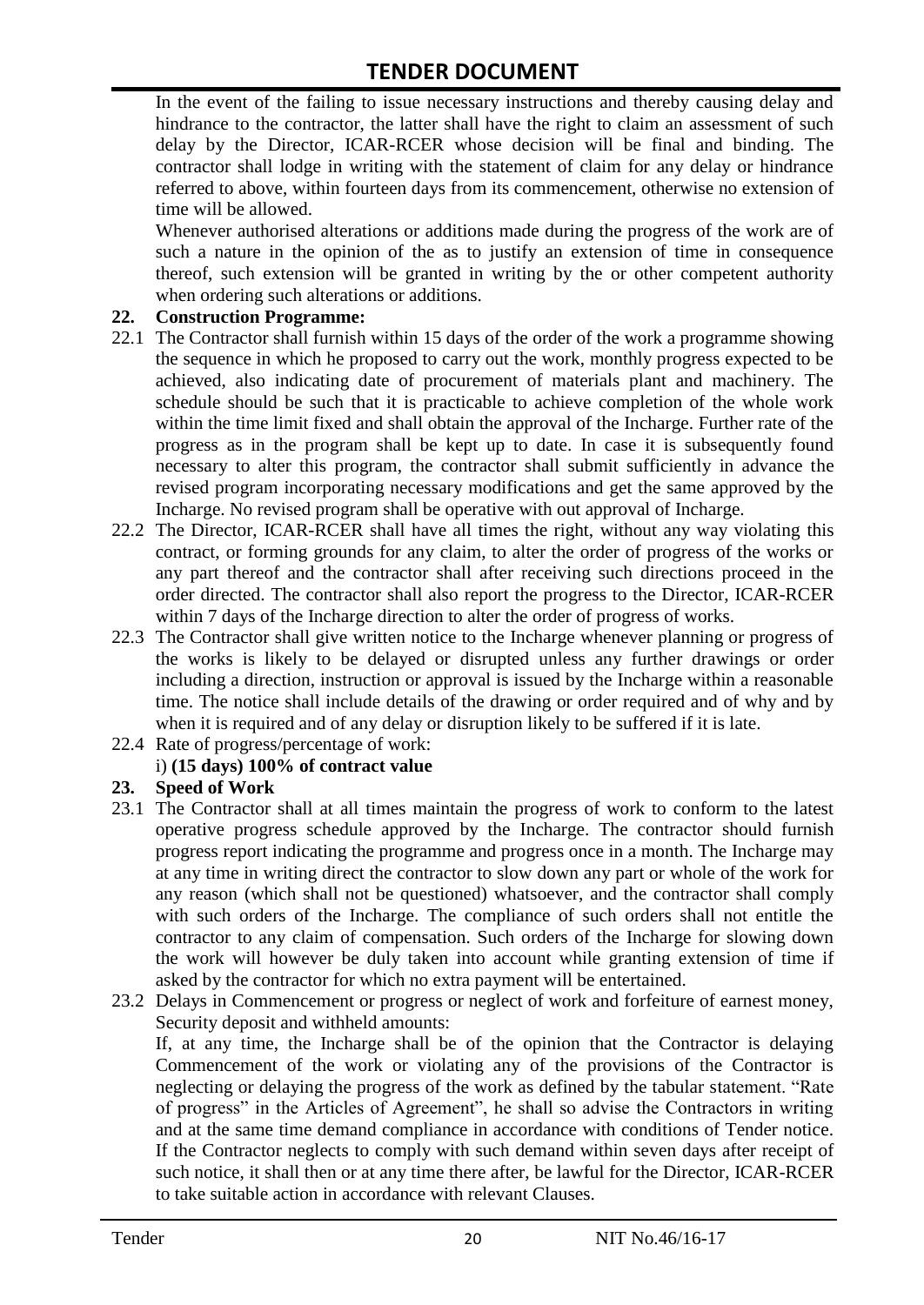#### **24. Suspension of works by the Contractor:**

- 24.1 If the Contractor shall suspend the works, or sublet the work without sanction of the Incharge, or in the opinion of the Incharge shall neglect or fail to proceed with due diligence in the performance of his part of the Contract as laid down in the Schedule rate of progress, or if he shall continue to default or repeat such default in the respects mentioned in relevant rules of GOI, Incharge shall take action in accordance with related Clauses.
- 24.2 If the Contractor stops work for 28 days and the Stoppage has not been authorised by the Incharge the Contract will be terminated as per the law.
- 24.3 If the Contractor has delayed the completion of works the Contract will be terminated under relavant Clauses.

#### **25. Extension of the Intended Completion Date:**

- 25.1 The Incharge shall extend or recommend for extension, in accordance with the Government orders in force, the Intended Completion Date if a Variation is issued which makes it impossible for Completion to be achieved by the Intended Completion Date.
- 25.2 The Incharge shall decide whether and by how much to extend the Intended Completion Date within 21 days of the Contractor asking the Engineer for a decision upon the effect of a Variation and submitting full supporting information. If the Contractor has failed to give early warning of a delay or has failed to cooperate in dealing with a delay, the delay by this failure shall not be considered in assessing the new Intended Completion Date.

#### **26. Delays Ordered by the Incharge**

26.1 The Incharge may instruct the Contractor to delay the start or progress of any activity within the Work.

#### **27. Early Warning:**

- 27.1 The contractor is to warn the Incharge at the earliest opportunity of specific likely future events or circumstances that may adversely affect the Execution of Works.
- 27.2 The Contractor shall cooperate with the Incharge in making and considering proposals for how the effect of such an event or circumstance can be avoided or reduced by anyone involved in the work and in carrying out any resulting instruction of the Incharge.

#### **28. Management Meetings:**

28.1 **The Incharge may require the Contractor to attend a management meeting. The business of a management meeting shall be to review the progress work.**

# **C. QUALITY CONTROL**

#### **29. Identifying Defects:**

29.1 The Incharge shall check the Contractor's work and notify the Contractor of any Defects that are found. Such checking shall not affect the Contractor"s responsibilities. The Incharge may instruct the Contractor to verify the Defect and to uncover and test any work that the Engineer considers may be a Defect.

#### **30. Tests:**

30.1 If the Incharge instructs the Contractor to carry out a test not specified in the Specification to check whether any work has a Defect and the Contractor shall pay for the test and any samples.

#### **31. Correction of Defects:**

- 31.1 The Incharge shall give notice to the Contractor of any Defects before the end of the Defects Liability Period, which begins on Completion. The defects liability period shall be extended for as long as defects remain to be corrected by the Contractor.
- 31.2 Every time notice of a Defect is given, the Contractor shall correct the notified defect within the length of time specified by the Incharge's notice.

# **32. Uncorrected defects**

32.1 If the contractor has not corrected the defect within the time specified in the Incharge"s notice, the Incharge will assess the cost of having the defect corrected and the contractor will pay this amount.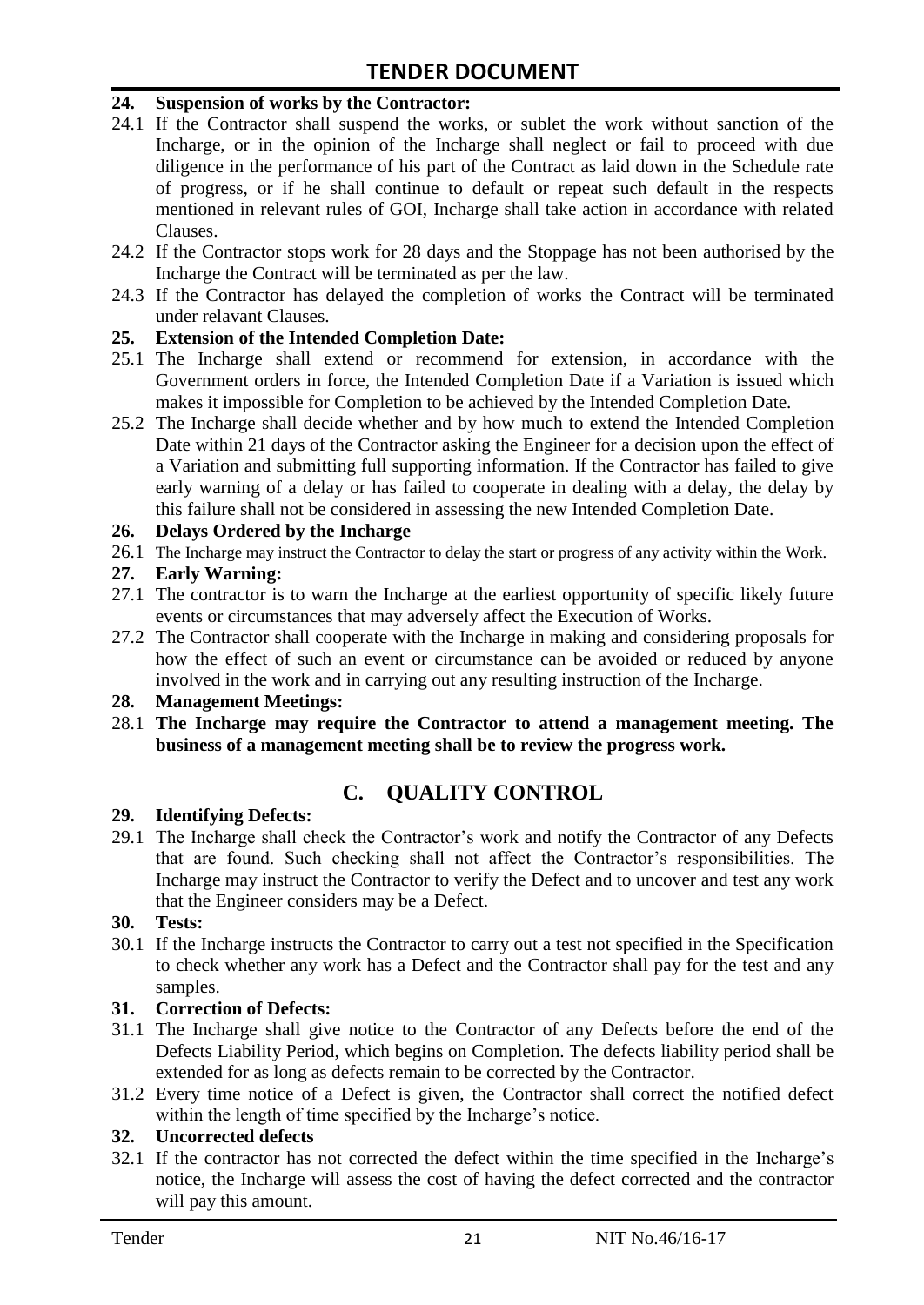#### **33. Quality Control:**

In addition to the normal inspection by the regular staff in charge of the execution of work, the work may also be inspected by the, Quality control Circle or by the State or District level Vigilance Cell Unit and any other authorised external Agency if any sub-standard work or excess payments are noticed with reference to measurement books etc., during inspection, action will be taken based on their observations and these will be effected by the Incharge of the execution of the work.

# **D. COST CONTROL**

#### **34. Bill of Quantities:**

- 34.1 The Bill Quantities shall contain items for the construction work to be done by the Contractor.
- 34.2 The Contractor is paid for the quantity of the work done as per quoted rate in the Bill of Quantities for each item.

#### **35. Changes in the Quantities:**

- 35.1 The contractor is bound to execute all supplemental works that are found essential, incidental and inevitable during execution of main work.
- 35.2 The payment of rates for such supplemental items of work will be regulated as under; Supplemental items directly deducible from similar items in the original agreement.
- 35.2.1 The rates shall be derived by adding to or subtracting from the agreement rate of such similar item the cost of the difference in the quantity of materials labour between the new items and similar items in the agreement worked out with reference to the Standard Schedule of Rates adopted in the sanctioned estimate with which the tenders are accepted.
- 35.2.2 (a) Similar items but the rates of which cannot be directly deduced from the original agreement.

(b) Purely new items which do not correspond to any item in the agreement.

35.2.3 The rates of all such items shall be Estimated Rates plus or minus overall Tender premium.

#### **36. Extra Items:**

- 36.1 Extra items of work shall not vitiate the contract. The contractor shall be bound to execute extra items of work as directed by the Incharge. The rates for extra items shall be worked out by the as per the conditions of the Contract and the same are binding on the Contractor.
- 36.2 The contractor shall before the 15th day of each month, submit in writing to the a statement of extra items if any that they have executed during the preceding month failing which the contractor shall not be entitled to claim any.

#### **36.3 Entrustment of additional items:**

- 36.3.1 Where ever additional items not contingent on the main work and outside the scope of original agreement are to be entrusted to the original contractor dispensing with bids and if the value of such items exceeds the limits up to which the officer is empowered to entrust works initially to contractor without calling for tenders, approval of next higher authority shall be obtained. Entrustment of such items on nomination shall be at rates not exceeding the estimated rates.
- 36.3.2 Entrustment of the additional items contingent on the main work will be authorised by the officers upto the monetary limits upto which they themselves are competent to accept items in the original agreement so long as the total amounts upto which they are competent to accept in an original agreement rates for such items shall be worked out in accordance with the procedure (I) For all items of work in excess of the quantities shown in the Bill of Quantities of the Tenders, the rate payable for such items shall be estimate rates for the items accepted by the competent authority.
- 36.3.3 Entrustment of either the additional or supplemental items shall be subject to the provisions of the agreement entered into by a Competent Authority after the tender is accepted. The Director being the authority next higher to the Director, who entered into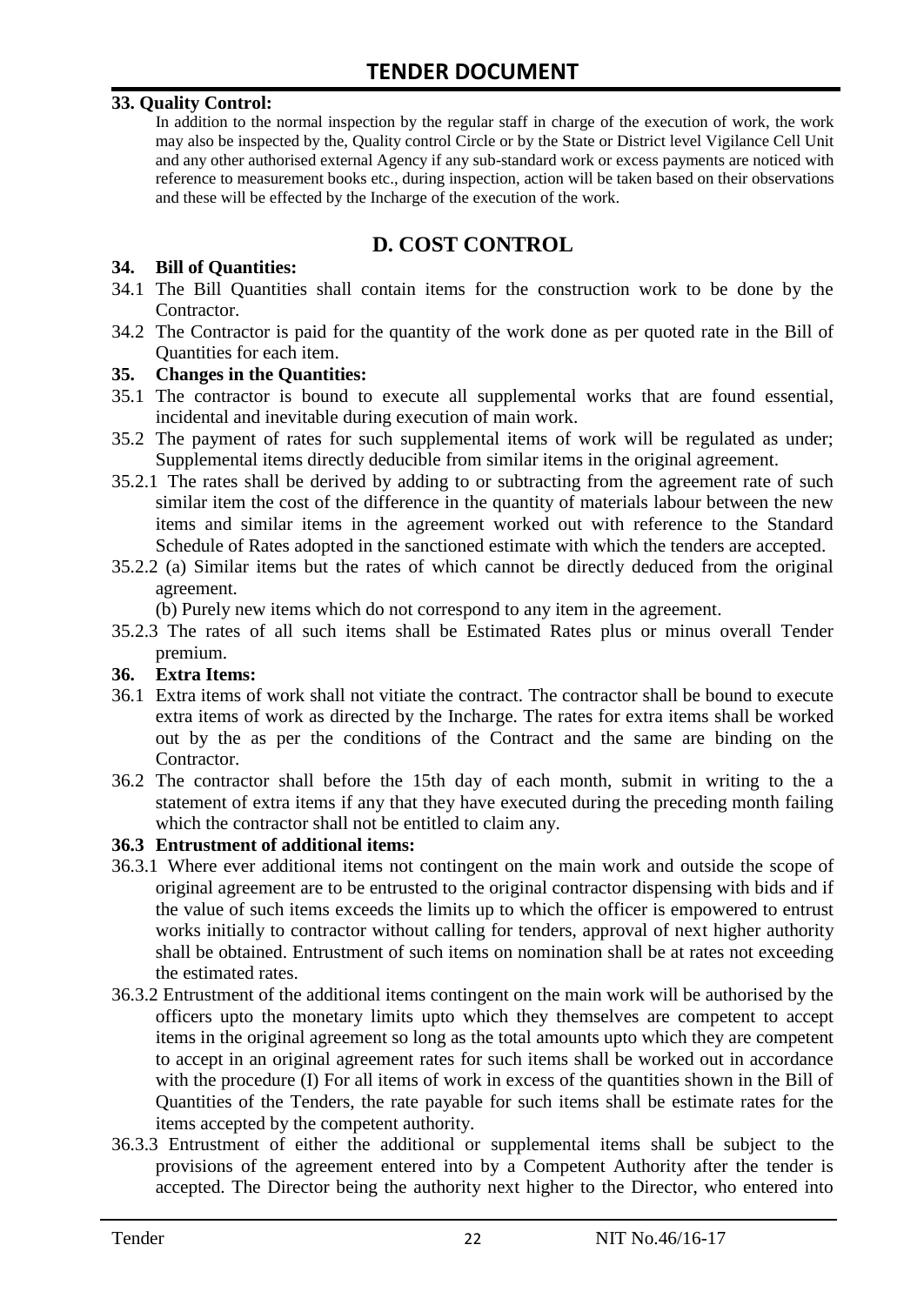the agreement approves the rate for the items / variation in quantity in the current agreement. The items shall not be ordered by an officer on his own responsibility if the revised estimate or deviation statement providing for the same requires the sanction of Director.

- Note:It may be noted that the term Estimate Rate used above means the rate in the sanctioned estimate with which the tenders are accepted, or if no such rates is available in the estimate, the rate derived will be with reference to the Standard Schedule of Rates adopted in the sanctioned estimate with which tenders are accepted.
- **37. Cash flow forecasts:**
- **37.1 When the program is updated, the contractor is to provide the Incharge with an updated cash flow forecast.**
- **38. Payment Certificates:**
- **38.1 The Contractor shall submit to the Incharge monthly statements of the estimated value of the work completed less the cumulative amount certified previously.**
- **38.2 The Incharge shall check the Contractor's monthly statement within 14 days.**
- **38.3 The value of work executed shall be determined by the Incharge.**
- **38.4 The value of work executed shall comprise the value of the quantities of the items in the Bill of Quantities completed.**
- **38.5 The Incharge may exclude any item certified in a previous certificate or reduce the proportion of any item previously certified in any certificate in the light of later information.**
- **39. Payments:**
- **39.1 Payment will be made after satisfactory completion of the work.**
- 39.2 Part Payment if any will be consider as per Govt. of India norms.
- 39.3 Part payment if any will be adjusted against the final payment
- **39.3 Payments and Certificates:**
- 39.3.1 In case of over payments or wrong payment if any made to the contractor due to wrong interpretation of the provisions of the contract a n d c ontract conditions etc., such unauthorized payment will be deducted in the subsequent bills or final bill for the work or from the bills under any other contracts with the Government or at any time there after from the deposits available with the Government.
- 39.3.2 Any recovery or recoveries advised by the Government Department either state or central, due to non-fulfilment of any contract entered into with them by the contractor shall be recovered from any bill or deposits of the contractor.
- 39.3.3 No claim shall be entertained, if the same is not represented in writing to the Incharge within 15 days of its occurrence.
- 39.3.4 The contractor is not eligible for any compensation for inevitable delay in handing over the site or for any other reason. In such case, suitable extensions of time will be granted after considering the merits of the case.

#### **40. Interest on Money due to the Contractor:**

- 40.1 No omission by the or the sub-divisional officer to pay the amount due upon certificates shall vitiate or make void the contract, nor shall the contractor be entitled to interest upon any guarantee fund or payments in arrear, nor upon any balance which may, on the final settlement of his accounts, found to be due to him.
- **41. Certificate of Completion of works:**
- **41.1 Certificate of Completion of works:**
- **41.1.1 When the whole of the work has been completed and has satisfactory passed any final test that may be prescribed by the Contract, the Contractor may give a notice to that effect to the Incharge accompanied by an undertaking to carryout any rectification work during the period of maintenance, such notice and undertaking shall be in writing and shall be deemed to be request by the Contractor for the Incharge to issue a Certificate of completion in respect of the Works. The Incharge**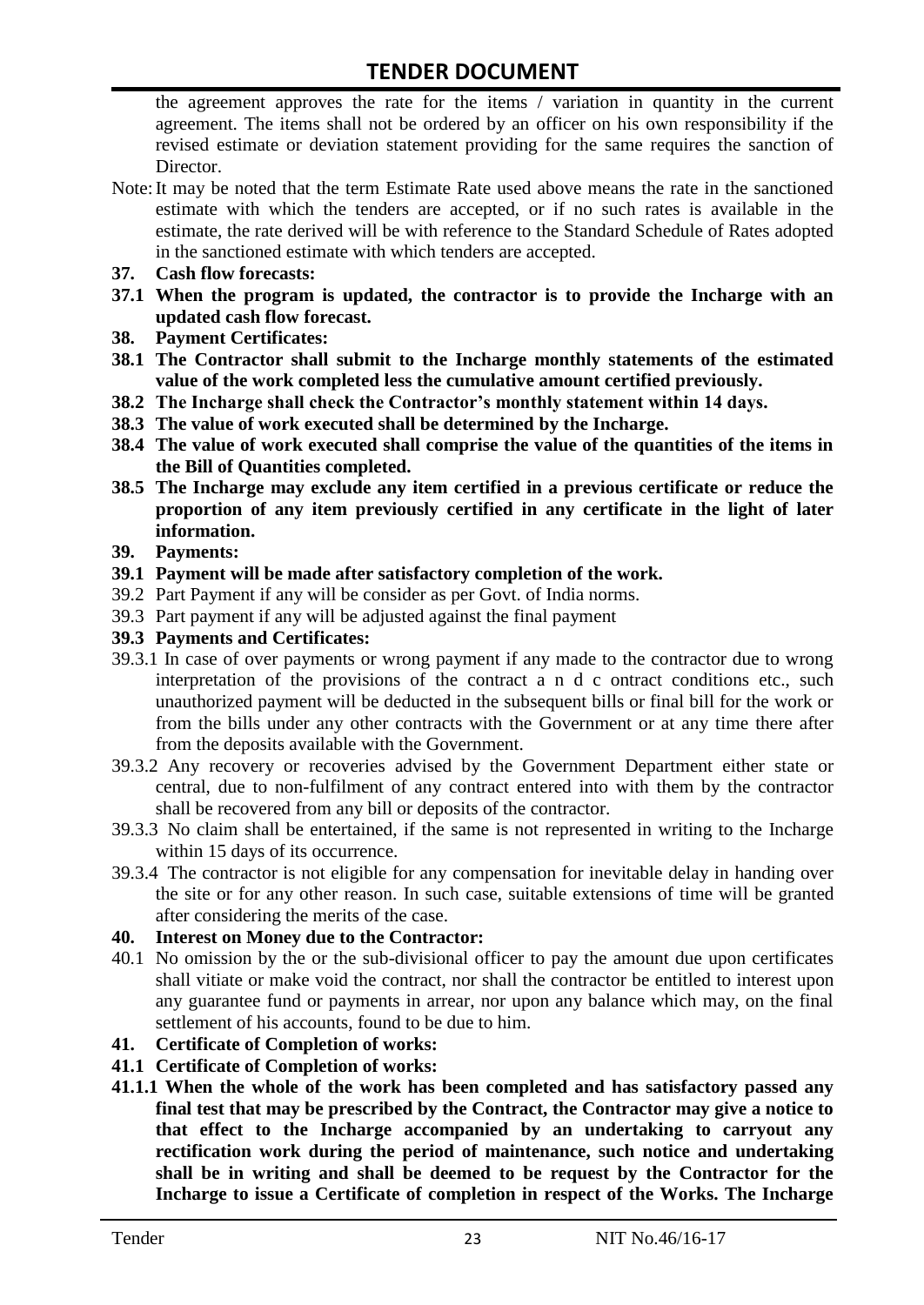**shall, within twenty one days of the date of delivery of such notice either issue to the Contractor, a certificate of completion stating the date on which, in his opinion, the works were completed in accordance with the Contract or give instructions in writing to the Contractor specifying all the Works which, in the Incharge'' opinion, required to be done by the Contractor before the issue of such Certificate.**

- **41.1.2 Incharge shall also notify the Contractor of any defects in the Works affecting completion that may appear after such instructions and before completion of the Works specified there in. The Contractor shall be entitled to receive such Certificate of the Completion within twenty one days of completion to the satisfaction of the Incharge of the Works so specified and making good of any defects so notified.**
- **41.1.3 Similarly, the Contractor may request and the Incharge shall issue a Certificate of Completion in respect of:**
- **a) Any section of the Permanent works in respect of which a separate time for completion is provided in the Contract, and**
- **b) Any substantial part of the Permanent Works which has been both completed to the satisfaction of the Incharge and occupied or used by the Department.**
- **41.1.4 If any part of the Permanent Works shall have been completed and shall have satisfactorily passed any final test that may be prescribed by the Contract, the Incharge may issue such certificate, and the Contractor shall be deemed to have undertaken to complete any outstanding work in that part of the Works during the period of Maintenance.**

#### **42. Taxes included in the Price:**

42.1 The rates quoted by the contractor shall be deemed to be inclusive of the sales Tax and other taxes on all materials that the contractor will have to purchase for performance of this contract.

#### **43. Liquidated Damages:**

- 43.1 If for any reason, which does not entitle the contractor to an extension of item, the rate of progress of works, or any section is at any time, in the opinion of the Director, ICAR-RCER too slow to ensure completion by the prescribed time or extended time for completion Director, ICAR-RCER shall so notify the contractor in writing and the contractor shall there upon take such steps as are necessary and the Director, ICAR-RCER may approve to expedite progress so as to complete the works or such section by the prescribed time or extended time. The contractor shall not be entitled to any additional payment for taking such steps. If as a result of any notice given by the Director, ICAR-RCER under this clause the contractor shall seek the Director, ICAR-RCER permission to do any work at night or on Sundays, if locally recognised as days or rest, or their locally recognised equivalent, such permission shall not be unreasonably refused.
- 43.2 If the contractor fails to complete whole of the works or any part thereof or section of the works within the stipulated periods of individual mile stones (including any bonafide extensions allowed by the competent authority without levying liquidated damages), the Director, ICAR-RCER may without prejudice to any other method of recovery will deduct one hundreds of one percent of contract value per calendar day or part of the day for the period of delays subject to a maximum of 10% of the contract value not as a penalty from any monies in his hands due or which may become due to the contractor. The payment or deductions of such damages shall not relieve the contractor from his obligation to complete the works, or from any other of his obligations and liabilities under the contract
- 43.3 The liquidated damages for the whole of the work are @0.05% of value of contract per day for delay. The maximum amount of liquidated damages for the whole of the works is ten percent of final contract price.

The effective date will be from the date of handing over of the site after agreement and after obtaining a Program of the work.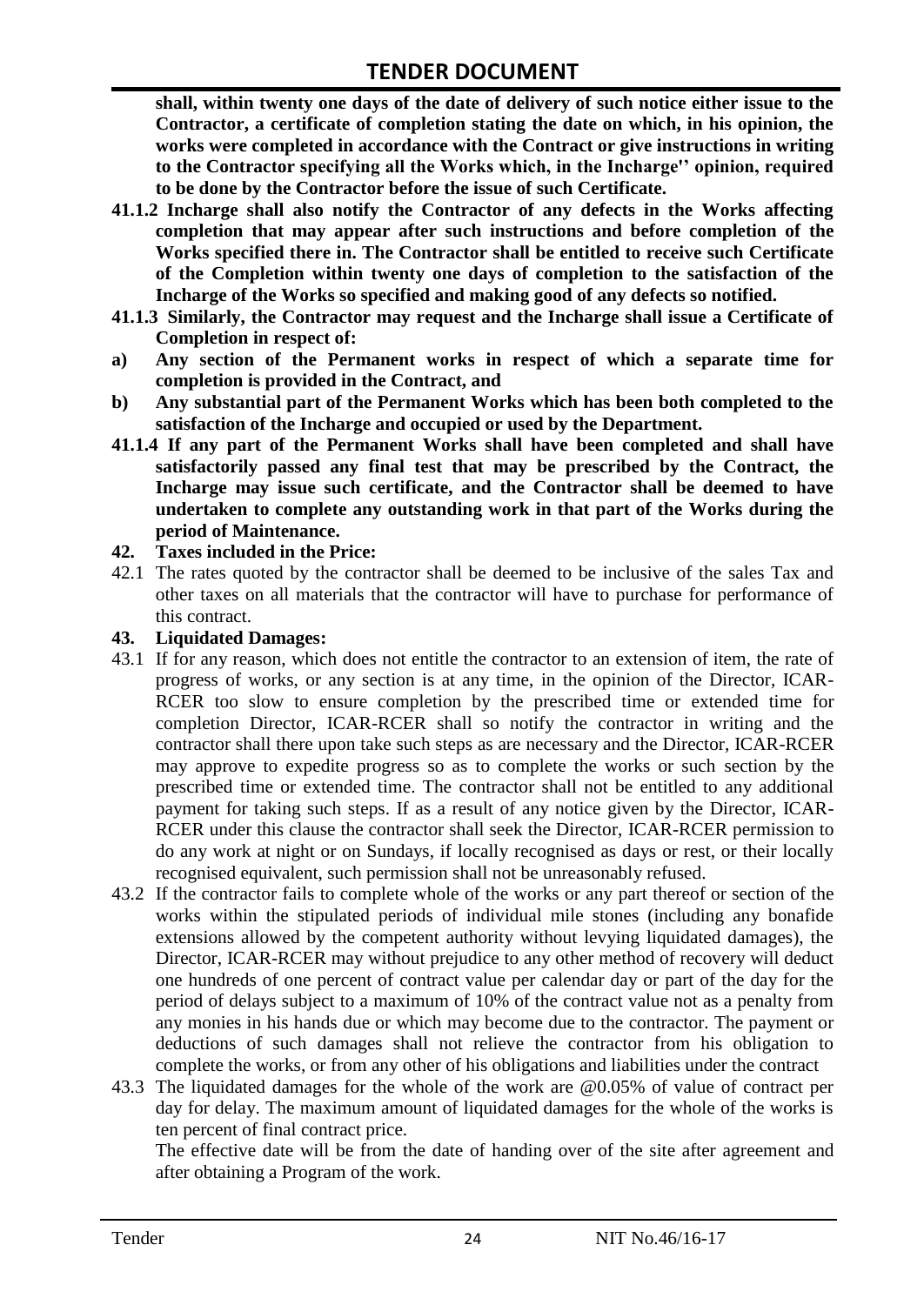#### **44. Cost of Repairs:**

44.1 Loss or damage to the works or materials to the works between the start date and the end of the defects correction periods shall be remedied by the contractor at the contractor"s cost if the loss or damage arises from the contractor's acts or omissions.

# **E. FINISHING THE CONTRACT**

#### **45. Completion:**

45.1 The Contractor shall request the Incharge to issue a Certificate of completion of the Works and the Incharge will do so upon deciding that the work is completed.

#### **46. Taking Over:**

- 46.1 The Department shall takes over the Site and the Works within seven days of the Incharge issuing a certificate of Completion based on the report given by the Consultant.
- *47. Final Account:*
- **47.1 The Contractor shall supply to the Incharge a detailed account of the total amount that the Contractor considers payable under the Contract before the end of the Defects Liability Period. The Incharge shall issue a Defects Liability Certificate and certify any final payment that is due to the Contractor within 56 days of receiving the Contractor's account if it is correct and complete. If it is not, the Incharge shall issue within 56 days a schedule that states the scope of the corrections or additions that are necessary. If the final Account is still unsatisfactory after it has been resubmitted, the Incharge shall decide on the amount payable to the Contractor and issue a payment certificate with in 56 days of receiving the Contractor's revised account.**

#### **48. Termination:**

- 48.1 The Department may terminate the Contract if the contractor causes a fundamental breach of the Contract.
- 48.2 Fundamental breaches of Contract include, but shall not be limited to the following.
- a) The Contractor stops work for 28 days when no stoppage of work is shown on the current program and the stoppage has not been authorised by the Incharge.
- b) The Contractor is made bankrupt or goes into liquidation other than for a reconstruction or amalgamation.
- c) The Incharge gives Notice that failure to correct a particular Defect is a fundamental breach of Contract and the Contractor fails to correct it within a reasonable period of time determined by the Incharge; and
- d) The Contractor does not maintain a security which is required and
- e) The Contractor has delayed the completion of works by the number of days for which the maximum amount of liquidated damages can be paid as defined.
- f) If the contractor, in the judgement of the Department has engaged in corrupt or fraudulent practices in competing for or in the executing the contract.

For the purpose of this paragraph: "corrupt practice" means the offering, giving, receiving or soliciting of any thing of value to influence the action of a public official in the procurement process or in contract execution. "Fraudulent practice" means a misrepresentation of facts in order to influence a procurement process or the execution of a contract to the detriment o the Government and includes collusive practice among Tenderers (prior to or after Tender submission) designed to establish Tender prices at artificial non-competitive levels and to deprive the Government of the benefits of free and open competition.

- 48.3 Notwithstanding the above the Department may terminate the contract for convenience.
- 48.4 If the Contract is terminated, the Contractor shall stop work immediately, make the Site safe and secured leave the Site as soon as reasonably possible.

#### **49. Payment upon Termination:**

**49.1 If the Contract is terminated because of a fundamental breach of Contract by the Contractor, the Incharge shall issue a certificate for the value of the work done less**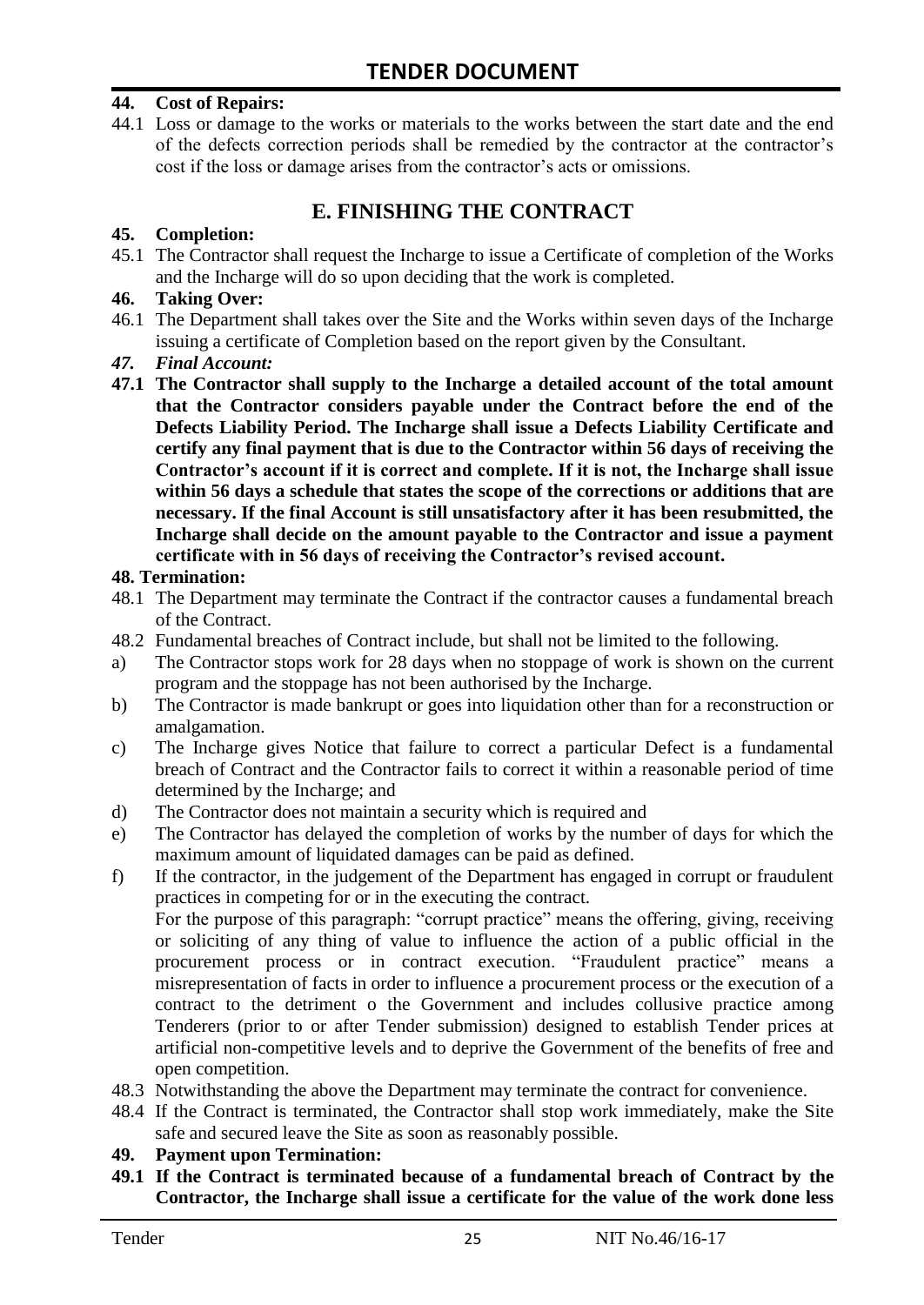**advance payments received upon the date of the issue of the certificate, less other recoveries due in terms of the Contract, less taxes due to be deducted at source as per applicable law and less the rate to apply to the work not completed.. If the total amount due to the Department exceeds any payment due to the Contractor the difference shall be a debt payable to the Department.**

- **50. Property:**
- 50.1 All materials on the Site, Plant, Equipment, Temporary Works and Works are deemed to be the property of the Department if the Contract is terminated because of Contractor's default.
- **51. Release from Performance:**
- 51.1 **If the Contract is frustrated by the outbreak of war or by any other event entirely outside the control of either the Department or the Contractor the Incharge shall certify that the contract has been frustrated. The Contractor shall make the site safe and stop work as quickly as possible after receiving this certificate and shall be paid for all works carried out before receiving it and for any work carried out after wards to which commitment was made.**

# **F. Special Conditions**

#### **52. Water Supply:**

The Contractor has to make his own arrangements for water required for the work and to the colonies and work sites, which are to be established by the Contractor.

#### **53. Electrical Power:**

The Contractors will have to make their own arrangements for drawing electric power from the nearest power line after obtaining permission from the PESU at his own cost. In case of failure of electricity, the Contractor has to make alternative arrangements for supply of electricity by Diesel Generator sets of suitable capacity at place of work. If the supply is arranged by the Department, necessary Tariff rates shall have to be paid based on the prevailing rates.

The contractor will pay the bills of Electricity Board for the cost of power consumed by him.

**The contractor shall satisfy all the conditions and rules required as per Indian Electricity Act 1910 and under rule –45(I) of the Indian Electricity Rules, 1956 as amended from time to time and other pertinent rules.**

The power shall be used for bonafide Departmental works only.

# **53.1 Electric Power for Domestic Supply:**

- a) The contractor has to make his own arrangements for the supply of electric power for domestic purposes and the charges for this purpose have to be paid by him at the rates as fixed by the Bihar State Electricity Board from time to time.
- b) The contractor will have to make his own arrangements to lay and maintain the necessary distribution lines and wiring for the camp at his own cost. The layout and the methods of laying the lines and wiring shall have the prior approval of the Incharge. All camp area shall be properly electrified. All lines, streets, approaches for the camp etc., shall be sufficiently lighted for the safety of staff and labour of the contractor, at the cost of the Contractor and it will be subject to the approval of the Incharge.

# **54. Land:**

#### **54.1 Land for Contractor's use:**

The contractor will be permitted to use Government land for execution of work. The contractor shall have to make his own arrangements for acquiring and clearing the site, leveling, providing drainage and other facilities for labour staff colonies, site office, workshop or stores and for related activities. The Contractor shall apply to the Department within a reasonable time after the award of the contract and atleast 30 days in advance of its use, the details of land required by him for the work at site and the land required for his camp and should any private land which has not been acquired, be required by the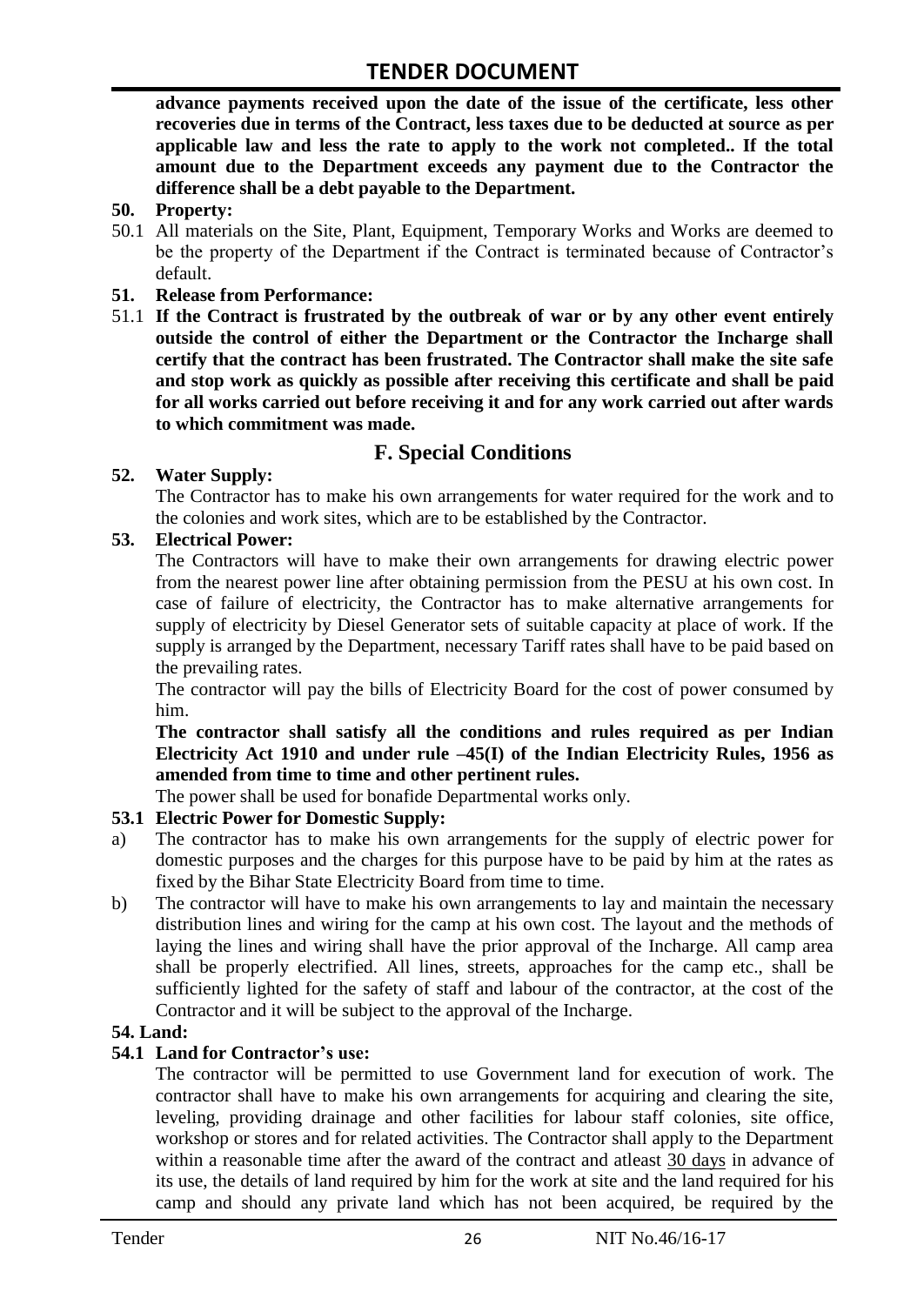contractor for his use. The same may be acquired by the contractor at his own cost by private negotiations and no claim shall be admissible to him on this account. The Incharge reserves the right to refuse permission for use of any government land for which no claim or compensation shall be admissible to the contractor. The contractor shall, however, not be required to pay cost or any rent for the Government land given to him.

#### **54.2 Surrender of occupied land**

- a) The Government land as here in before mentioned shall be surrendered to the Incharge within seven days, after issue of completion certificate. Also no land shall be held by the contractor longer than the Incharge shall deem necessary and the contractor shall on the receipt of due notice from the Incharge, vacate and surrender the land which the Incharge may certify as no longer required by the Contractor for the purpose of the work.
- b) The contractor shall make good to the satisfaction of the Incharge any damage to areas, which he has to return or to other property or land handed over to him for purpose of this work. Temporary structures may be erected by the contractor for storage sheds, offices, residences etc., for non-commercial use, with the permission of the on the land handed over to him at his own cost. At the completion of the work these structures shall be dismantled site cleared and handed over to the. The land required for providing amenities will be given free of cost from Government lands if available otherwise the contractor shall have to make his own arrangements.

#### **54.3 Contractor not to dispose off Spoil etc.,**

The contractor shall not dispose off or remove except for the purpose of fulfilment of this contract, sand, stone, clay ballast, earth, trees and shrubs or other materials obtained in the excavation made or lying on the site of the work, and all such materials and produce shall remain property of the Government. The Department may upon request from the contractor, or if so stipulated in the conditions of the contract allow the contractor to use any of the above materials for the works either free of cost or after payment as may be specifically mentioned or considered necessary during the execution of the work.

#### **55. Roads:**

In addition to existing public roads and roads Constructed by Government, if any, in work area all additional approach roads inside work area and camp required by the Contractor shall be constructed and maintained by him at his own cost. The layout design, construction and maintenance etc. of the roads shall be subject to the approval of the Incharge. The contractor shall permit the use of these roads by the Government free of charge.

It is possible that work at, or in the vicinity of the work site will be performed by the Government or by other contractors engaged in work for the Government during the contract period. The contractor shall without charge permit the government and such other contractor and other workmen to use the access facilities including roads and other facilities, constructed and acquired by the contractor for use in the performance of the works.

The contractor's heavy construction traffic or tracked equipment shall not traverse any public roads or bridges unless the contractor has made arrangement with the authority concerned. In case contractor"s heavy construction traffic or tracked equipment is not allowed to traverse any public roads or bridges and the contractor is required to make some alternative arrangements, no claim on this account shall be entertained. The contractor is cautioned to take necessary precautions in transportation of construction materials to avoid accidents.

#### **56. Payment for Camp Construction**

No payment will be made to the contractor for construction, operation and maintenance of camp and other camp facilities and the entire cost of such work shall be deemed to have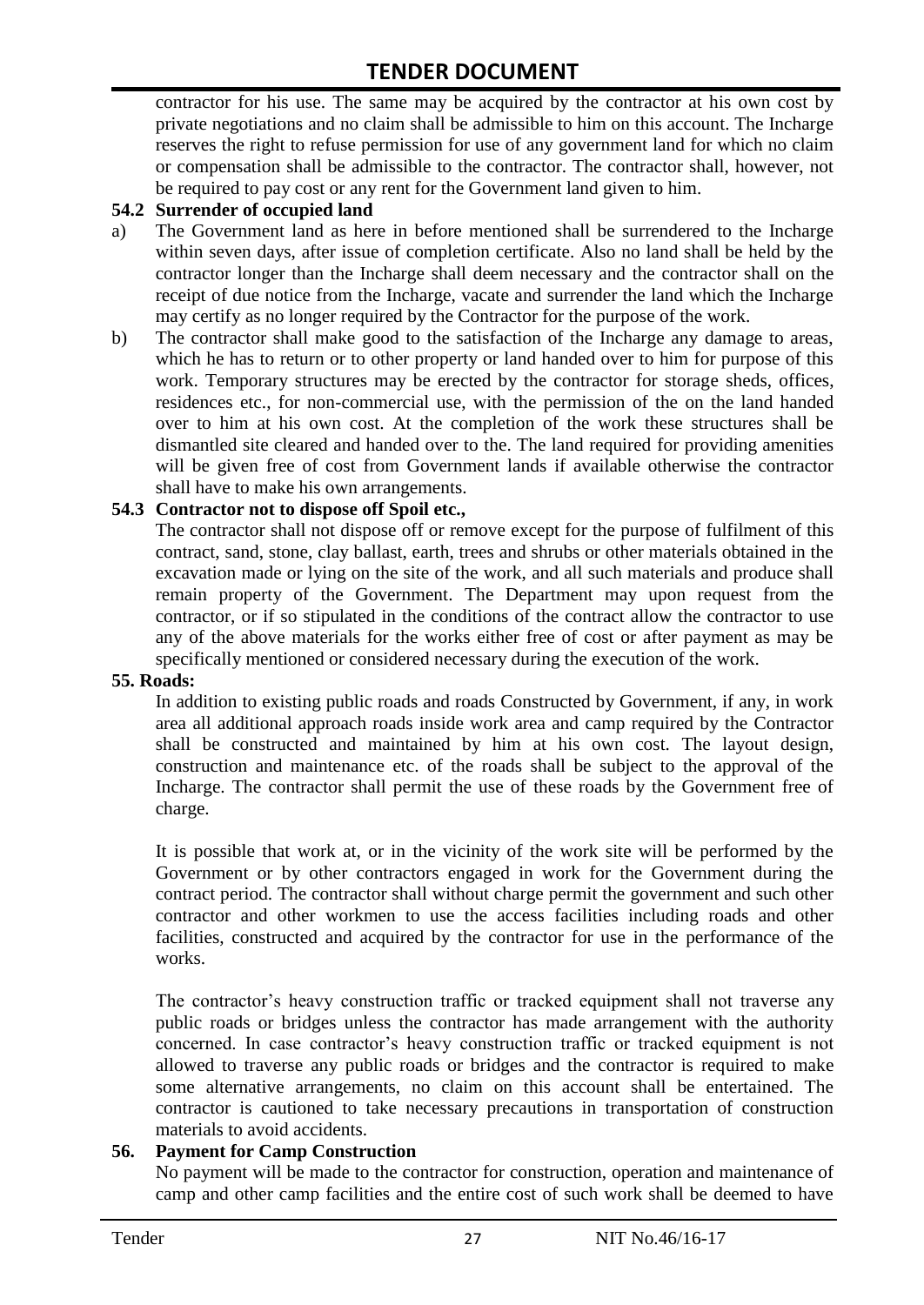been included in the tendered rate for the various items of work in the schedule of quantities and bids.

### **57. Explosive And Fuel Storage Tanks**

No explosive shall be stored within ½ (half) KM of the limit of the camp sites. The storage of gasoline and other fuel oils or of Butane, Propane and other liquefied petroleum gases, shall confirm to the regulations of Andhra Pradesh State Government and Government of India. The tanks, above ground and having capacity in excess of 2000 liters, shall not be located within the camp area, nor within 200m, of any building.

#### **58. Labour:**

The contractor shall, make his own arrangements for the engagement of all staff and labour, local or other, and for their payment, housing, feeding and transport.

Labour importation and amenities to labour and contractor's staff shall be to the contractor's account. His quoted rate shall include the expenditure towards importation of labour amenities to labour and staff;

The contractor shall, if required by the Incharge deliver to the Incharge a written in detail, is such form and at such intervals as the Incharge may prescribe, showing the staff and the numbers of the several classes of labour from time to time employed by the contractor on the Site and such information respecting Contractor"s Equipment as the Incharge may require.

#### **58.1 Transportation of Labour:**

- I. The contractor shall make his own arrangement for the daily transportation of the labour and staff from labour camps colonies to the work spot and no labour or staff of the contractor shall stay at the work spot. No extra payment will be made to the contractor for the above transportation of the labour and his quoted rate to the work shall include the transportation charges of labour from colonies to work spot and back.
- **II. The contractor will at all times duly observe the provisions of employment of children Act XXVI of 1938 and any enactment or modification of the same and will not employ or permit any person to do any work for the purpose under the provisions of this agreement in contravention of said Act. The contractor here by agrees to indemnify the department from and against all claims, penalties which may be suffered by the department or any person employed by the department by any default on the part of the contractor in the observance and performance of the provisions of the employment of children Act. XXVI of 1938 or any enactment or modification of the same.**

**The contractor shall obtain the insurance at his own cost to cover the risk on the works to labour engaged by him during period of execution against fire and other usual risks and produce the same to the concerned before commencement of work as per govt. guidelines.**

#### **59. Safety Measures:**

- 1. The contractor shall take necessary precautions for safety of the workers and preserving their health while working in such jobs, which require special protection and precautions. The following are some of the measures listed but they are not exhaustive and contractor shall add to and augment these precautions on his own initiative where necessary and shall comply with directions issued by the or on his behalf from time to time and at all times.
- 2. Providing protective foot wear to workers situations like mixing and placing of mortar or concrete sand in quarries and places where the work is done under much wet conditions.
- 3. Providing protective head wear to workers at places like under ground excavations to protect them against rock falls.
- 4. Providing masks to workers at granulates or at other locations where too much fine dust is floating about and sprinkling water at frequent intervals by water hoses on all stone crushing area and storage bins abate to dust.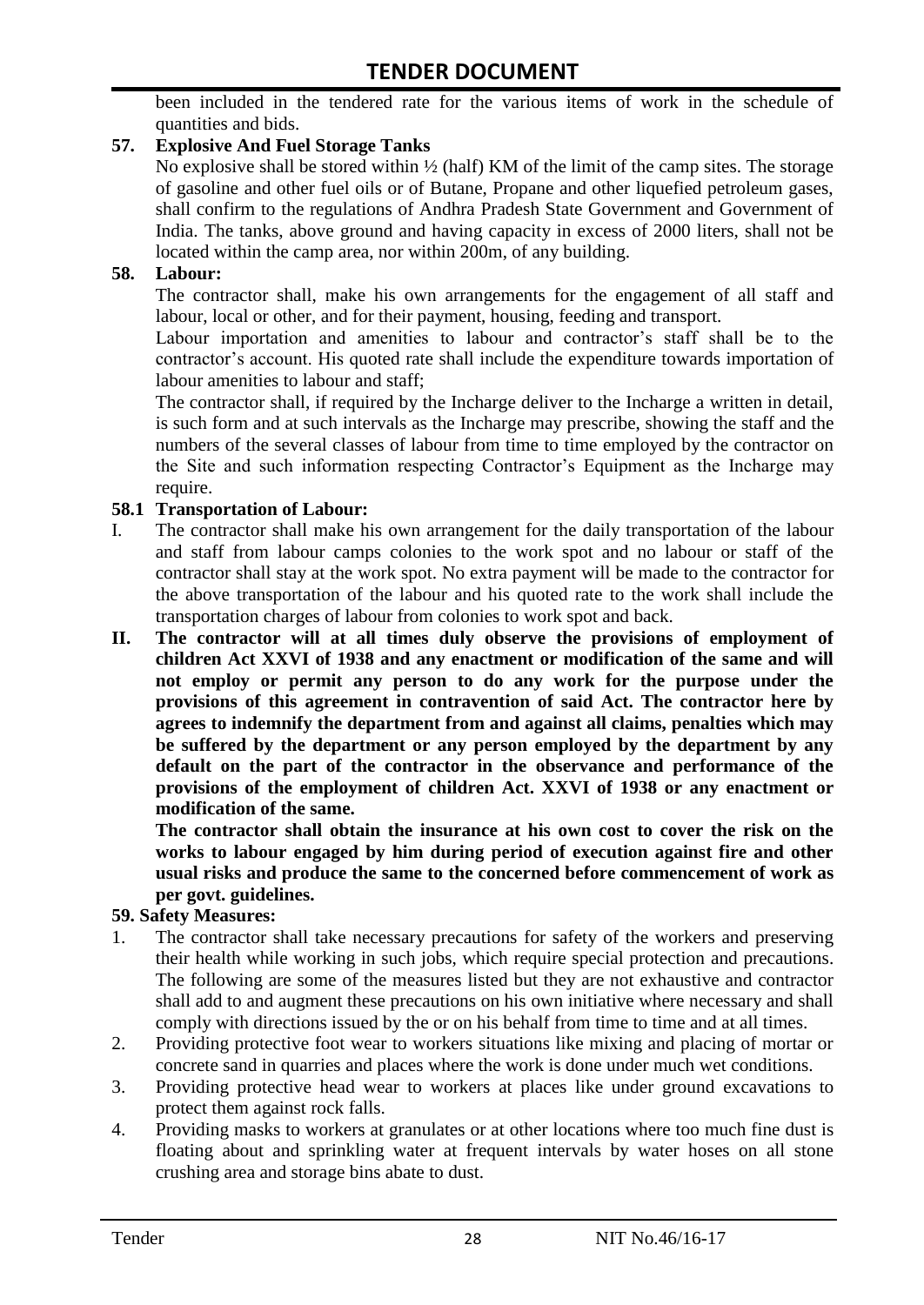- 5. Getting the workers in such jobs periodically examined for chest trouble due to too much breathing in to fine dust.
- 6. Taking such normal precautions like fencing and lightening in excavation of trenches, not allowing rolls and metal parts of useless timber spread around, making danger areas for blasting providing whistles etc.
- 7. Supply work men with proper belts, ropes etc., when working in precarious slopes etc.
- 8. Avoiding named electrical wire etc., as they would electrocute the works.
- 9. Taking necessary steps towards training the workers concerned on the machinery before they are allowed to handle them independently and taking all necessary precautions in around the areas where machines hoists and similar units are working.

#### **60. Fair Wage Clause:**

- 1. The contractor shall pay not less than fair wages to labourers engaged by him on the work.
- 2. "Fair" wages means wages whether for time of piecework notified by the Government from time in the area in which the work is situated.
- 3. The contractor shall not with-standing the revisions of any contract to the contrary cause to be paid to the labour, in directly engaged on the work including any labour engaged by the sub-contractor in connection with the said work, as if the laborers had been directly employed by him.
- 4. In respect of labour directly or indirectly employed in the works for the purpose of the contractors part of the agreement the contractor shall comply with the rules and regulations on the maintenance of suitable records prescribed for this purpose from time to time by the Government. He shall maintain his accounts and vouchers on the payment of wages to the laborers to the satisfaction of the Incharge.
- 5. The shall have the right to call for such record as required to satisfy himself on the payment of fair wages to the labourers and shall have the right to deduct from the contract amount a suitable amount for making good the loss suffered by the worker or workers by reason of the "fair wages" clause to the workers.
- 6. The contractor shall be primarily liable for all payments to be made and for the observance of the regulations framed by the Govt. from time to time without prejudice to his right to claim indemnity from his sub-contractors.
- **7. As per contract labour (Regulation and abolition) Act. 1970 the contractor has to produce the license obtained from the licensing officers of the labour department along with the tender or at the time of agreement.**
- 8. Any violation of the conditions above shall be deemed to be a breach of his contract.
- 9. Equal wages are to be paid for both men and women if the nature of work is same and similar.
- 10. The contractor shall arrange for the recruitment of skilled and unskilled labour local and imported to the extent necessary to complete the work within the agreed period as directed by the Engineer-in-charge in writing.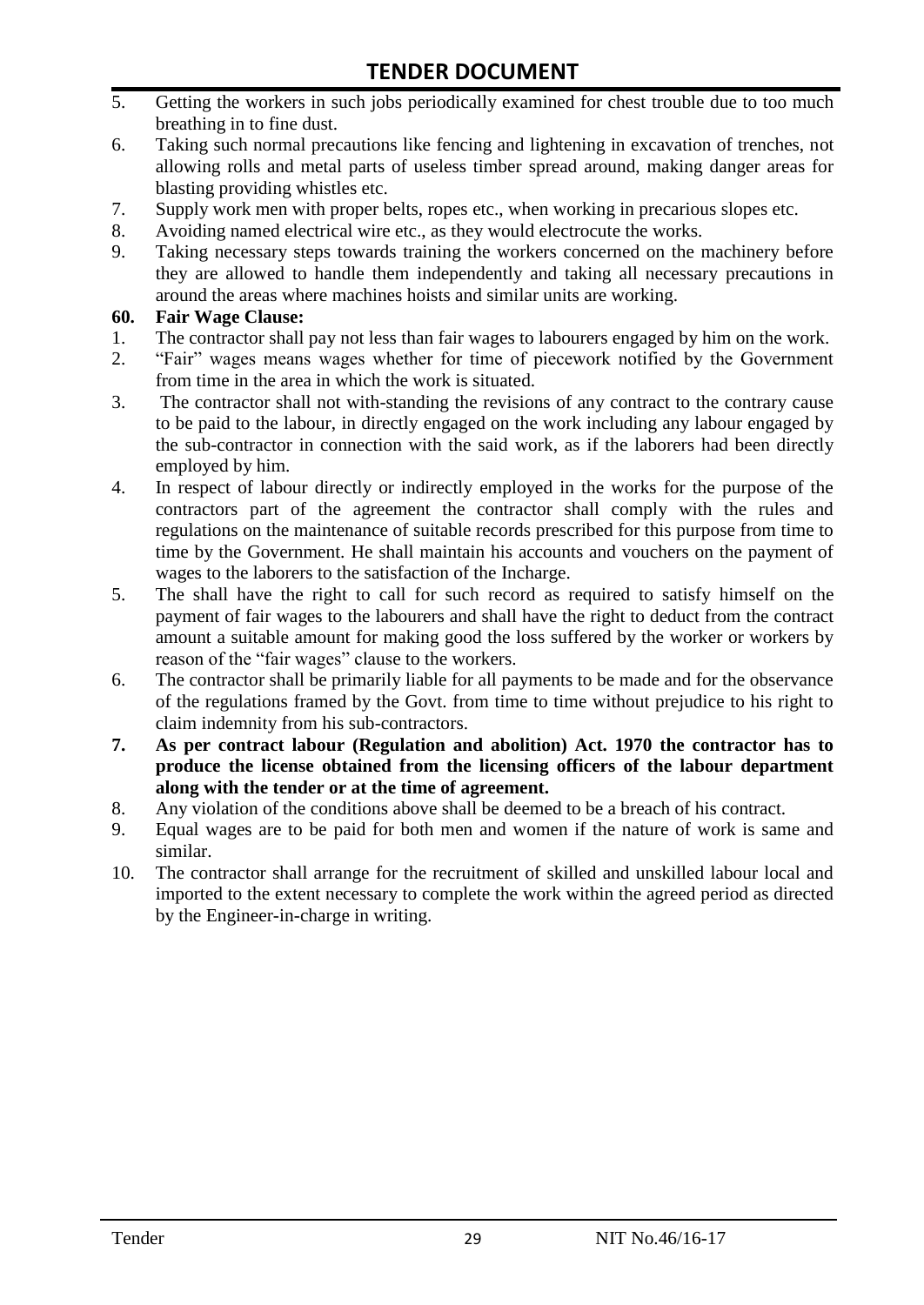#### **61. Indemnity Bond:**

**Name of work: Dragging and chaining of Water Hyacinth, Eichornea, crassipes, Salvinia, molesta, A.philoxeroides and P. stratiotes from Moti Lake of Motihari (East Champaran).**

**I …………………………………. contractor S/o……………………………………..... aged ……………………………Resident of ……………………………………………. do hereby bind myself to pay all the claims may come (a) under Workmen's Compensation Act. 1933 with any statutory modification there of and rules there under or otherwise for or in respect of any damage or compensation payable in connection with any accident or injury sustained (b) under Minimum wages Act 1948 (c) under payment of wages Act.1936 (d) under the Contractor labour (Regulation and Abolition) Act. 1970 by workmen engaged for the performance of the business relating to the above contract i.e., failing such payment of claims of workmen engaged in the above work, I abide in accepting for the recovery of such claims, effected from any of my assets with the departments.**

**62. Compliance with Labour Regulations:**

**During continuance of the contract, the contractor and his sub contractors shall abide at all times by all existing labour enactments and rules made there under, regulations, notifications and bye laws of the State or Central Government or local authority and any other labour law (including rules), regulations, bye laws that may be passed or notifications that may be issued under any labour law in future either by the State or the Central Government or the local authority and also applicable labour regulations, health and sanitary arrangements for workmen, insurance and other benefits. Salient features of some of the major labour laws that are applicable to construction industry are given below. The contractor shall keep the Department indemnified in case any action is taken against Department by the competent authority on account of contravention of any of the provisions of any Act or rules made there under, regulations or notifications including amendments. If the Department is caused to pay or reimburse, such amounts as may be necessary to cause or observe, or for non-observance of the provision stipulated in the notifications/bye laws/Acts/Rules/regulations including amendments, if any, on the part of the contractor, the Incharge /Department shall have the right to deduct any money due to the contractor including his amount of performance security. The Department/Incharge shall also have right to recover from the contractor any sum required or estimated to be required for making good the loss or damage suffered by the Department.**

**The employees of the Contractor and the Sub-contractor in no case shall be treated as the Department of the Department at any point of time.**

- **63. Salient features of some major labour laws applicable to establishment engaged in buildings and other construction work:**
- **(a) Workmen compensation Act 1923: The Act provides for compensation in case if injury by accident arising out of and during the course of employment.**
- **(b) Payment of Gratuity Act 1972: Gratuity is payable to an employee under the Act on satisfaction of certain conditions on separation if any employee has completed 5 years service or more, or on death, the rate of 15 days wages for every completed year of service. The Act is applicable to all establishments, employing 10 or more employees.**
- **(c) Employees P.F. and Miscellaneous provision Act 1952: The Act provides for monthly contributions by the Department plus workers @ 10% or 8.33%. The benefits payable under the Act are:**
- **(i) Pension or family pension on retirement or death, as the case may be.**
- **(ii) Deposit linked insurance on the death in harness of the worker.**
- **(iii) Payment of P.F. accumulation on retirement/death etc.,**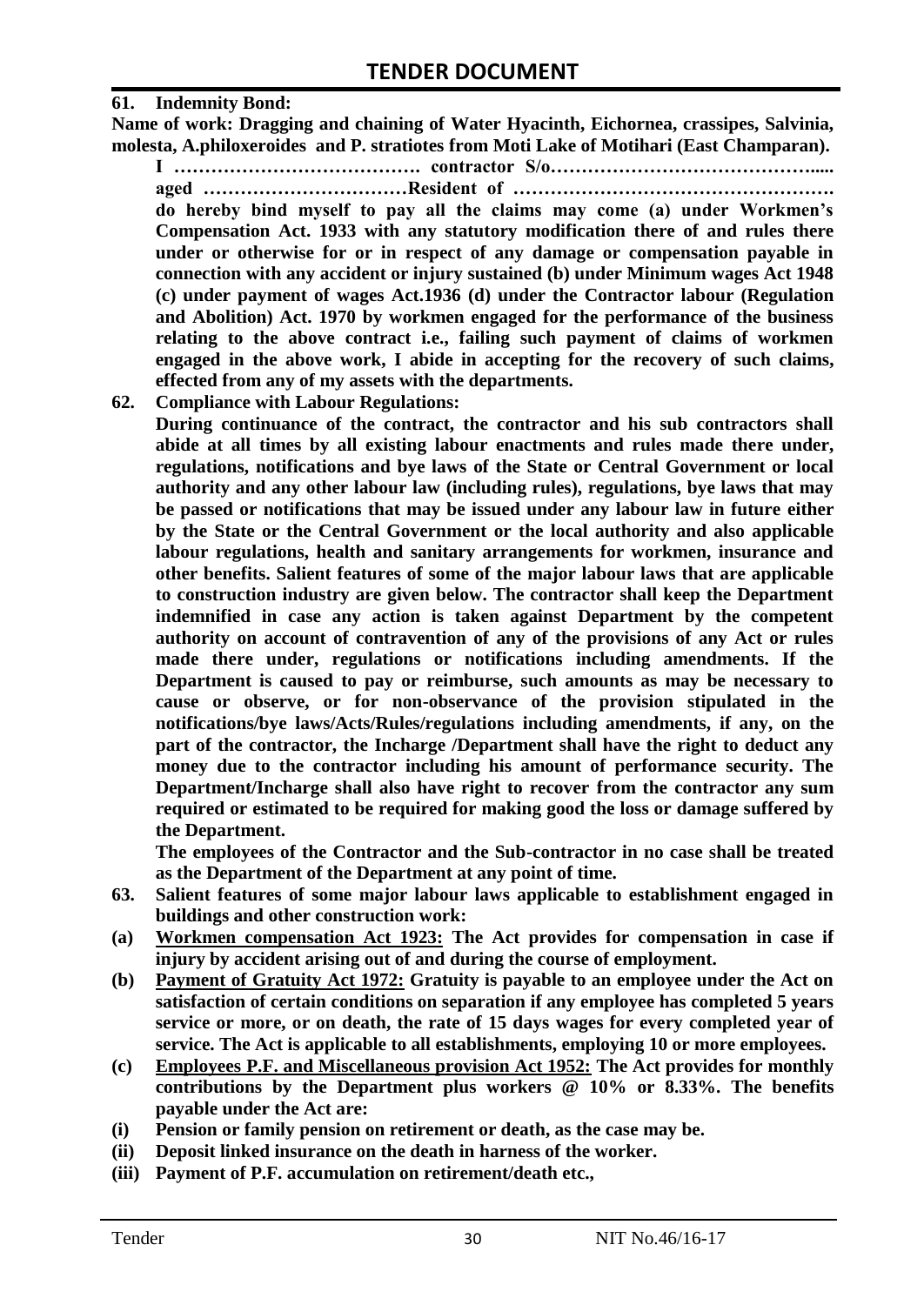- **(d) Maternity Benefit Act 1951: The Act provides for leave and some other benefits to women employees in case of confinements or miscarriage etc.**
- **(e) Contract Labour (Regulation & Abolition) Act 1970: The Act provides for certain**  welfare measures to be provided by the contractor to contract labour and in case the **Contractor fails to provide, the same are required to be provided by the Principal Department by Law. The Principal Department is required to take certificate of Registration and the contractor is required to take license from the designated Officer. The Act is applicable to the establishments or Contractor of Principal Department if they employ 20 or more contract labour.**
- **(f) Minimum wages Act 1948: The Department is supposed to pay not less than the Minimum wages fixed by appropriate Government as per provisions of the Act if the employment is a scheduled employment construction of Buildings, Roads, Runways are scheduled employments.**
- **(g) Payment of wages Act 1936: It lays down as to by what date the wages are to be paid, when it will be paid and what deductions can be made form the wages of the workers.**
- **(h) Equal Remuneration Act 1979: The Act provides for payment of equal wages for work of equal nature to Male or Female workers and for not making discrimination against Female employee in the matters of transfers, training and promotions etc.**
- **(i) Payment of Bonus Act 1965: The Act Is applicable to all establishments employing 20 or more employees. The Act provides for payment of annual bonus subject to a minimum of 8.33% of wages and maximum of 20% of wages to employees drawing Rs. 3500/- per month or less. The bonus to be paid to employees getting Rs.2500/- per months or above and upto Rs.3500/- per month shall be worked out by taking wages as Rs.2500/- per monthly only. The Act does not apply to certain establishments. The newly set-up establishments are exempted for five years in certain circumstances. Some of the State Governments have reduced the employment size from 20 to 10 for the purpose of applicability of this Act.**
- **(j) Industrial Disputes Act 1947: The Act lays down the machinery and procedure fo resolution of Industrial disputes, in what situations a strike or lock- out becomes illegal and what are the requirements for laying off or retrenching the employees or closing down the establishment.**
- **(k) Industrial Employment (Standing Orders) Act 1946: It is applicable to all establishments employing 100 or more workmen (employment size reduced by some of the State and Central Government to 50). The Act provides for laying down rules governing the conditions of employment by the Department on matters provided in the Act and get the same certified by the designated Authority.**
- **(l) Trade Unions Act 1926: The Act lays down the procedure for registration of trade unions of workmen and Departments. The Trade Unions registered under the act have been given certain immunities from civil and criminal liabilities.**
- **(m) Child Labour (Prohibition & Regulation) Act 1986: The Act prohibits employment of children below 14 years of age in certain occupations and processes and provides for regulation of employment of children in all other occupations and processes, Employment Child Labour is prohibited in Building and Construction Industry.**
- **(n) Inter-State Migrant workmen's (Regulation of Employment & Conditions of service) Act 1979: The Act applicable to an establishment, which employs 5 or more interstate migrant workmen through an intermediary (who has recruited workmen in one state for employment in the establishment situated in another State). The inter State migrant workmen, in an establishment to which this Act becomes applicable, are required to be provided certain facilities such as housing, medical aid, traveling expenses from home upto the establishment and back, etc.**
- **(o) The Building and Other Construction workers (regulation of Employment and conditions of service) Act 1996 and the Cess Act of 1996: All the establishments who**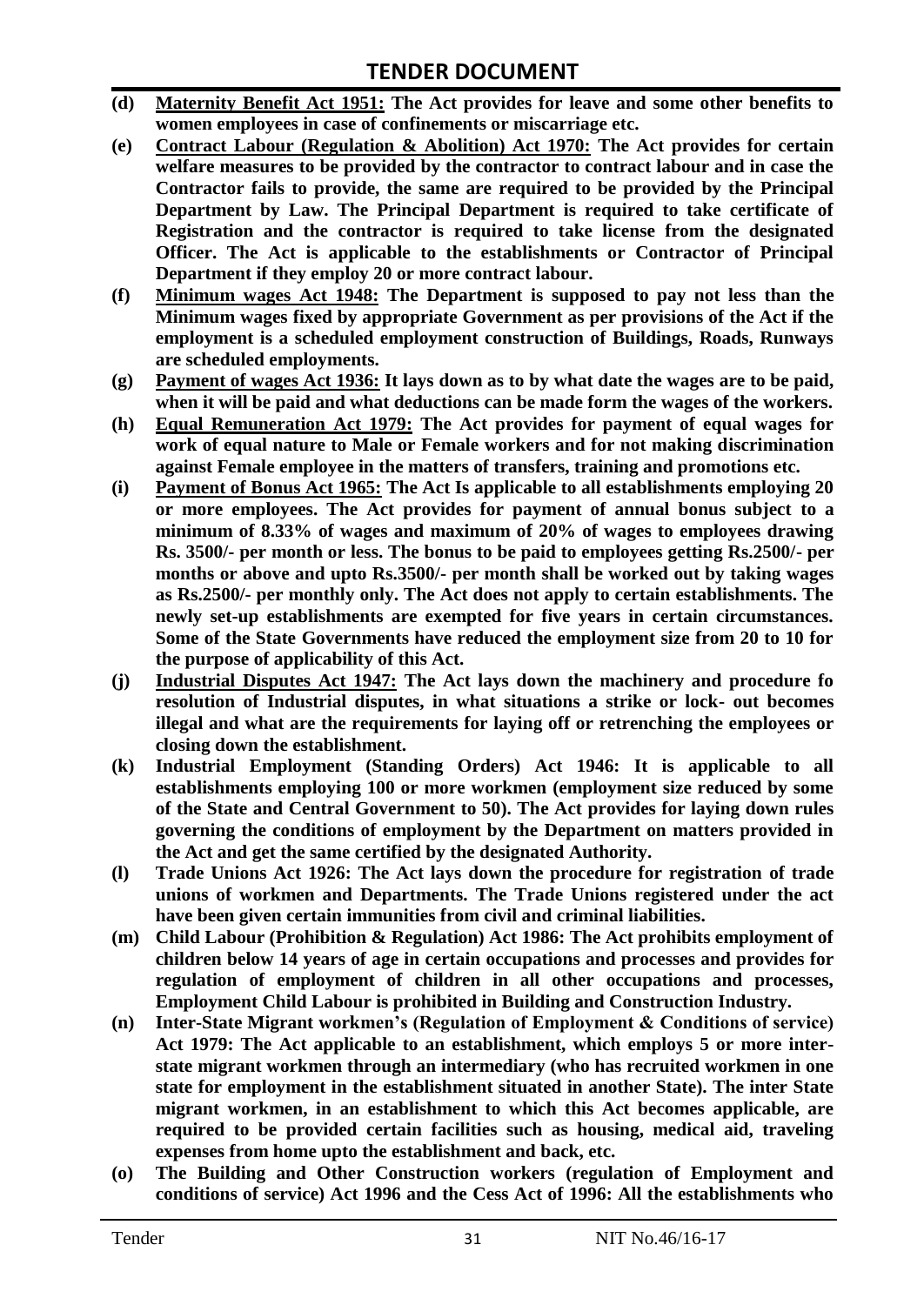**carryon any building or other construction work and employs 10 or more workers are covered under this Act. All such establishments are required to pay cess at the rate not exceeding 2% of the cost of construction as may be modified by the Government. The Department of the establishment is required to provide safety measures at the Building or construction work and other welfare measures, such as Canteens, First-aid facilities, Ambulance, Housing accommodations for workers near the work place etc. The Department to whom the Act applies has to obtain a registration certificate from the Registering Officer appointed by the Government.**

**(p) Factories Act 1948: The Act lays down the procedure for approval of plans before setting up a factory, health and safety provisions, welfare provisions, working hours, annual earned leave and rendering information regarding accidents or dangerous occurrences to designated authorities. It is applicable to premises employing 10 person or more with aid of power or 20 or more persons without the aid of power engaged in manufacturing process.**

#### **64. Liabilities of the Contractor**

64.1 Accident Relief and workmen compensation:

The contractor should make all necessary arrangements for the safety of workmen on the occurrence of the accident, which results in the injury or death of any of the workmen employed by the contractor, the contractor shall within 24 hours of the happenings of the accident and such accidents should intimate in writing to the Consultant and Incharge of the Centre. The contractor shall indemnify Centre against all loss or damage sustained by the Centre resulting directly or indirectly from his failure to give intimation in the manner aforesaid including the penalties or fines if any payable by Centre as a consequence of Centre failure to give notice under workmen"s compensation Act or otherwise conform to the provisions of the said Act in regard to such accident.

- 64.2 In the event of an accident in respect of which compensation may become payable under the workmen"s compensation Act VIII 23 whether by the contractor, by the Government it shall be lawful for the Incharge to retain such sum of money which may in the opinion of the Incharge be sufficient to meet such liability. The opinion of the Incharge shall be final in regard to all matters arising under this clause.
- 64.3 The contractor shall at all times indemnify the Centre against all claims which may be made under the workmen"s compensation act or any statutory modification thereafter or rules there under or otherwise consequent of any damage or compensation payable in consequent of any accident or injuries sustained or death of any workmen engaged in the performance of the business relating to the contractor.

#### **65. Contractor's Staff, Representatives and Labour:**

- (a) The contractor shall, at all times, maintain on the works, staff of qualified Engineers, and Supervisors of sufficient experience of similar other jobs to assure that the quality of work turned out shall be as intended in the specifications. The contractor shall also maintain at the works, a Work Manager or sufficient status, experience and office and duly authorize him to deal with all aspects of the day-today work. All communications to any commitments by the Work Manager shall be considered as binding on the Contractor.
- (b) The Contractor shall at all times submit details of skilled and unskilled labour and equipment employed to the Incharge in prescribed proforma as he may require to assess and ensure the proper progress of work.
- (c) If the contractor does not employ the technical person agreed to on the work a fine may be imposed as decided by the Competent Authority.

#### **66. Accommodation and food:**

The contractor should arrange accommodation he needs, at his own cost. The contractor shall make his own arrangements for supply of food grains, fuel and other provision to his staff and labourers including controlled commodities.

#### **67. Relationship :**

Contractor shall have to furnish information along with tender, about the relationship he is having with any officer of the Centre.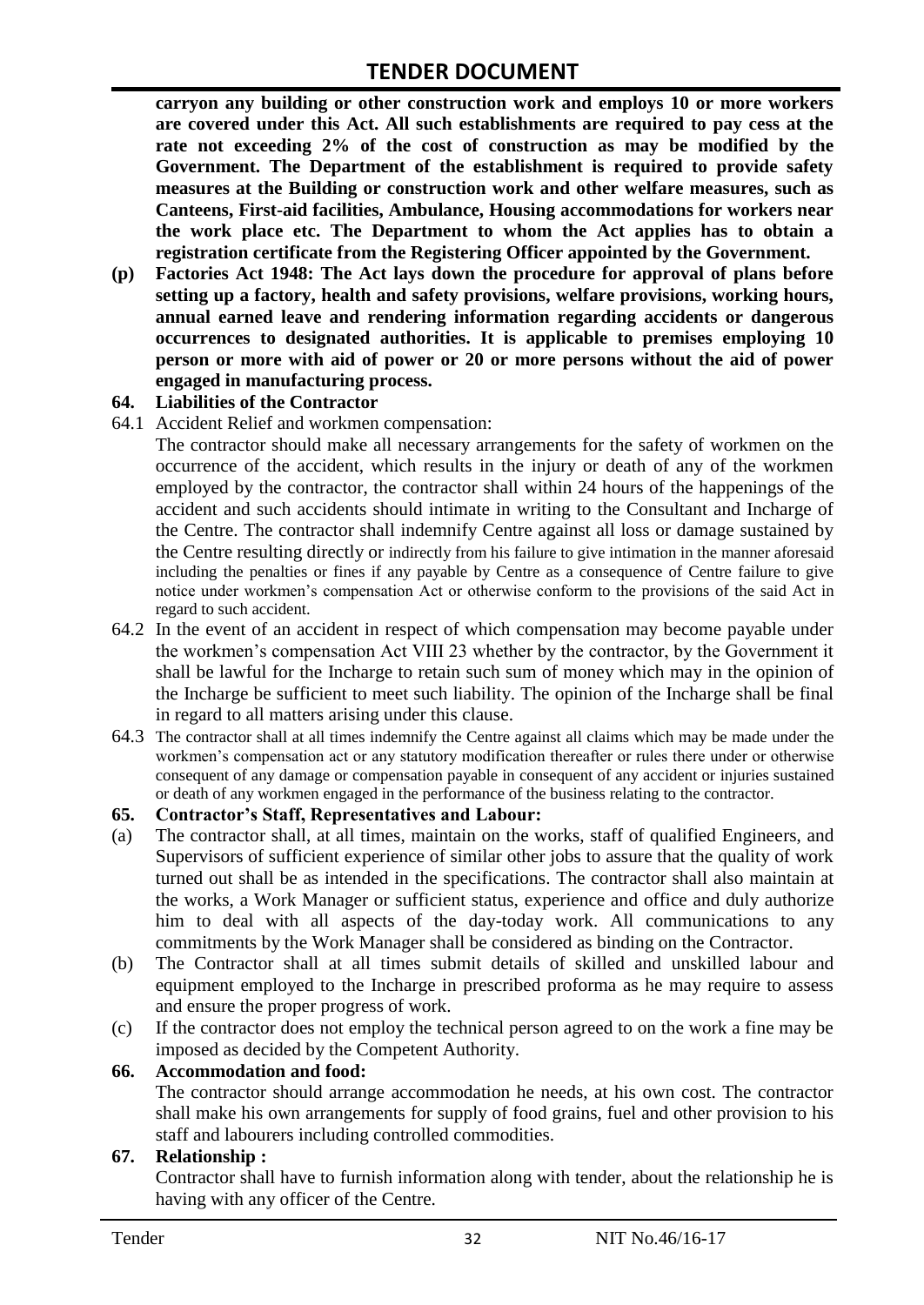#### **68. Protection of adjoining premises:**

The contractor shall protect adjoining sites against structural, decorative and other damages that could be caused by the execution of these works and make good at his cost any such damages.

#### **69. Work during night or on Sundays and holidays:**

The works can be allowed to be carried out during night, Sundays or authorised holidays in order to enable him to meet the schedule targets and the work shall require almost round the clock working keeping in view:

- (i) The provisions of relevant labour laws being adhered to:
- (ii) Adequate lighting, supervision and safety measures are established to the satisfaction of the and
- (iii) The construction programme given by the Contractor and agreed upon by the envisages such night working or working during Sundays or authorised holidays

#### **70. Layout of materials stacks:**

The contractor shall deposit materials for the purpose of the work on such parts only of the ground as may be approved by the Incharge before starting work. A detailed survey, clearly indicating position and areas where materials shall be stacked and sheds built is to be conducted by the contractor at his own cost and only after obtaining necessary approval of the plan for use of sites by the Incharge, the Contractor can use the sites accordingly.

#### **71. Use of blasting materials:**

Procurement of blasting materials and its storage is the responsibility of the contractor. The contractor shall engage licensed blaster for blasting operation. The contractor is to act in accordance with Indian Explosive Act and other rules prevailing, during the execution of work. It is the responsibility of the contractor to see, that works by other agencies in the vicinity are not hampered, in such cases if any claim is made by other agencies that should be borne by the contractor. Carriage of blasting materials, from the magazine to the work site, is the responsibility of the contractor.

#### **72. Plant and Equipment:**

- 72.1 The contractor shall have sufficient plant, equipment and labour and shall work such hours and shifts as may be necessary to maintain the progress on the work as per the approval progress schedule. The working and shifts hours shall comply with the Govt. Regulations in force.
- 72.2 It is to expressly and clearly understood that contractor shall make his own arrangements to equip himself with all machinery and special tools and plant for the speedy and proper execution of the work and the department does not undertake responsibility towards their supply.
- 72.3 The department shall supply such of the machinery that may be available on hire basis but their supply cannot be demanded as matter of right and no delay in progress can be attributed to such non-supply of the plant by the department and the department cannot be made liable for any damage to the contractor. The Contractor shall be responsible for safe custody of the departmental machinery supplied to him (which will be delivered to contractor at the machinery yard at site of work) and he has to make good all damages and losses if any other than fire, wear and tear to bring it to the conditions that existed at the time of issue to the contractor before handing over the same to the department. The hire charges for the machinery handed over to the contractor will be recovered at the rate prevalent at the time of supply. The contractor will have to execute supplemental agreement with at the time of supply of the machinery.
- 72.4 The acceptance of departmental machinery on hire is optional to the contractor.

#### **73. Steel forms:**

Steel forms should be used for all items involving and use of centering and shuttering shall be single plane without any dents and undulations.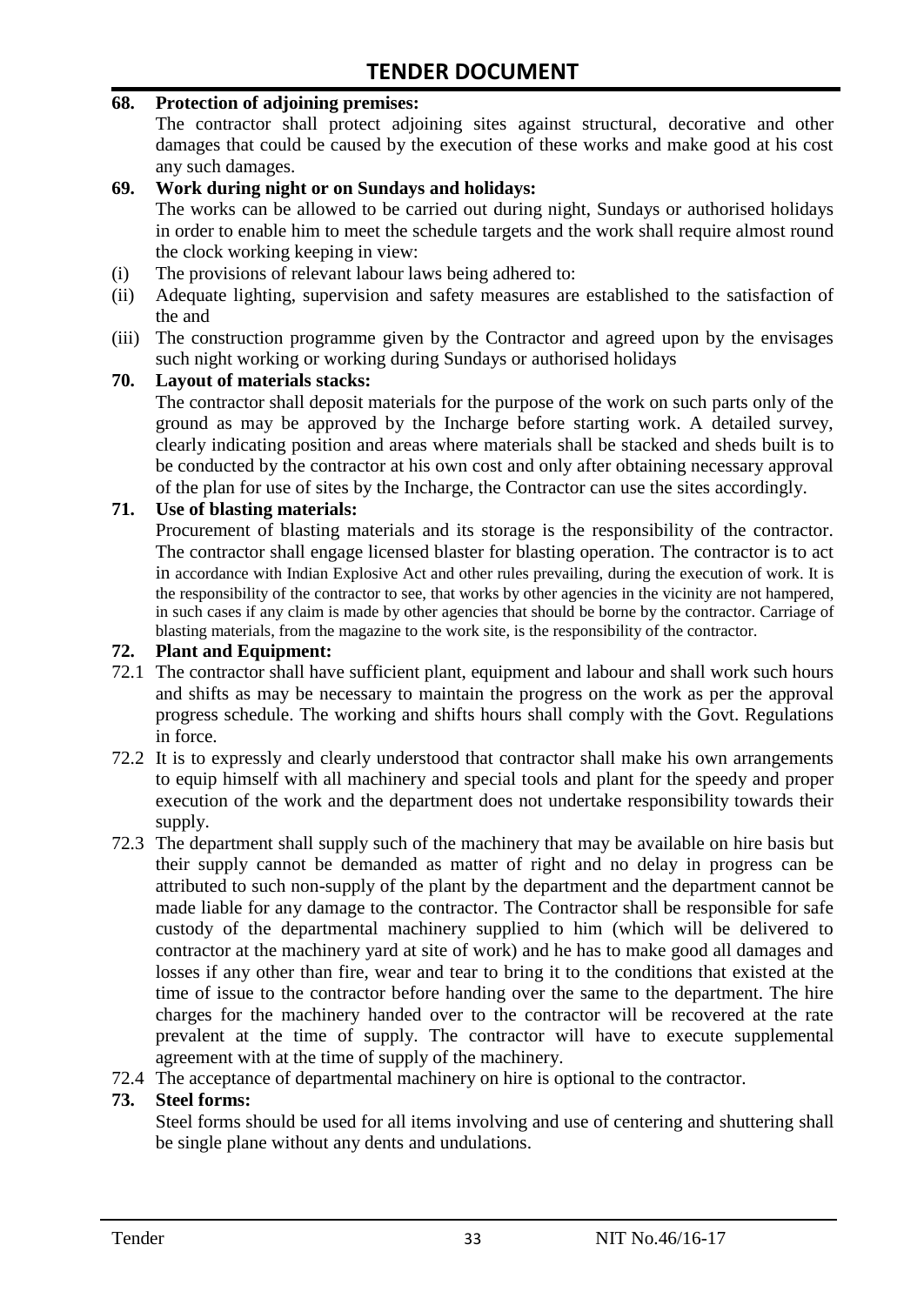#### **74. Inconvenience to public:**

The contractor shall not deposit materials at any site, which will cause inconvenience to public. The Incharge may direct the contractor to remove such materials or may undertake the job at the cost of the contractor.

**75. Conflict of interest:**

**Any bribe, commission, gift or advantage given, promised or offered by on behalf of contractor or his partner, agent or servant or any one on his behalf to any officer, servant, representatives, agents of Incharge or any persons on their behalf, in relation to the obtaining or to execution of this, or any other contract with Incharge shall in addition to any criminal liability, which it may occur, subject to the cancellation of this or all other contracts and also to payment of any loss or damage resulting from any such cancellation. Incharge shall then be entitled to deduct the amount, so payable from any money, otherwise due to the contractor under this or any other contract.**

#### **76. Contract documents and materials to be treated as confidential:**

All documents, correspondences, decisions and orders, concerning the contract shall be considered as confidential and/or restricted in nature by the contractor and he shall not divulge or allow access to them by any unauthorized person

#### **77. General obligations of Contractor:**

- 77.1 The contractor shall, subject to the provision of the contract and with due care and diligence, execute and maintain the works in accordance with specifications and drawings.
- 77.2 The contractor shall promptly inform the Department and the Incharge of any error, omission, fault and such defect in the design of or specifications for the works which are discovered when reviewing the contract documents or in the process of execution of the works.
- 77.3 If Contractor believes that a decision taken by the Incharge was either outside the authority given to the Incharge by the Contract or that the decision was wrongly taken, the decision shall be referred to the technical expert within 14 days of the notification of the Incharge's decisions.
- 77.4 Pending finalisation of disputes, the contractor shall proceed with execution of work with all due diligence

#### **78. Security measures:**

- a) Security requirements for the work shall be in accordance with the Government's general requirements including provisions of this clause and the Contractor shall conform to such requirements and shall be held responsible for the actions of all his staff, employees and the staff and employees of his sub-contractors
- b) All contractors' employees, representatives and sub-contractor's employees shall wear identifications badges provided by the contractor. Badges shall identify the contractor, showing and employee"s number and shall be worn at all times while at the site. Individual labour will not be required to wear identification badges.
- c) All vehicles used by the contractor shall be clearly marked with contractor"s name.
- d) The contractor shall be responsible for the security of the works for the duration of the contract and shall provide and maintain continuously adequate security personnel to fulfil these obligations. The requirements of security measures shall include, but not limited to maintenance of order on the site, provision of all lighting, fencing, guard flagmen and all other measures necessary for the protection of the works within the colonies, camps and elsewhere on the site, all materials delivered to the site, all persons employed in connection with the works continuously throughout working and non working period including nights, Sundays and holidays for duration of the contract.
- e) Other contractors working on the site concurrently with the contractor will provide security for their own plant and materials. However, their security provisions shall in no way relieve the contractor of his responsibilities in this respect.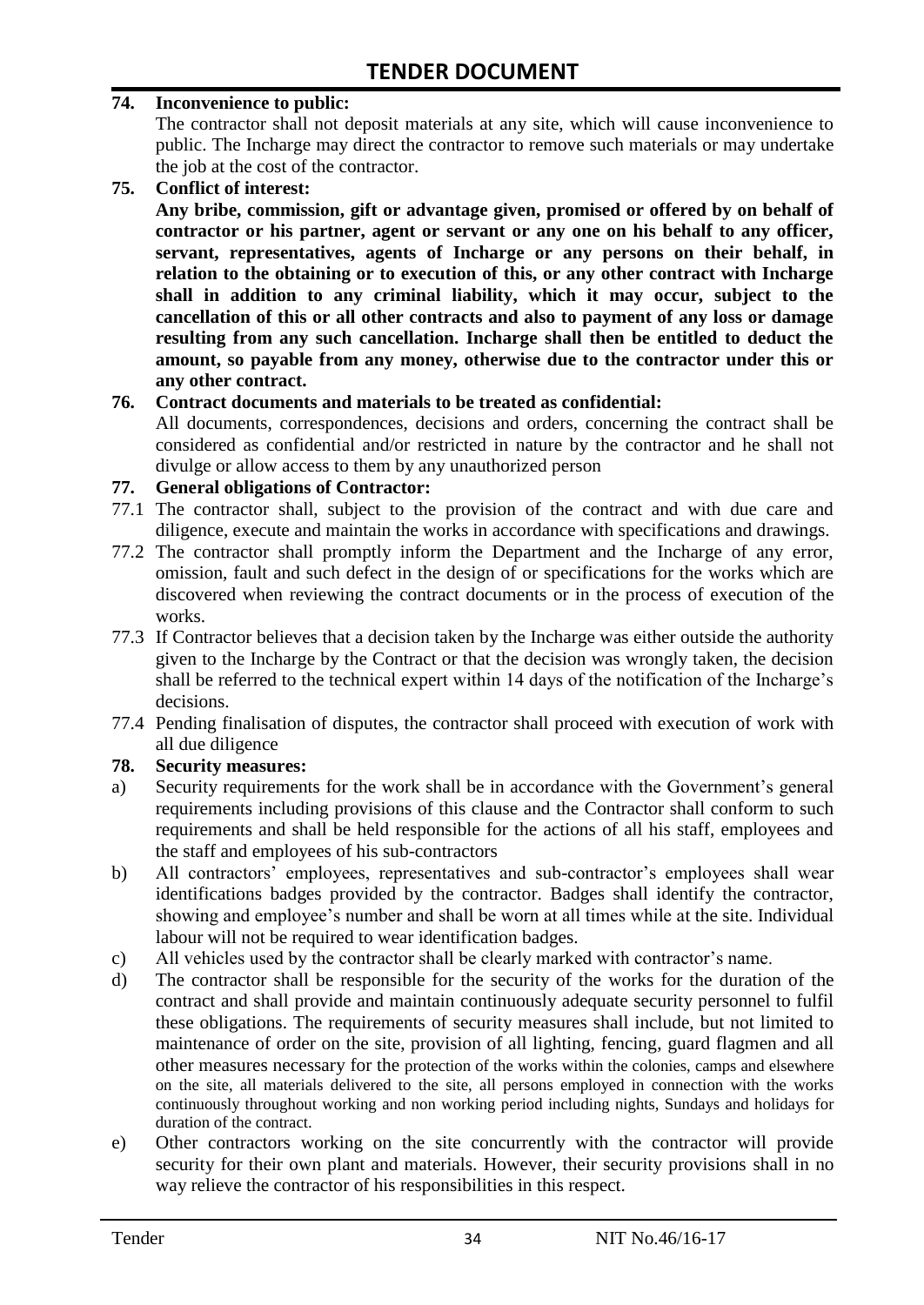f) Separate payment will not be made for provision of security services.

#### **79. Fire fighting measures:**

- a) The contractor shall provide and maintain adequate fire fighting equipment and take adequate fire precaution measures for the safety of all personnel and temporary and permanent works and shall take action to prevent damage to destruction by fire of trees shrubs and grasses.
- b) Separate payment will not be made for the provision of fire prevention measures.

#### **80. Sanitation:**

The contractor shall implement the sanitary and watch and ward rules and regulations for all forces employed under this contract and if the Contractor fails to enforce these rules, the Incharge may enforce them at the expenses of the Contractor.

#### **81. Training of personnel:**

The contractor, shall, if and as directed by the Incharge provide free of any charge adequate facilities, for vocational training of Government Officers, students, Engineers, supervisors, foremen, skilled workmen etc. not exceeding six in number at any one time on the contractor"s work. Their salaries, allowances etc. will be borne by the Government and the training schemes will be drawn up by the Incharge in consultation with the contractor.

#### **82. Ecological balance:**

- a) The contractor shall maintain ecological balance by preventing de-forestation, water pollution and defacing of natural landscape. The contractor shall so conduct his construction operation as to prevent any unnecessary destruction, scarring, or defacing of the natural surrounding in the vicinity of the work. In respect of the ecological balance, Contractor shall observe the following instructions.
- i) Where unnecessary destruction, scarring, damage or defacing may occur, as result of the operation, the same shall be repaired replanted or otherwise corrected at the contractor"s expense. The contractor shall adopt precautions when using explosives, which will prevent scattering of rocks or other debris outside the work area. All work area including borrow areas shall be smoothened and graded in a manner to conform to the natural appearances of the landscape as directed by the Incharge.
- ii) All trees and shrubbery which are not specifically required to be cleared or removed for construction purposes shall be preserved and shall be protected from any damage that may be caused by the contractor's construction operation and equipment. The removal of trees and shrubs will be permitted only after prior approval by the Incharge. Special care shall be exercised where trees or shrubs are exposed to injuries by construction equipment, blasting, excavating, dumping, chemical damage or other operation and the contractor shall adequately protect such trees by use of protective barriers or other methods approval by the Incharge. Trees shall not be used for anchorages. The contractor shall be responsible for injuries to trees and shrubs cause by his operations. The term "injury" shall include, without limitation bruising, scarring, tearing and breaking of roots, trunks or branches. All injured trees and shrubs be restored as nearly as practicable without delay to their original condition at the contractor"s expense.
- (iii) The contractor's construction activities shall be performed by methods that will present entrance or accidental spillage of solid matter contaminants, debris and other objectionable pollutants and wastage into river. Such pollutant and waste include earth and earth products, garbage, cement concrete, sewage effluent, industrial wastes, radio-active substances, mercury, oil and other petroleum products, aggregate processing, mineral salts and thermal pollution. Pollutants and wastes shall be disposed off in a manner and at sites approved by the Incharge.
- (iv) In conduct of construction activities and operation of equipments the contractor shall utilize such practicable methods and devices as are reasonably available to control, prevent and otherwise minimize the air pollution. The excessive omission of dust in to the atmosphere will not be permitted during the manufacture, handling and storage of concrete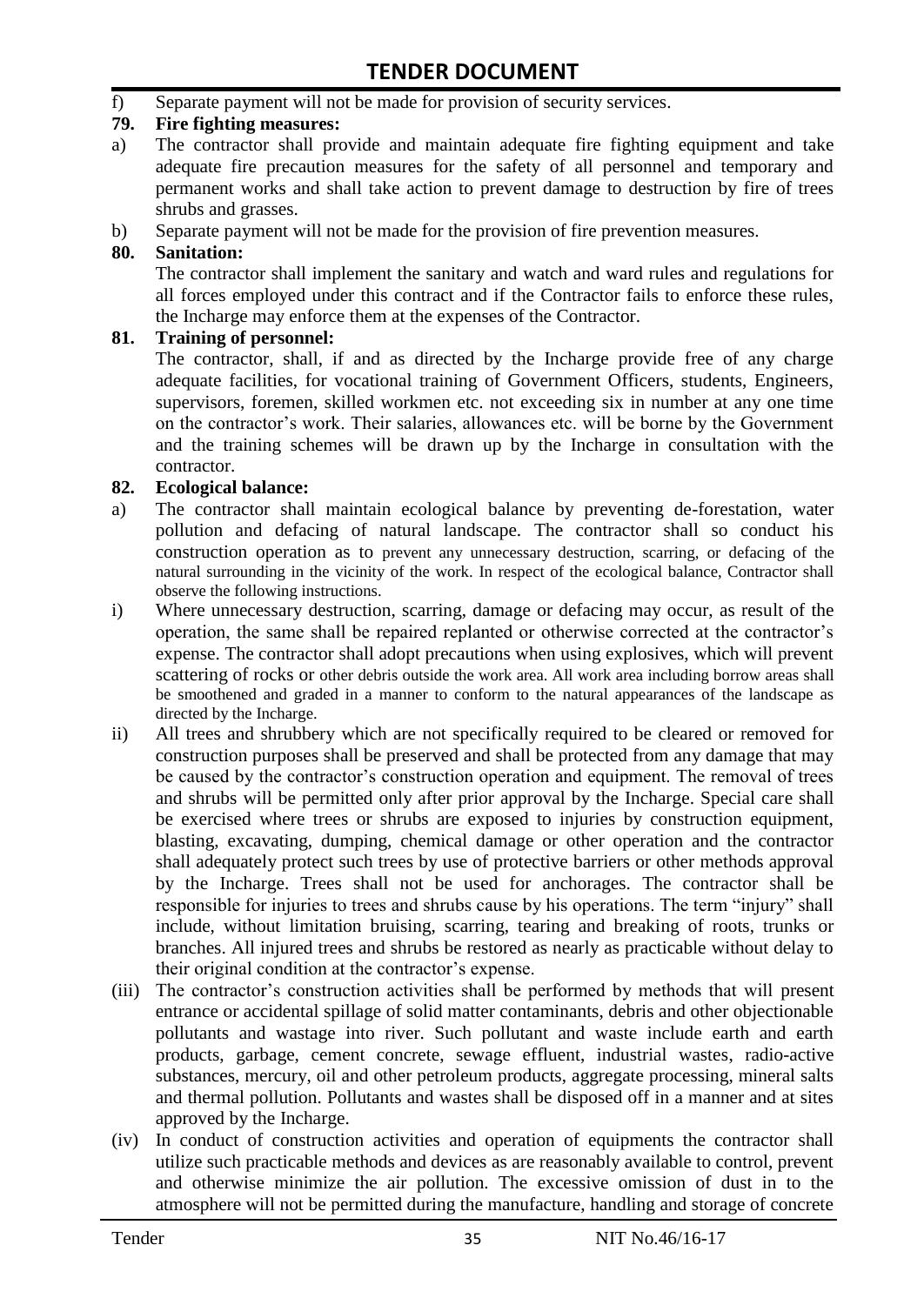aggregates and the contractor shall use such methods and equipment as a necessary for collection and disposal or prevention of dust during these operation. The contractor's methods of storing and handling cement shall also include means of eliminating atmospheric discharges of dust, equipment and vehicles that give objectionable omission of exhaust gases shall not be operated. Burning of materials resulting from clearing of trees, bushes, combustible construction materials and rubbish may be permitted only when atmospheric conditions for burning are considered favourable.

b) Separate payment will not be made for complying with the provisions of this clause and all cost shall be deemed to have been included in the unit rates and prices included in the contract if any provision is not complied with within a reasonable time even after issue of a notice in this respect, the necessary operations would be carried out by the Incharge at the cost of the Contractor, Orders of the Incharge in this respect would be final and binding on the contractor.

#### **83. Preservation of existing vegetation:**

- a) The contractor will preserve and protect all existing vegetation such as trees, on or adjacent to the site which do not unreasonably interfere with the construction as may be determined by the Incharge. The contractor will be held responsible for all unauthorized cutting or damage of trees, including damage due to careless operation of equipment, stockpiling of materials or tracking of grass areas by equipment. Care shall be taken by the Contractor in felling tress authorised for removal to avoid any unnecessary damages to vegetation and tress that are to remain in place and to structures under construction or in existence and to workmen.
- b) All the produce from such cutting of trees by the contractor shall remain the property of Government and shall be properly stacked at site, approved by the Incharge. No payment whatsoever, shall be made for such cutting and its stacking by the Contractor. If an produce from such cutting is not handed over to the Government by the contractor, he shall be charged for the same at the rates to be decided by the Incharge. The recovery of this amount shall be made in full from the intermediate bill that follows.
- c) The contractor shall also make arrangements of fuel deposits for supply of required fuel for the labourer to be employed for cooking purpose at his own cost in order to prevent destruction of vegetation growth in the surrounding area of the work site.

#### **84. Possession prior to completion:**

The Incharge shall have the right to take possession of or use any completed part of work or works or any part there of under construction either temporarily or permanently. Such possession or use shall not be deemed as an acceptance of any work either completed or not completed in accordance with the contract, except where expressly otherwise specified by the Incharge.

#### **85. Payment upon termination:**

If the contract is terminated because of a fundamental breach of contract by the contractor, the Incharge shall issue a certificate for the value of the work done less advance payment received upon the date of the issue of the certificate and less the rate to apply to the work not completed as indicated in the contract data. Additional liquidated damages shall not apply. If the total amount due to the Department exceeds any payment due to the contractor the difference shall be a debt payable to the Department. In case of default for payment within 28 days from the date of issue of notice to the above effect, the contractor shall be liable to pay interest at 12% per annum for the period of delay.

#### **86. Access to the contractor's books:**

Whenever it is considered necessary by the Incharge to ascertain the actual cost of execution of any particular extra item of work or supply of the plant or material on which advance is to be made or of extra items or claims, he shall direct the contractor to produce the relevant documents such as payrolls, records of personnel, invoices of materials and any or all data relevant to the item or necessary to determine its cost etc. and the contractor shall when so required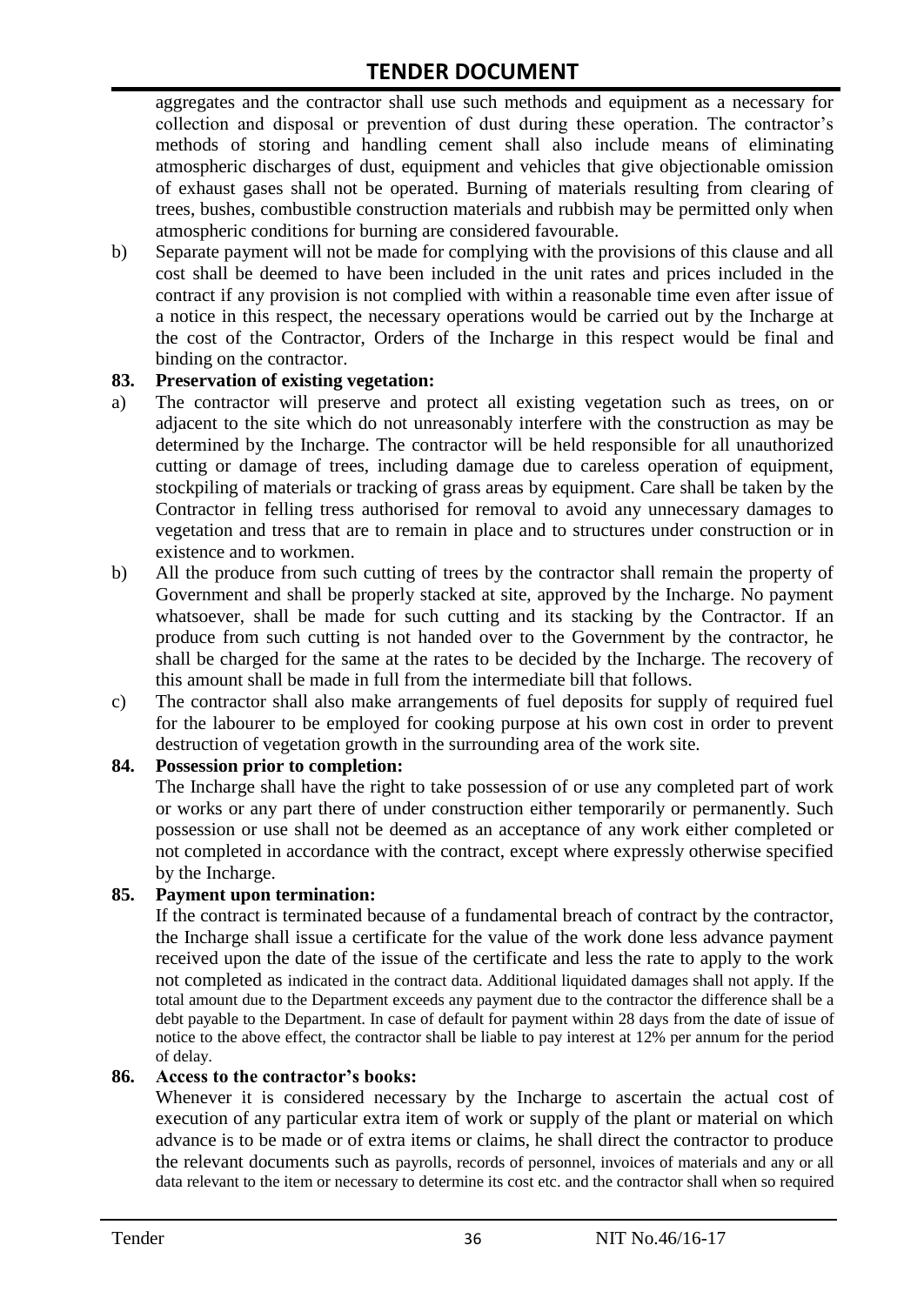furnish all information pertaining to the aforesaid items in the mode and manner that may be specified by the Incharge.

#### **87. Drawing to be kept at site:**

One copy of the drawings furnished to the contractor shall be kept by the contractor on the site and the same shall at all reasonable time be available for inspection and use by the Incharge and the Incharge"s representative and by any other persons authorized by the Incharge in writing.

#### **88. B.I.S. [I.S.I.] books to be kept at site:**

A complete set of Indian Standard specification referred to in "Technical Specifications" shall be kept at site for reference.

#### **89. Site Order Book:**

An order book shall be kept at the site of the work. As far as possible, all orders regarding the work are to be entered in this book. All entries shall be signed and dated by the Department Officer in direct charge of the work and by the contractor or by his representative. In important cases, the Incharge will countersign the entries, which have been made. The order book shall not be removed from the work, except with the written permission of the Incharge.

#### **90. Variations by way of modification, omissions or additions:**

For all modifications, omissions from or additions to the drawings and specifications, the will issue revised plans, or written instructions, or both and no modification, omission or addition shall be made unless so authorised and directed by the Incharge in writing. The shall have the privilege of ordering modifications, omission or additions at any time before the completion of the work and such orders shall not operate to annual those portions of the specifications with which said changes do not conflict. "s Decision:

It shall be accepted as in separable part of the contract that in matters regarding materials, workmanship, removal of improper work, interpretation of the contract drawings and contract specification, mode of the procedure and the carrying out o the work, the decision of the Incharge, which shall be given in writing shall be binding on the contractor.

- **91. Income tax**
- **a) During the currency of the contract deduction of income tax at 2.24% shall be made from the gross value of each bill of the contract, the contract value of which is in excess of Rs. 10,000/- for deduction of tax at rates lower than 2.24% procedure stipulated under section 194-C(4) of Income Tax Act, 1961 shall be followed.**
- **b) Income Tax clearance certificate should be furnished before the payment of final bill.**
- **c) The contractor's staff, personnel and labour will be liable to pay personnel income taxes in respect of their salaries and wages as are chargeable under the laws and regulations for the time being in force, and the contractor shall perform such duties in regard to such deductions thereof as may be imposed on him by such laws and regulations.**
- **92. Value Added Tax (VAT):**
- **92.1. The Contractor has to pay the Sales Tax/ VAT wherever payable.**
- **92.2. The contractor should produce a valid Value Added Tax Clearance Certificate before the payment of the final bill, otherwise payment to the contractor will be withheld.**

#### **93. Supply of construction materials:**

- i) The contractor has to make his own arrangements for procurements, supply and use of construction materials.
- ii) All materials so procured should confirm to the relevant specifications indicated in the bidding documents.
- iii) The contractor shall follow all regulations of the Department/Government of India in respect of import licenses etc., of the procurement of the materials is through imports and he shall be responsible for the payment of applicable duties and taxes, port clearances, inland transportation etc.
- iv) The contractor shall make his own arrangements for adequate storage of the materials.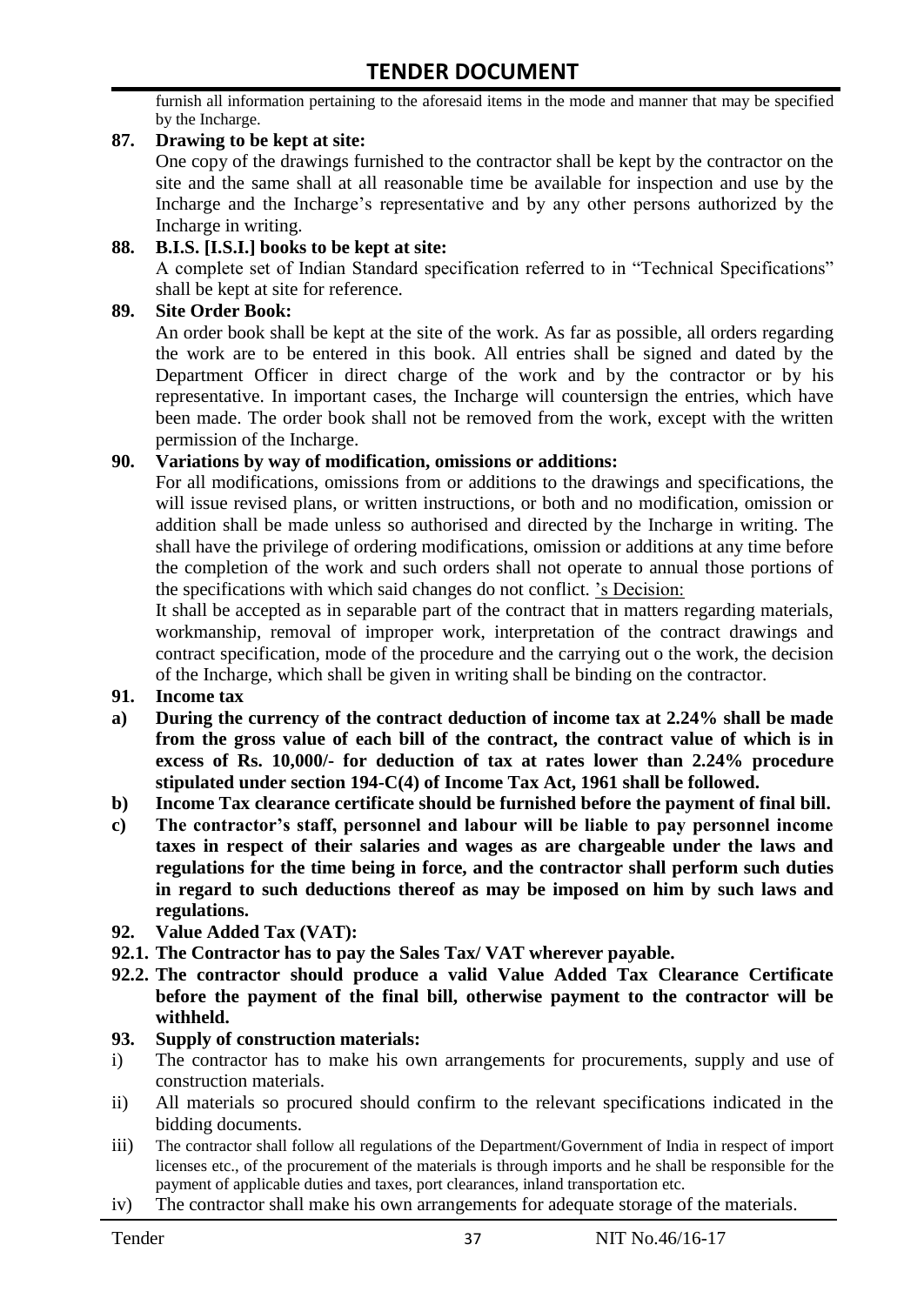# **ADDITIONAL CONDITIONS TO TENDER NOTICE**

A Statement giving brief particulars of equipment and resources that will be put at the disposal of the work under the following classification should accompany the tender

- 1. a. Equipment transport for material viz. Lorrie / Carts, Crushers etc.,
	- b. Organization: 1.Technical 2. Unskilled
	- c. Methods that will be adopted to speed up the work to ensure completion within the prescribed time.
- 2. The contractor shall make his own arrangements for all the tools and plants required for the execution of the work. The equipment if any, available with the Department may be hired to the contractor at rates and conditions prescribed by the Department.
- 3. National Savings Certificates and other Government Bonds will not be accepted towards the Earnest Money Deposit.
- 4. A Separate tender must be submitted to each work as mentioned in the list of works enclosed. Tenders submitted for more than one work in one cover will be rejected. Only one tender should be enclosed in the cover.
- 5. All rejected materials shall be removed from the site, within 24 hours after written instructions of rejecting and materials and ordering their removal have been issued in case of default, on the part of the contractor to carryout such order, the materials will be got removed through other agency at the contractor's risk and cost.
- 6. All materials rejected or obstructing traffic shall be removed by the Contractor, with the least possible delay, within the time specified, failing which it is open to the Department to remove them at the contractor's risk, through other agency. All labour in testing and measuring during measurements and check measurements should be borne by the contractor.
- 7. The contractor shall with his own expenses, make all the arrangements and take all possible steps and precautionary measures, for the safety of the public, during the execution of the electrical works. The rates offered by the contractor should be inclusive of such incidental charges.
- 8. Fully accepted agreement rates will be paid only after all the items of work are completed. The agreement executing authority will decide the exact items, the rates of which are considered to be high, for the purpose of this clause and his decision of the Incharge shall be final and binding on the contractor.
- **9. As per new section 104 – C of the Income Tax 1961, deduction at the rate of 2.24% on the gross amounts of payments, will be made towards Income Tax should the value of the contract exceeds Rs. 10,000/- (Vide Government of India Reference F. N. 275 / 100/ 72 –1 – TJI – dated 29-5-72).**
- 10. Where the value of the contract exceeds the sum of Rs. 10,000/- the contractor has to produce a valid income tax clearance certificate along with the tender, atleast at the time of payment of final bill of the work. In case the final bill is withheld, the bill will be paid only after production of the certificate.
- 11. Once a contractor buys a tender schedule he shall not be permitted to return the schedule.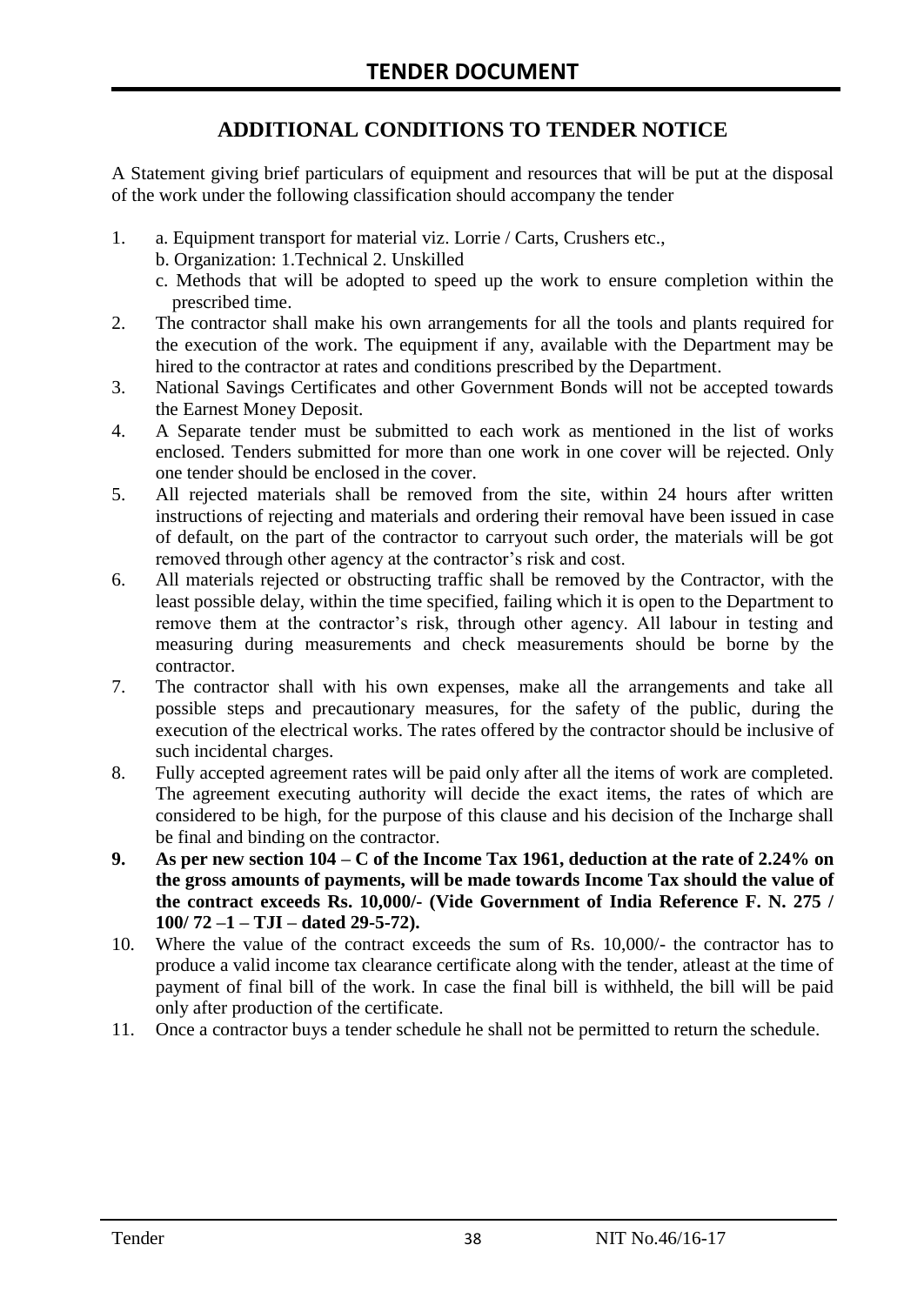# **GENERAL SPECIFICATIONS**

#### **1. General Specifications for (Name of the work)**

#### **2. General Specifications and Instructions for Electrical Work**

- 1. I.E. RULES 1956: The installation shall generally be carried out in conformity with the Indian Electricity rule 1956 as amended from time to time and National Electrical code which contains specific regulations to be adhered to in the supply and use of electricity energy in the interest of safety.
- 2. PRESSURE AND FREQUENCY OF SUPPLY: All current consuming devices shall be suitable for the pressure and frequency of supply stated in the special conditions of contract
- 3. SYSTEM OF WIRING: The wiring shall be carried out on such a system as may be specified in the conditions of contract. "Power wiring shall be kept separate and distinct from lighting wiring. All conductors shall be run as far as possible along the walls and ceiling, so as to be easily accessible for inspection. The balancing of circuits in 3 phase

#### **a) General Conditions for Electrical Works**

- 1. The make of material mentioned in the Schedule A, should be used on the work in variably and the Department reserves the right to insist upon using any of the make of the material mentioned in the Schedule – A from their choice.
- 2. The work shall be carried out strictly in conformity with (i) code of practice for Electrical wiring and fittings in Government Building (ii) The Indian Standard Specification (iii) The Department specification, if the work carried out does not comply with the code of practice and Departmental specifications and if the work man ship is unsatisfactory it will be binding of the contractor to redo the job without any extra cost and pay penalty as decided by the department towards inconvenience caused , if any.
- 3. The work should be carried out under the direct supervision of persons holding a certificate of competency for the type of work involved.
- 4. After completion of work a plan of building should be furnished indicating the location of various main and sub- boards and all the fittings together with a circuit diagram duly numbered ( in the diagram)
- 5. The contractor will be responsible for any defect noticed during either improper workmanship or defective materials supplied by him for two calendar years from the date of final completion of work.
- 6. Lugs should be provided for all earth connections.
- 7. The contractor himself should arrange for the transportation of men and material to their work spot.
- 8. All Civil works and patch works indicated for providing electrical installations should be well finished to the satisfaction of the authorities. A certificate from them should be obtained to the effect that the Civil and patch work done is to the satisfaction of authorities. It will be the responsibility of the electrical contractor to obtain such certificate from the Engineer. Unless such certificate is produced this office will have right to with held the bill.
- 9. Concreting to the pole and providing independent earthing should be done in presence of departmental staff.
- 10. The distribution boards with Switch controls shall be separate in each floor for normal supply and essential supply.
- 11. The lighting circuits shall be provided with separate conductor to enable to connect the normal lighting and essential lighting without linking to any of the above systems to ensure to switch over to essential supply in order to have minimum lighting to avoid inconvenience to the staff working.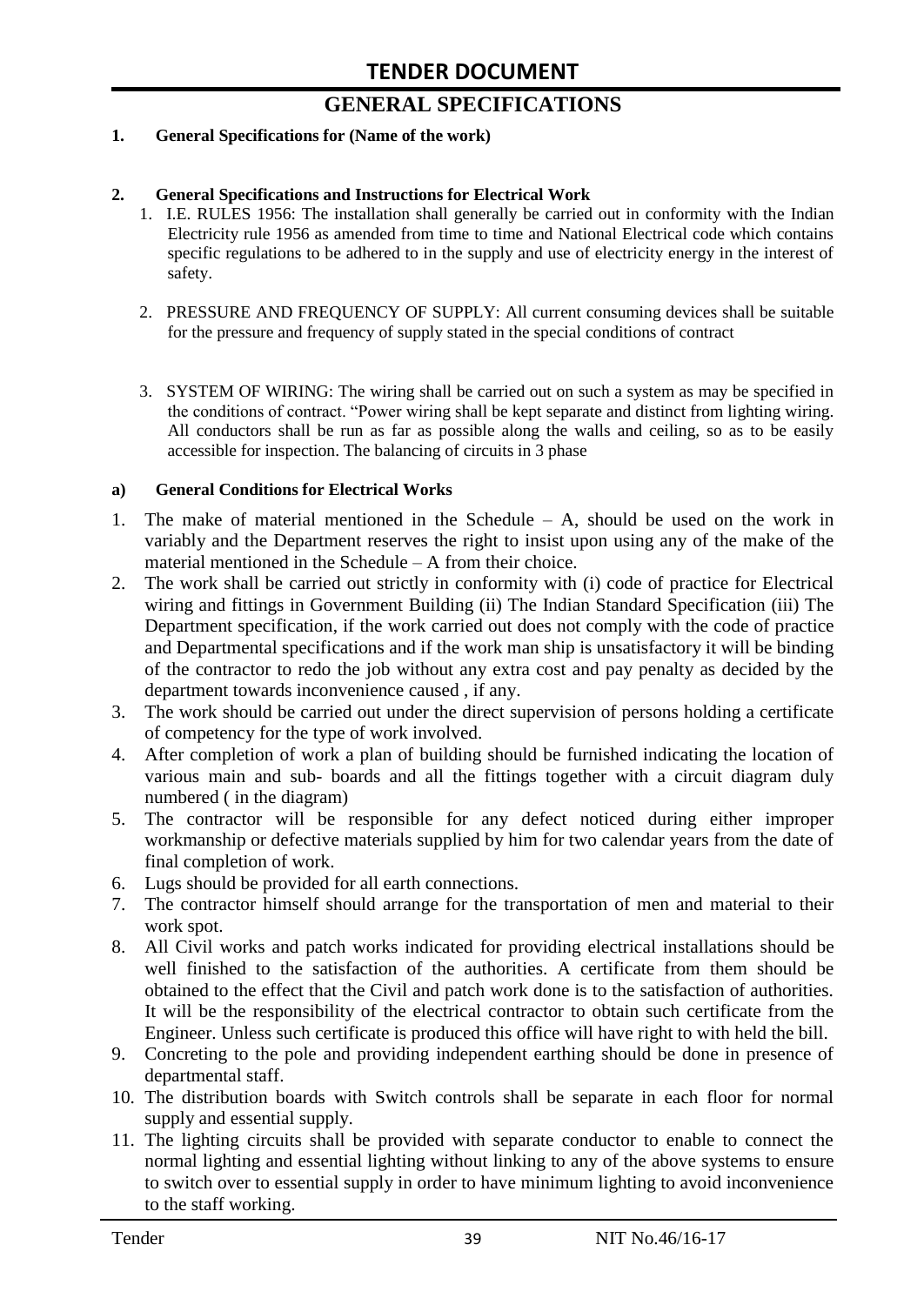- 12. The control for the luminaire to be provided in the hall for both to be connected to the normal supply and essential supply shall be separate and away from the each system.
- 13. For the points to be connected to essential supply, a separate conduit system is to be laid as enumerated in the above conditions includes circuit main of any system.
- 14. The locations for the D. B"s and Switch controls for essential supply will be decided during the course of execution where the circuit conduit way have to be terminated.
- 15. The tenderer / agency is bound to supply the materials prescribed in Schedule A and no change of specification and make will be entertained. The tenderer has to survey the market regarding availability of the materials for specified item brand / specified make in schedule – A of the tender schedules before tendering for the work. In case of Discrepancy Final Decision will be taken by the tender accepting authority.
- 16. The tenderer has to furnish the copy of the relevant test certificates /delivery challan against the materials supplied in support of genuine electrical materials.
- 17. Tenderer has to furnish compliance report comprising the details of the testing of the installation duly indicating IR values and fitness before the Energisation as per IE rules and he is solely responsible after Energisation of the installation during the defect liability.
- 18. It is bounded duty of the tenderer to see that the site is taken over after issue of the work order or after signing the agreement and should commence the work without delay. Any failure in this regard will be viewed seriously and necessary penalty will be levied as per agreement conditions.
- 19. The tenderer has to keep the necessary test equipment at site at his own cost for the convenience of the inspecting officers till the work is completed.

# **Drawings**

#### **1. Discrepancies**

- 1.1 In case of discrepancies between documents the following order of procedure shall apply:-
- 1.1.1 Between the written description of written dimensions in the drawings and the corresponding one in the specifications, the latter shall apply.
- 1.1.2 Figured dimensions shall supersede scaled dimensions. The drawings on a larger scale shall take precedence over those on a smaller scale.
- 1.1.3 Drawings issued as construction drawings from time to time shall supersede tender drawings and also the correspondence drawings previously issued.
- Note: The contractor should not execute any component of work without obtaining the working drawings. Any work done without drawings shall be at the contractor"s responsibility only. Acceptance for such work will be at the discretion of the Incharge.

#### **2.0 SECRECY CLAUSE**

The drawings and specifications made available to the tenderer shall exclusively be used on the work and they are retained from passing on each plan to any unauthorized hand either in parts or in full under the provisions of Section-3 and 5 of the official secrets Act 1923. Any violation in this regard will entail suitable action under appropriate clause or official secret Act 1923.

- 3. The Drawings enclosed to the tender are as follows:
	- a. Site plan and Building Plan **(as per page No.).**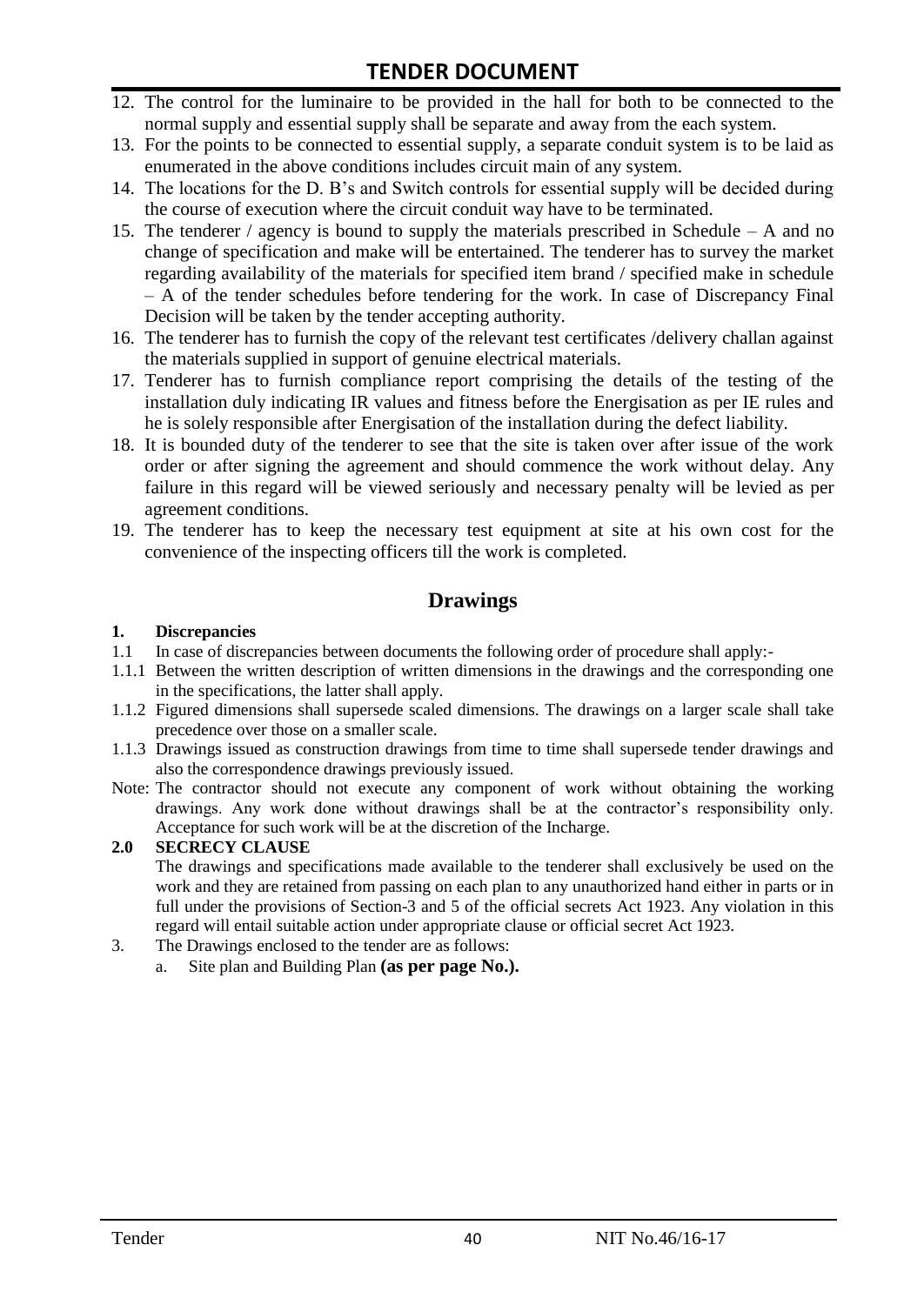### **BILL OF QUANTITIES**

**Name of work: Dragging and chaining of Water Hyacinth, Eichornea, crassipes, Salvinia, molesta, A.philoxeroides and P. stratiotes from Moti Lake of Motihari (East Champaran). PREAMBLE**

- 1. The Bill of Quantities shall be read in conjunction with the instructions to Tenderers, General and Special conditions of Contract Technical Specifications and Drawings.
- 2. The quantities given in the Bill of Quantities are estimated and provisional and are given to provide common basis for tendering. The quantities here given are those upon which the lumpsum tender cost of the work is based but they are subject to alterations, omissions, deductions or additions as provided for in the conditions of this contract and do not necessarily show the actual quantities of work to be done. The basis of payment will be actual quantities of work ordered and carried out as measured by the Contractor and verified by the Engineer and valued at the estimate rate plus or Bill of Quantities where applicable, and otherwise at such rates and prices as the Incharge may fix within the terms of Contract.
- 3. The estimate rates in the Bill of Quantities shall, except in so-far as it is otherwise provided under the Contract include cost of all constructional material, labour, machinery, transportation, erection, maintenance, profit, taxes and duties together with all general risks, liabilities and obligations set out or implied in the Contract.
- 4. The plans enclosed with the tender are liable to be altered during execution of work as per necessity of site conditions. The Tender rate quoted by the tenderer shall hold good for execution of work even with altered plans.
- 5. The whole cost of complying with the provisions of the Contract shall be included in the estimated rates for items provided in the Bill of Quantities and where no items are provided in the Bill of Quantities, their cost shall be deemed to be distributed among the estimate rates entered for the related items of work.
- 6. General directions and descriptions of work and materials are not necessarily repeated nor summarised in the Bill of Quantities. References to the relevant sections of the Contract documentation shall be made before entering estimate rate against each item in the Bill of Quantities.
- 7. The method of measurements of completed work for payment shall be in accordance with the relevant B.I.S. Codes.
- 8. All items of work are to be executed as per the drawings / specifications supplied with the contract documents. If there is any contradiction between the drawings and the text of the specifications, the

later shall prevail.

- 9. The Tenderer should inspect and select the quarries of his choice before he quotes the tender rate in the Schedule of Bill of Quantities and satisfy himself about the availability of required quantum of materials.
- 10. Diversion drains should be excavated before completion of the embankments and the useful soils should be used in the nearby embankments.
- 11. The actual mix proportion by weight to be adopted during execution will be got designed in the laboratories to suit the grade of concrete and mortar to be used. It will be the responsibility of the contractor to manufacture concrete and mortar of required strength.
- 12. The quantum of measurement for all items of earthwork involving conveyance manually or by machinery shall be as assessed by level measurement. The measurements for the embankment will be for the consolidated banks only.
- 13. Wherever bailing out of water is involved either for excavation or for foundations or for constructions, the rate quoted shall take into account the dewatering charges necessary. No separate payment will be made for dewatering.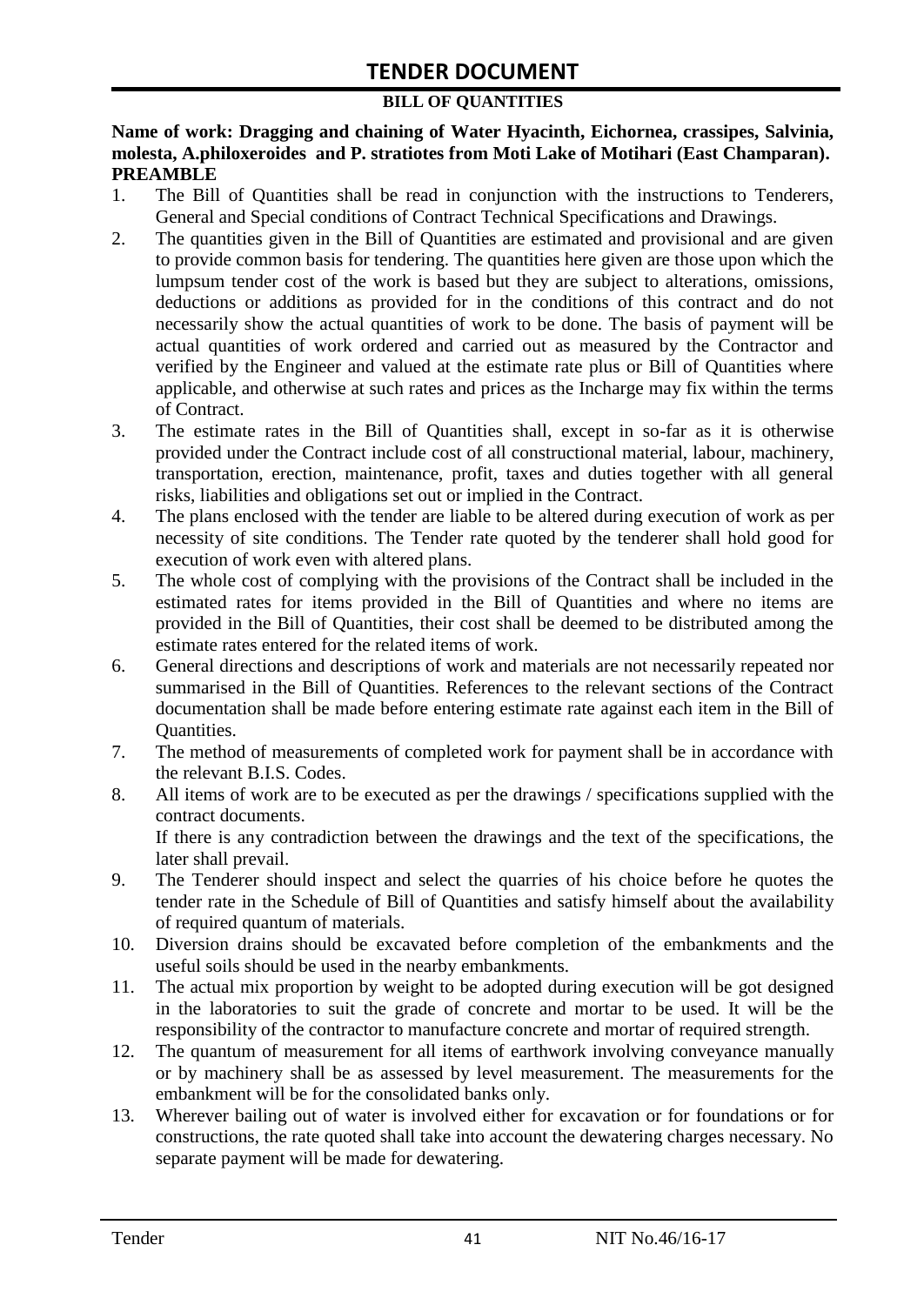- 14. Wherever embankment work is involved, useful soils approved by the Incharge from the cutting reaches and diversion drains shall be taken and used for forming nearby embankments soils used for constructions will be at free of cost.
- 15. The quoted tender rates shall also include the work of any kind necessary for the due and satisfactory construction, completion and maintenance of the works according to the drawings and these specifications and further drawings and orders that may be issued by the Incharge from time to time. The quoted tender rate shall include compliance by the Contractor with all the general conditions of contract, whether specifically mentioned or not in the various clauses of these specifications, all materials, machinery, plant, equipment, tools, fuel, water, strutting, timbering, transport, offices, stores, workshop staff, labour and the provision of proper and sufficient protective works, diversions, temporary fencing and lighting. It shall also include safety of workers, first aid equipments suitable accommodation for the staff and workmen, with adequate sanitary arrangements, the effecting and maintenance of all insurances, the payment of all wages, salaries, fees, royalties / Taxes, duties or other charges arising out of the execution of works and the regular clearance of rubbish, reinstatement and clearing-up of the site as may be required on completion of works safety of the public and protection of the works and adjoining land. The work of Building in quality control / assurance shall be deemed to be covered in the quoted rate.
- 16. The Contractor shall ensure that, the quoted tender r a t e shall cover all stages of work such as setting out, selection of materials, selection of construction methods, selection of equipment and plant, deployment of personnel and supervisory staff, quality control testing etc. The work quality assurance shall be deemed to be covered in the tender rate.
- 17. a) The special attention of the tenderer is drawn to the conditions in the tender notices and the Standard preliminary specifications containing therein. These preliminary specifications shall apply to the agreement to be entered into between the contractor and the ICAR-RCER and shall form an in-separable condition of the contract along with the estimate. All these documents taken together shall be deemed to form one contract and shall be complimentary to another.

b) The tenderer shall examine, closely the BIS also the standard preliminary specifications contained therein and sign the Incharge office copy of the BIS and its addenda volume in token of such study before submitting his overall tender rate which shall be for finished work in-situ. He shall also carefully study the drawings and additional specifications and all the documents, which form part of the agreement to be entered into by the successful tenderer.

- 18. The tenderers attention is directed to requirements for materials conforming to the Bureau of Indian Standards specifications etc., shall be used on the work and the tenderers shall quote his overall tender rate accordingly.
- 19. The tenderer has to do his own testing of materials and satisfy himself that they conform to the specifications of respective I.S.I. Codes before tendering.
- 20. The contractor shall himself procure the required construction materials of approved quality including the earth for formation of embankment and water from quarries / sources of his choice. All such quarries / sources of materials required for the work shall be got approved by the Incharge in writing well before their use of the work.
- 21. The contractor shall himself procure the steel, cement, Bitumen, Blasting materials, sand, metal, soils, etc., and such other materials required for the work well in advance. The contractor has to bear the cost of materials for conveyance. The department will not take any responsibility for fluctuations in market in cost of the materials, transportation and for loss of materials etc.
- 22. Inspection of site and quarries by the tenderer: Every tenderer is expected before quoting his overall tender rate, to inspect the site of proposed work. He should also inspect the quarries and satisfy himself about the quality, and availability of materials. The best class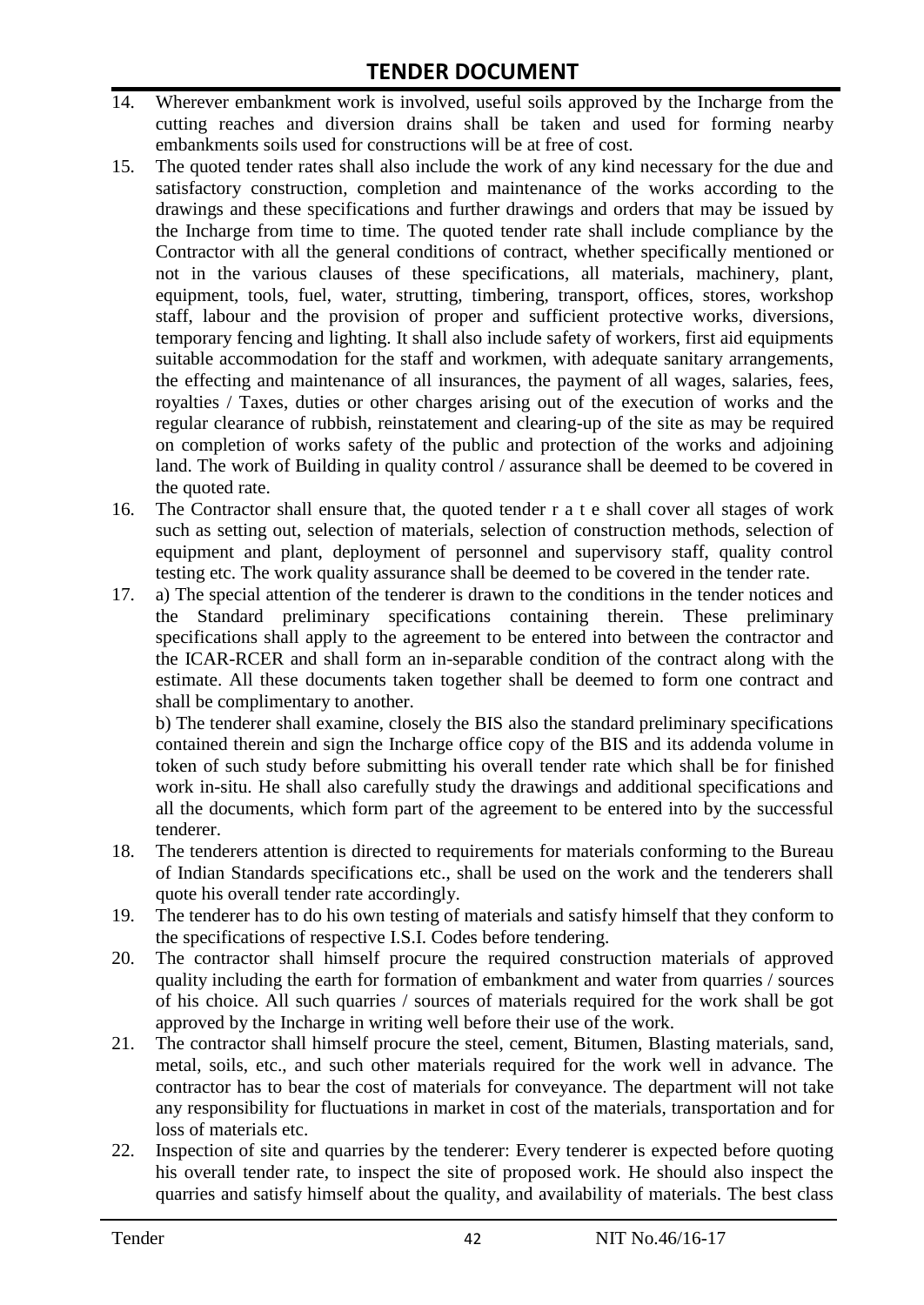of materials to be obtained from quarries, or other sources shall be used on the work. In every case the materials must comply with the relevant standard specifications. Samples of materials as called for in the standard specifications or in this tender notice, or as required by the, in any case, shall be submitted for the "s approval before the supply to site of work is begun.

- 23. The tenderer"s particular attention is drawn to the sections and clauses in the BIS/CPWD specification dealing with
	- a) Test, inspection and rejection of defective materials and work.
	- b) Carriage
	- c) Construction plant
	- d) Water and lighting
	- e) Cleaning up during the progress and for delivery.
	- f) Accidents
	- g) Delays
	- h) Particulars of payments.

The contractor should closely peruse all the specification clauses, which govern the overall tender rate he is tendering.

- 24. The defect liability period of contract in terms of GO Ms No: 8, T(R&B)Dept.dated: 8.1.2003 is twenty four months.
- 25. The estimate rates for items shown in the Schedule "A" include all construction materials. No escalation in rates will be paid unless specified in the tender document. The tenderer has to quote an overall tender rate considering all the aspects of the tender to complete the finished item of work as per the B.I.S. specifications, the special specifications appended, Drawings etc.
- 26. If there is any contradiction between UE / and B.I.S. specifications, listed and detailed technical specifications, the latter shall prevail.
- 27. In case of a job for which specifications are not available with the Schedule or in B.I.S. code and are required to be prescribed, such work shall be carried out in accordance with the written instructions of the Incharge.
- 28. The contractor should use the excavated useful soils and stone for construction purpose. Soils used for construction either for homogeneous section in hearting or in casing zone based on the suitability will be at free of cost and the cost of stone used for construction purpose will be recovered from the contractor's bill.

The contractor should quote his tender rate keeping in view of the above aspects.

- 29. Additions and alternations by the Tenderer in the Schedule of quantities will disqualify the tender.
- 30. In the case of discrepancies between the written description of the item in the Schedule "A" and the detailed description in the specification of the same item, the latter shall be adopted.
- 31. The Unit rates noted below are those governing payment of extras or deductions for omissions according to the conditions or the contract as set-forth in the preliminary specifications of the Indian standard specifications and other conditions of specification of this contract.
- 32. It is to be expressly understood that the measured work is to be taken according to the actual quantities when in place and finished according to the drawings or as may be ordered from time to time by the and the cost calculated by measurement or weight at their respective rates without any additional charge for any necessary or contingent works connected works connected herewith. The rate quoted are for works in situ and complete in every respect.
- 33. For all items of work in excess of the quantities indicated the rates payable for such excess quantities will be tendered rates.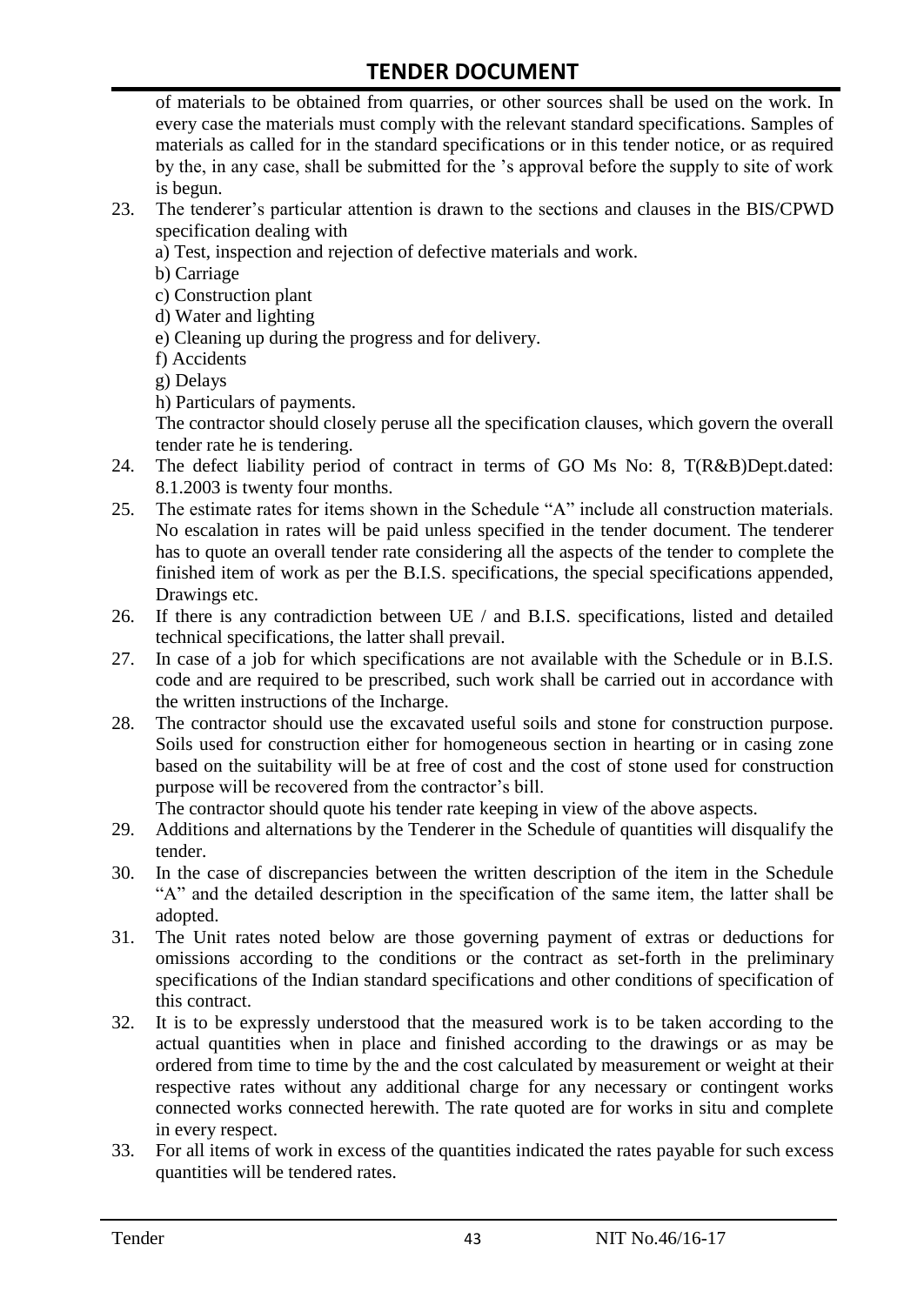- 34. For all items of work, intermediate payment will be made provisionally as per relevant clause. Full-accepted agreement rates will be paid only after all the items of works are completed.
- 35. The contractor is bound to execute all supplemental works that are found essential incidental and inevitable during execution of main work.
- 36. The payment of rates for supplement items of work will be regulated as under.

Supplemental items directly deductible from similar items in the original agreement.

The rates shall be derived by adding to or subtracting from the agreement rate of such similar item the cost of the difference in the quantity of materials labour between the new items and similar items in the agreement worked out with reference to the schedule of rates adopted in the sanctioned estimate with which the tenders are compared.

a) Similar items but the rates of which cannot be directly deducted from the original agreement.

b) Purely new items which do not correspond to any item in the agreement.

The rate of all such items shall be overall tender rate.

#### **37. ENTRUSTMENT OF ADDITIONAL ITEMS.**

- a) Where ever additional items not contingent on the main work and outside the scope of original agreement are to be entrusted to the original contractor dispensing with tenders and if the value of such items exceeds the limits upto which the officer is empowered to entrust works initially to contractor without calling for tenders approval of next higher authority shall be obtained. Entrustment of all such items on nomination shall be rates not exceeding the estimate rates.
- b) Entrustment of supplement items contingent on the main work will be authorised by the officers upto the monetary limits upto which they themselves are competent to accept items in the original agreement so long as the total amounts upto which they are competent to accept in an original agreement rates for such items shall be worked in accordance with the procedure prescribed by CPWD.
- c) Entrustment of either the additional supplemental items shall be further subject to the provisions under CPWD Code viz., the items shall not be ordered by an officer on his own responsibility if the revised estimate or deviation statement providing for the same requires the sanction of higher authority.
- Note:It may be noted that the term estimate rate used above means the rate in the sanctioned estimate with which the tender"s compared or if no such rate is available in the estimate the rate derived will be with reference to the schedule of rates adopted in the sanctioned estimate with which tenders are compared.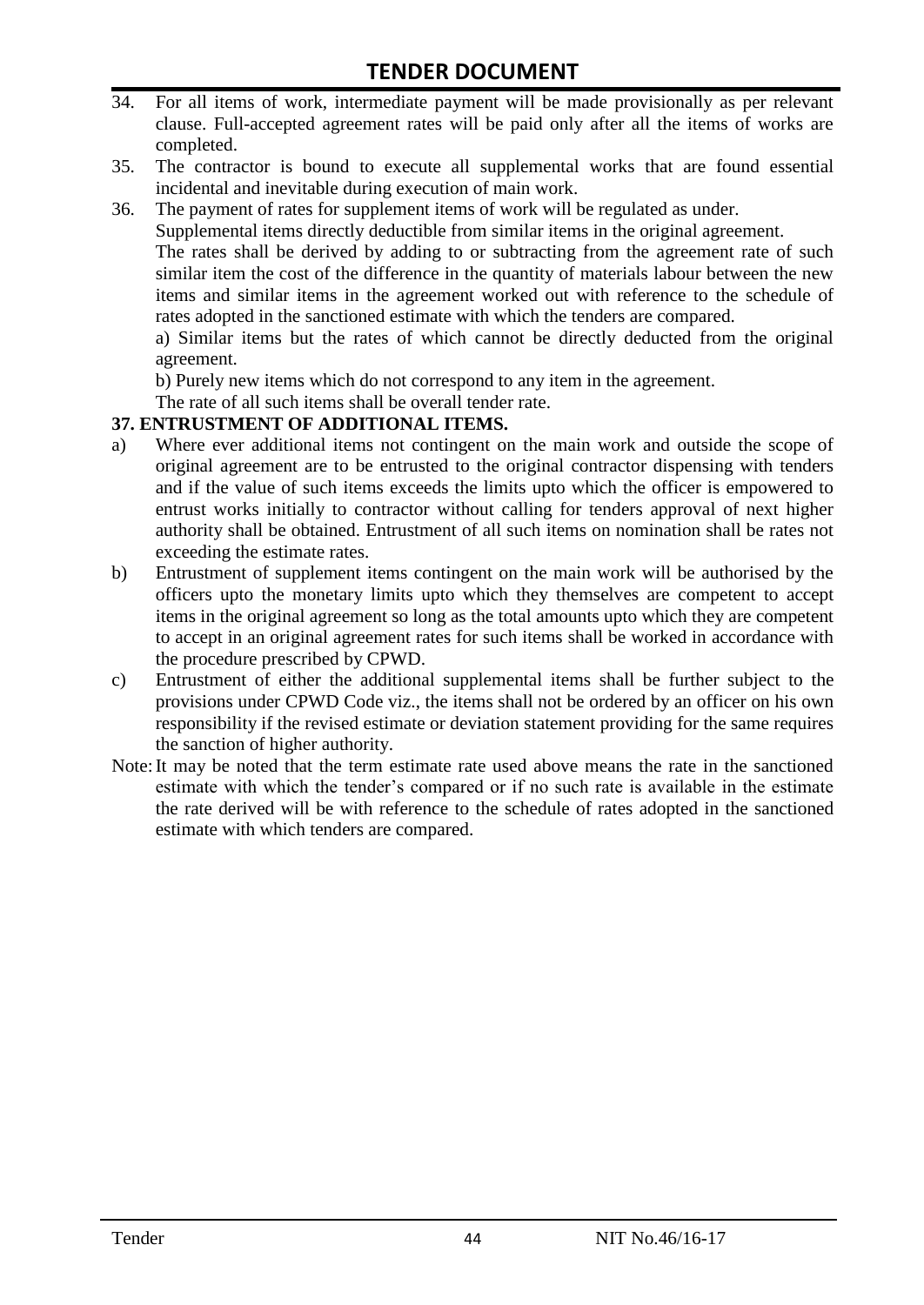# **Schedule - A Price Schedule & Bill of Quantities**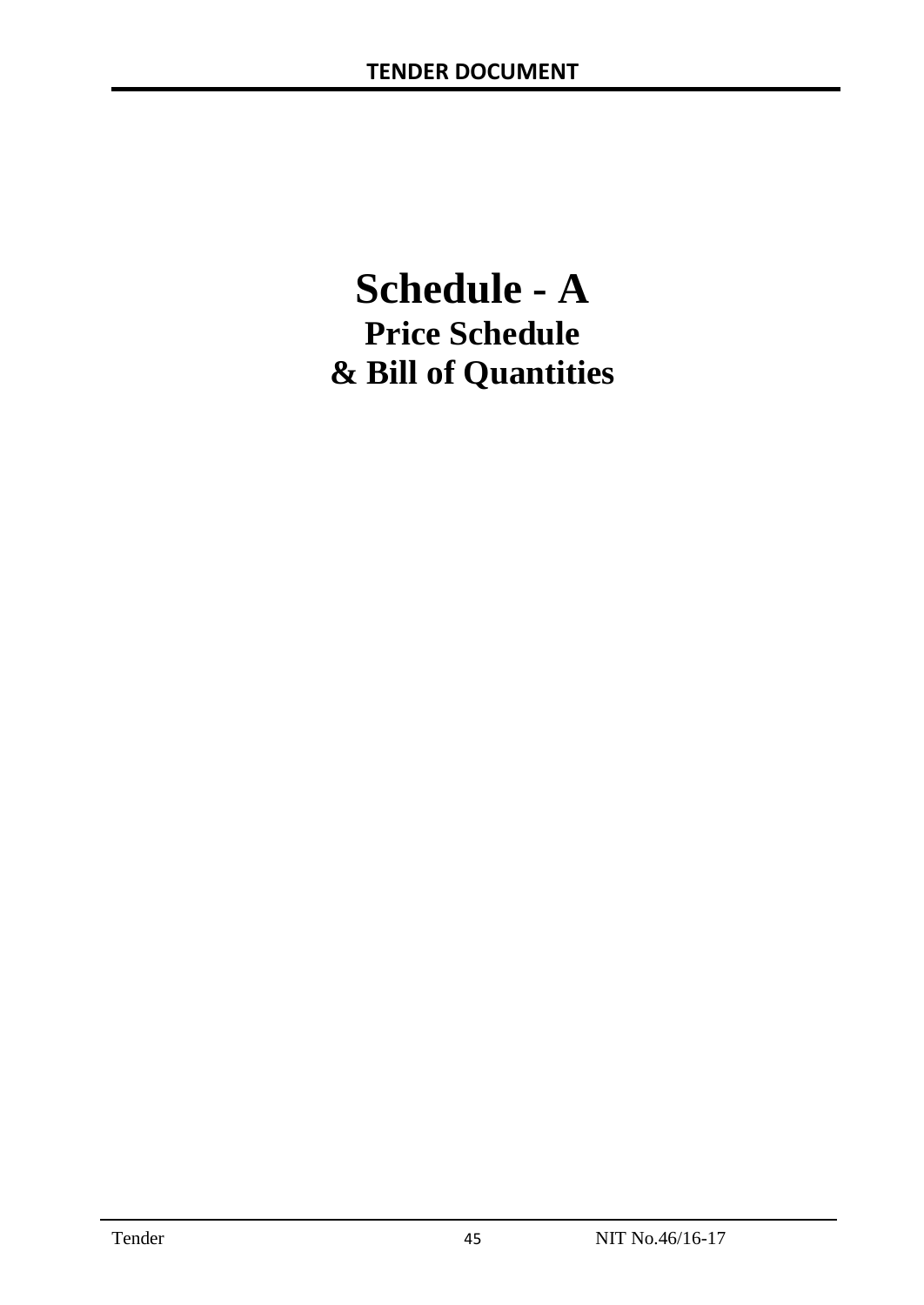#### **PRICE SCHEDULE OF CONTRACT**

Date : …………………

To, Director, ICAR-RCER, ICAR Parisar, Patna-14 Sir,

I/We do hereby tender and if this tender is accepted, undertake to execute the following work viz **Dragging and chaining of Water Hyacinth, Eichornea, crassipes, Salvinia, molesta, A.philoxeroides and P. stratiotes from Moti Lake of Motihari (East Champaran)** as per the specifications, drawings and such other data furnished.

I/We have studied the scope of work, including item wise specifications, with unit rates and agree to execute the work, when the lump sum payment under the terms of the agreement is varied by payment on measurement quantities. I/We certify that I/We have inspected the site of the work before quoting my rate excess or less on ECV, I/We have satisfied about the quality, availability and transport facilities for all the materials.

I/We undertake to execute the work indicated in price schedules of this tender at the rates quoted below:

| Package   Description | Price   | Price      |
|-----------------------|---------|------------|
| of package            | In Rs.) | (In Words) |
| Civil Works           |         |            |

I/We hereby distinctly and expressly, declare that the rates quoted by us is inclusive of all taxes and duties, prevailing at the time of execution of work. Further, I/We declare that I/We will not claim any price escalation or extra compensation on this account.

I/We agreed to keep the offer in this tender valid for a period of 6 (Six) Months mentioned in Tender Notice and not to modify the whole or any part of it for any reason within above period. If the tender is withdrawn by me / us for any reasons whatsoever, the earnest money deposit (EMD) paid by me / us will be forfeited to the Government.

IF MY / OUR tender is not accepted the sum shall be returned to me/us on application when intimation is sent to me/us of rejection or at the expiration of three months from last date of receipt of this tender, whichever is earlier. If my/our tender is accepted the earnest money shall be retained by the Government as security for the due fulfilment of this contract. If upon written intimation to me/us by the Office, I/We fail to attend the said office on the date herein fixed or if upon intimation being given to me/us or acceptance of my/our tender, and if I/We fail to make the additional security deposit or to enter into the required agreement as defined in the tender notice, then I/We agree the forfeiture of the earnest money. Any notice required to be served on me/us here under shall be sufficiently served on me/us if delivered to me/us hereunder shall be sufficiently served on me/us if delivered to me/us personally or forwarded to me/us by post to (registered or ordinary) or left at my/our address given herein. Such notice shall if sent by post be deemed to have been served on me/us at the time when in due course of post it would be delivered at the address to which it is sent.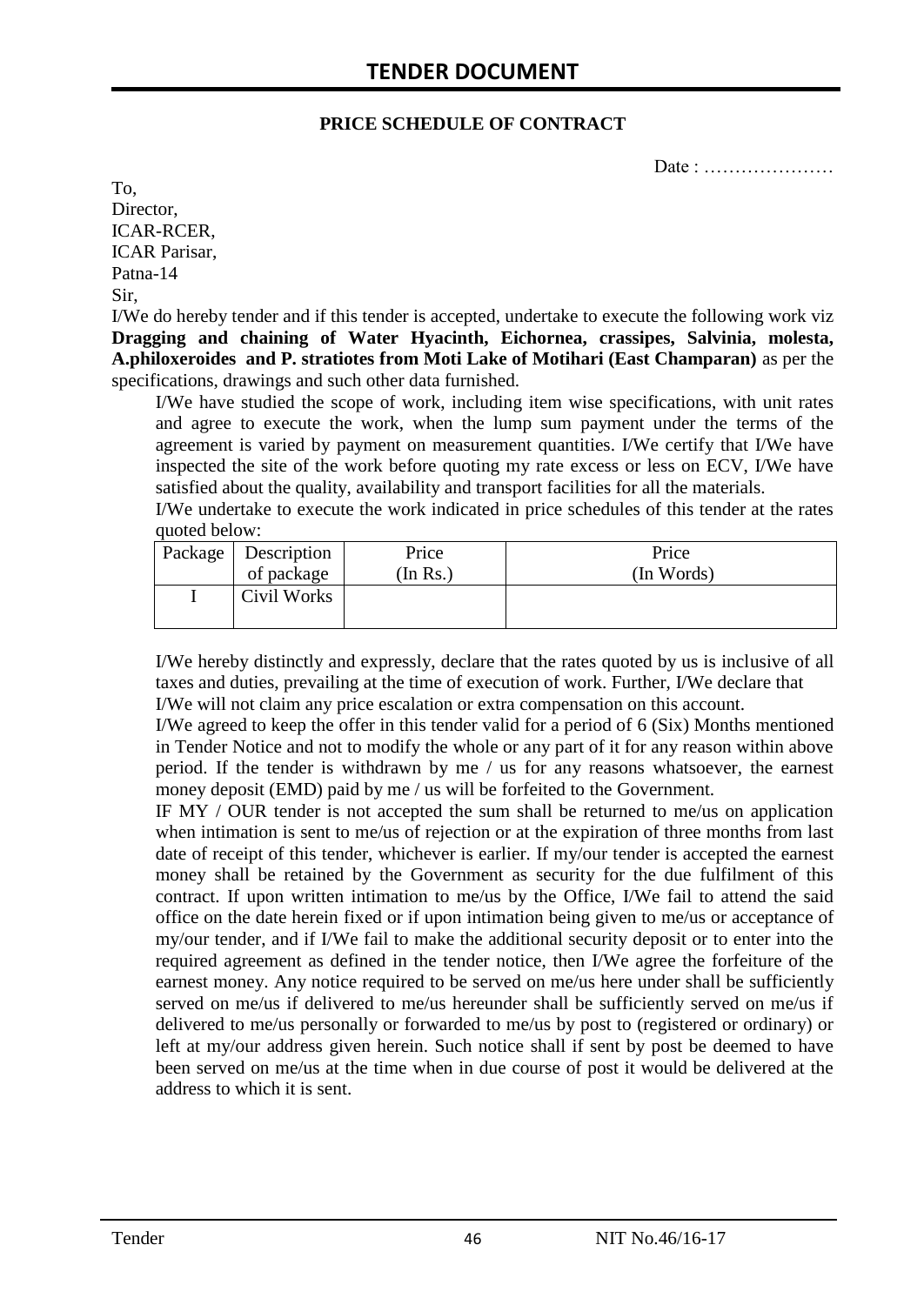I/WE fully understand that the written agreement to be entered into between me/us and Government shall be the foundation of the rights of the both the parties and the contract shall not be deemed to be complete until the agreement has first been signed by me/us and then by the proper officer authorised to enter into contract on behalf of Government. The bid form of the tender is duly signed by the authorized signatory of the Firm/company and sealed in presence of the following witness.

| Address of the Tenderer:                                                                  | (Signature of Tender). |
|-------------------------------------------------------------------------------------------|------------------------|
|                                                                                           |                        |
|                                                                                           |                        |
|                                                                                           |                        |
| $(Fax No: \dots \dots \dots \dots \dots \dots \dots \dots \dots \dots \dots \dots \dots)$ |                        |
|                                                                                           |                        |

#### WITNESS:

| ⌒ |  |
|---|--|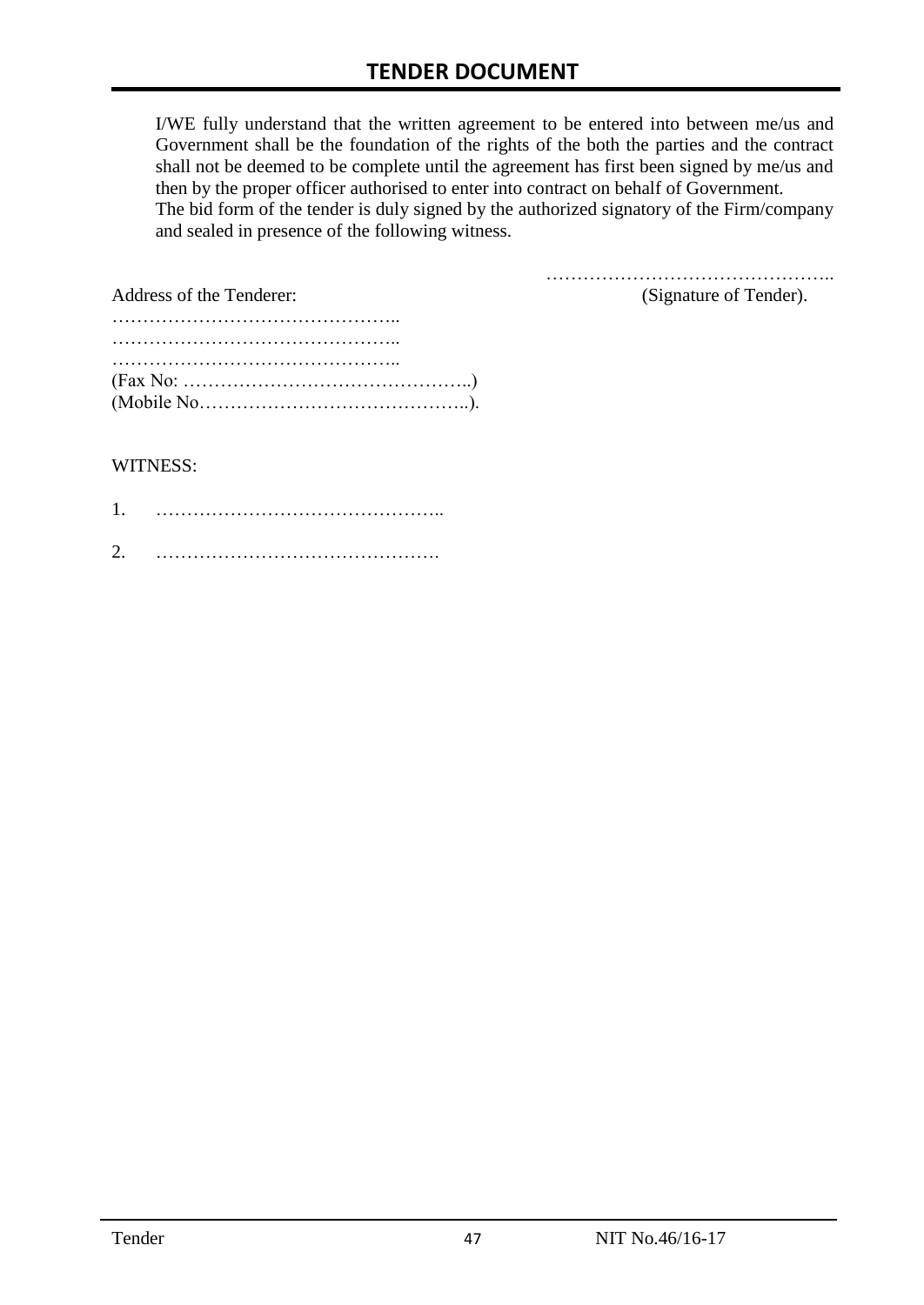#### **PRICE SUMMARY**

**Name of the work: Dragging and chaining of Water Hyacinth, Eichornea, crassipes, Salvinia, molesta, A.philoxeroides and P. stratiotes from Moti Lake of Motihari (East Champaran)**

PACK-I : CIVIL & ALLIED WORKS: AMOUNT. (Rs).

1 Civil Works.

GRAND TOTAL FOR PROJECT (INCL.TAXES)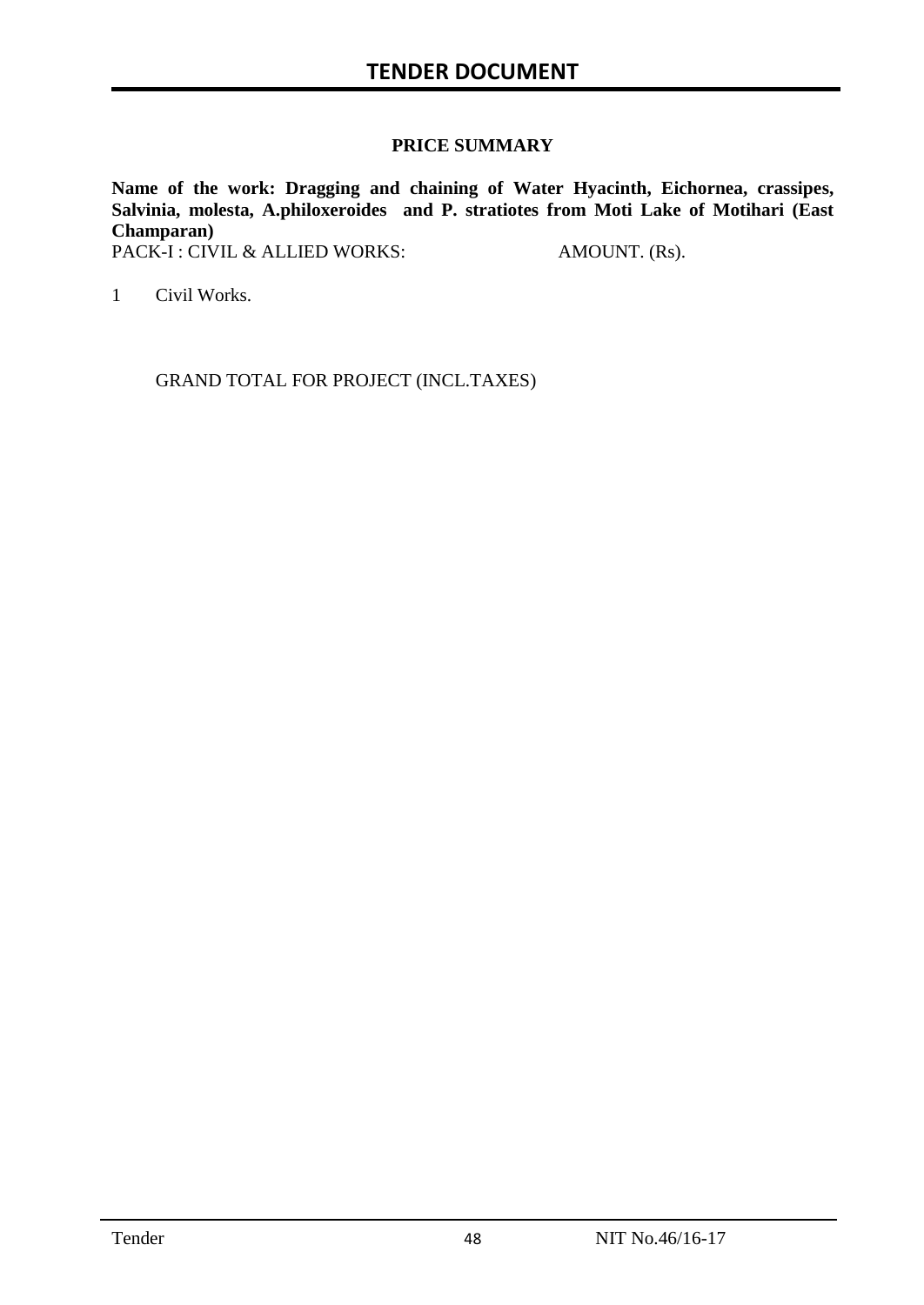**Price Schedule for: Dragging and chaining of Water Hyacinth, Eichornea, crassipes, Salvinia, molesta, A.philoxeroides and P. stratiotes from Moti Lake of Motihari (East Champaran)**

|                | Name of Work:- Dragging and chaining of Water Hyacinth, Eichornea, crassipes, Salvinia, |                          |      |        |          |  |  |
|----------------|-----------------------------------------------------------------------------------------|--------------------------|------|--------|----------|--|--|
|                | molesta, A.philoxeroides and P. stratiotes from Moti Lake of Motihari (East Champaran)  |                          |      |        |          |  |  |
| Sl.            | <b>Description of item</b>                                                              |                          |      | Rate / | Amount   |  |  |
| N <sub>0</sub> |                                                                                         | <b>Qty (Approximate)</b> | Unit | acre   | (in Rs.) |  |  |
|                |                                                                                         |                          |      |        |          |  |  |
|                | 2                                                                                       | 3                        | 4    | 5      | 6        |  |  |
| 1              | Dragging and chaining of                                                                | 200 acre (the affected   | Per  |        |          |  |  |
|                | Water Hyacinth, Eichornea,                                                              | cleaning would be done   | Acr  |        |          |  |  |
|                | crassipes, Salvinia, molesta,                                                           | from 34 acre, which is   | e    |        |          |  |  |
|                | A.philoxeroides and<br><b>P.</b>                                                        | thickly covered by       |      |        |          |  |  |
|                | stratiotes from Moti Lake of                                                            | water hyacinth and       |      |        |          |  |  |
|                | <b>Motihari (East Champaran)</b>                                                        | other associated weeds.  |      |        |          |  |  |
|                | <b>Grand Total (Rs.)</b>                                                                |                          |      |        |          |  |  |

**(Signature of Contractor/Firm with seal and date)**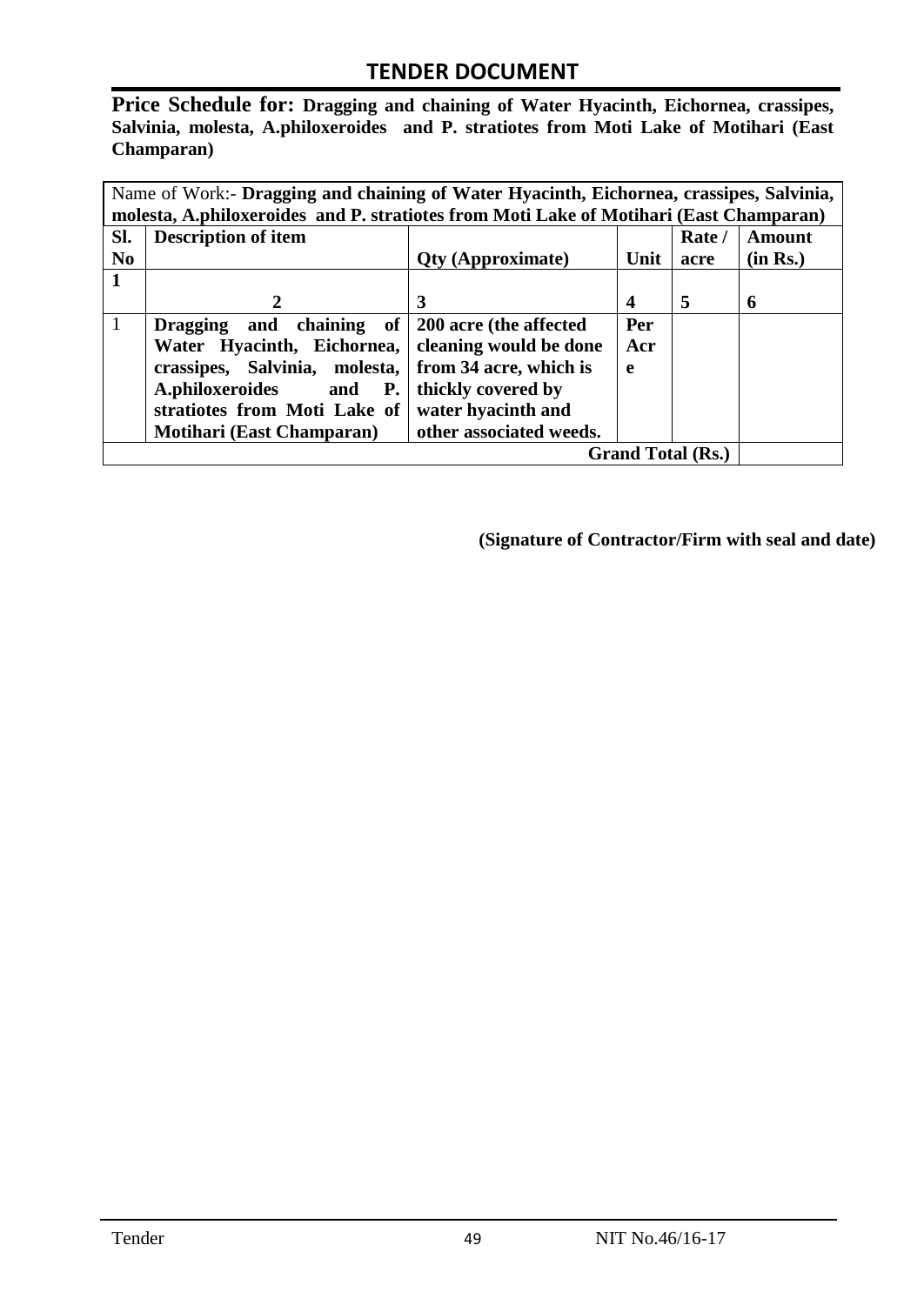#### **CONTRACT FORM**

| This Contract made the |                                                                                                          |
|------------------------|----------------------------------------------------------------------------------------------------------|
|                        | (Month), _____________________(Year) between the <b>Hon'ble President</b> of <b>Indian Council of</b>    |
|                        | Agricultural Research acting through the Director, ICAR Research Complex for Eastern                     |
|                        | <b>Region</b> (Indian Council of Agricultural Research), <b>Patna – 800014</b> (Bihar) (name and address |
|                        |                                                                                                          |
|                        | (name and address of contractor) (hereinafter called "the <b>Contractor</b> " of the other party).       |

WHEREAS the Employer is desirous that the Contractor executes the Work of:-

#### **1. Dragging and chaining of Water Hyacinth, Eichornea, crassipes, Salvinia, molesta, A.philoxeroides and P. stratiotes from Moti Lake of Motihari (East Champaran).**

(Ref. No………………………………….) (name and identification number of contract) (hereinafter called "the **Works**") at ICAR-RCER, Patna -800014 (Bihar) and the **Employer** has accepted the Bid by the **Contractor** for the execution and completion of such works and the remedying of any defects therein, at a contract price of **Rs……………(Rupees …………………………………… only)**

#### NOW, THEREFORE, IT IS HEREBY AGREED BETWEEN THE PARTIES AS FOLLOWS:

- 1. In this Contract, words and expressions shall assume the same meanings as are respectively assigned to them in the conditions of Contract hereinafter referred to and they shall be deemed to form and be read and construed as part of this Agreement.
- 2. In consideration of the payments to be made by the Employer to the Contractor as hereinafter mentioned, the Contractor hereby covenants with the Employer to execute and complete the works and remedy the defects therein in conformity in all aspects with the provisions of the contract.
- 3. The Employer hereby covenants to pay the Contractor in consideration of the execution and completion of the works and in remedying the defects wherein the Contract Price or such other sum as may become payable under the provisions of the Contract at the times and in the manner prescribed by the Contract.
- 4. The following documents shall be deemed to form and be read and construed as part of this Contract, viz.:
	- i) Letter of Acceptance
	- ii) Notice to proceed with the works
	- iii) Contractor"s Bid
	- iv) Bidding data
	- v) General conditions of contract (including special conditions of contract)
	- vi) Specifications
	- vii) Drawings
	- viii) Bill of quantities
	- ix) Any other documents listed in the contract data as forming part of the contract